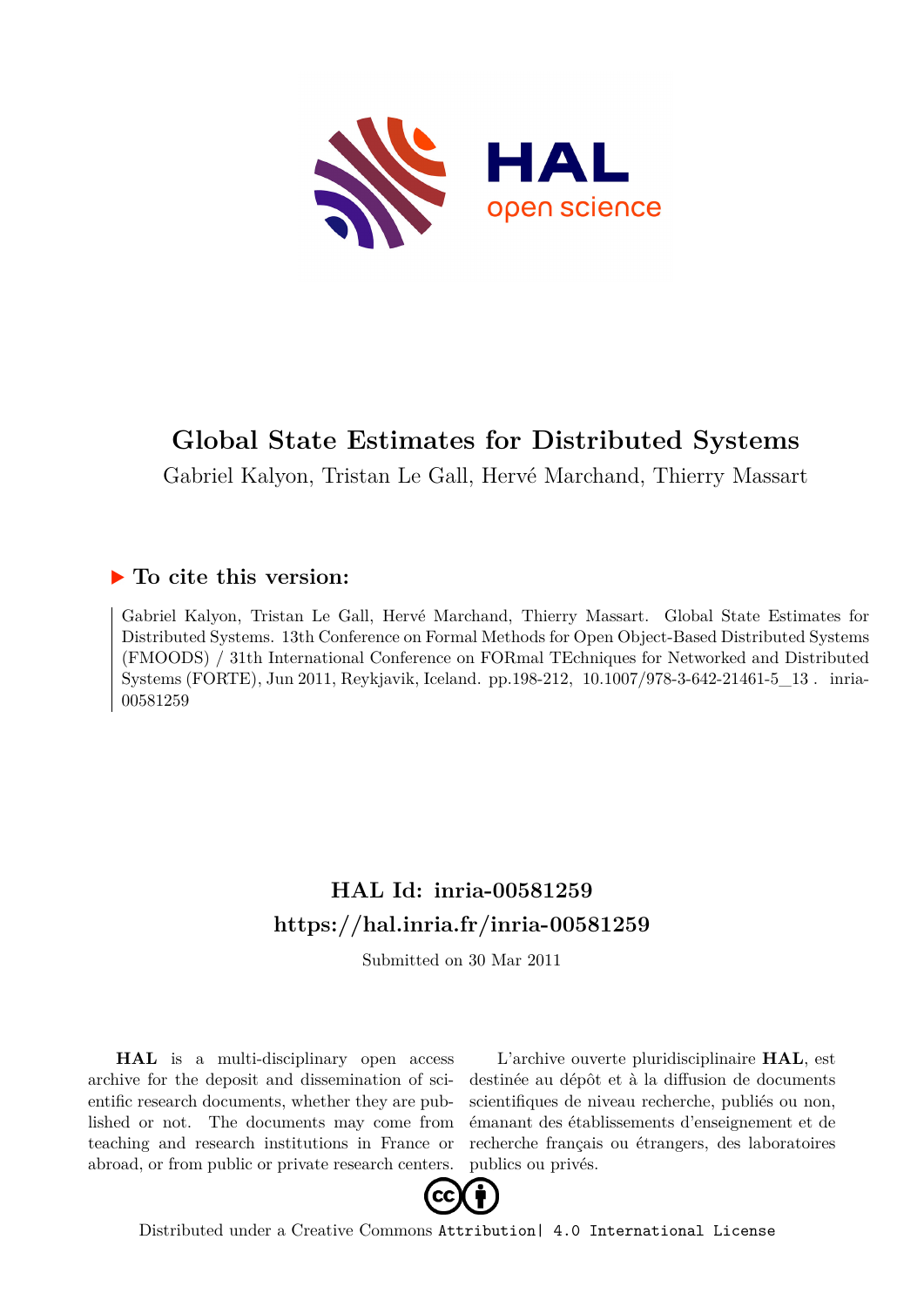## Global State Estimates for Distributed Systems

Gabriel Kalyon<sup>1</sup>, Tristan Le Gall<sup>2</sup>, Hervé Marchand<sup>3</sup> and Thierry Massart<sup>1\*</sup> <sup>1</sup> Universite Libre de Bruxelles (U.L.B.), Campus de la Plaine, Bruxelles, Belgique ´ <sup>2</sup> CEA LIST, LMeASI, boîte 94, 91141 Gif-sur-Yvette, France <sup>3</sup> INRIA, Rennes - Bretagne Atlantique, France

Abstract. We consider distributed systems modeled as *communicating finite state machines* with reliable unbounded FIFO channels. As an essential sub-routine for control, monitoring and diagnosis applications, we provide an algorithm that computes, during the execution of the system, an estimate of the current global state of the distributed system for each local subsystem. This algorithm does not change the behavior of the system; each subsystem only computes and records a symbolic representation of the state estimates, and piggybacks some extra information to the messages sent to the other subsystems in order to refine their estimates. Our algorithm relies on the computation of reachable states. Since the reachability problem is undecidable in our model, we use abstract interpretation techniques to obtain regular overapproximations of the possible FIFO channel contents, and hence of the possible current global states. An implementation of this algorithm provides an empirical evaluation of our method.

#### 1 Introduction

During the execution of a computer system, the knowledge of its global state may be crucial information, for instance to control which action can or must be done, to monitor its behavior or perform some diagnostic. Distributed systems, are generally divided into two classes, depending on whether the communication between subsystems is *synchronous* or not. When the synchrony hypothesis [1] can be made, each local subsystem can easily know, at each step of the execution, the global state of the system (assuming that there is no internal action). When considering *asynchronous* distributed systems, this knowledge is in general impossible, since the communication delays between the components of the system must be taken into account. Therefore, each local subsystem can *a priori* not immediately know either the local state of the other subsystems or the messages that are currently in transfer.

In this paper, we are interested in the asynchronous framework where we consider that the system is composed of  $n$  subsystems that asynchronously communicate through reliable *unbounded* FIFO channels. These subsystems are modeled by *communicating finite state machines* (CFSM) [4] that explicitly express the work and communications of a distributed system. This model appears to be essential for concurrent systems in which components cooperate via asynchronous message passing through unbounded buffers (they are e.g. widely used to model communication protocols). We thus assume that the distributed system is already built and the architecture of communication between the different subsystems is fixed. Our aim is to provide an algorithm that allows us to compute, in each

<sup>?</sup> This work has been done in the MoVES project (P6/39), part of the IAP-Phase VI Interuniversity Attraction Poles Programme funded by the Belgian State, Belgian Science Policy.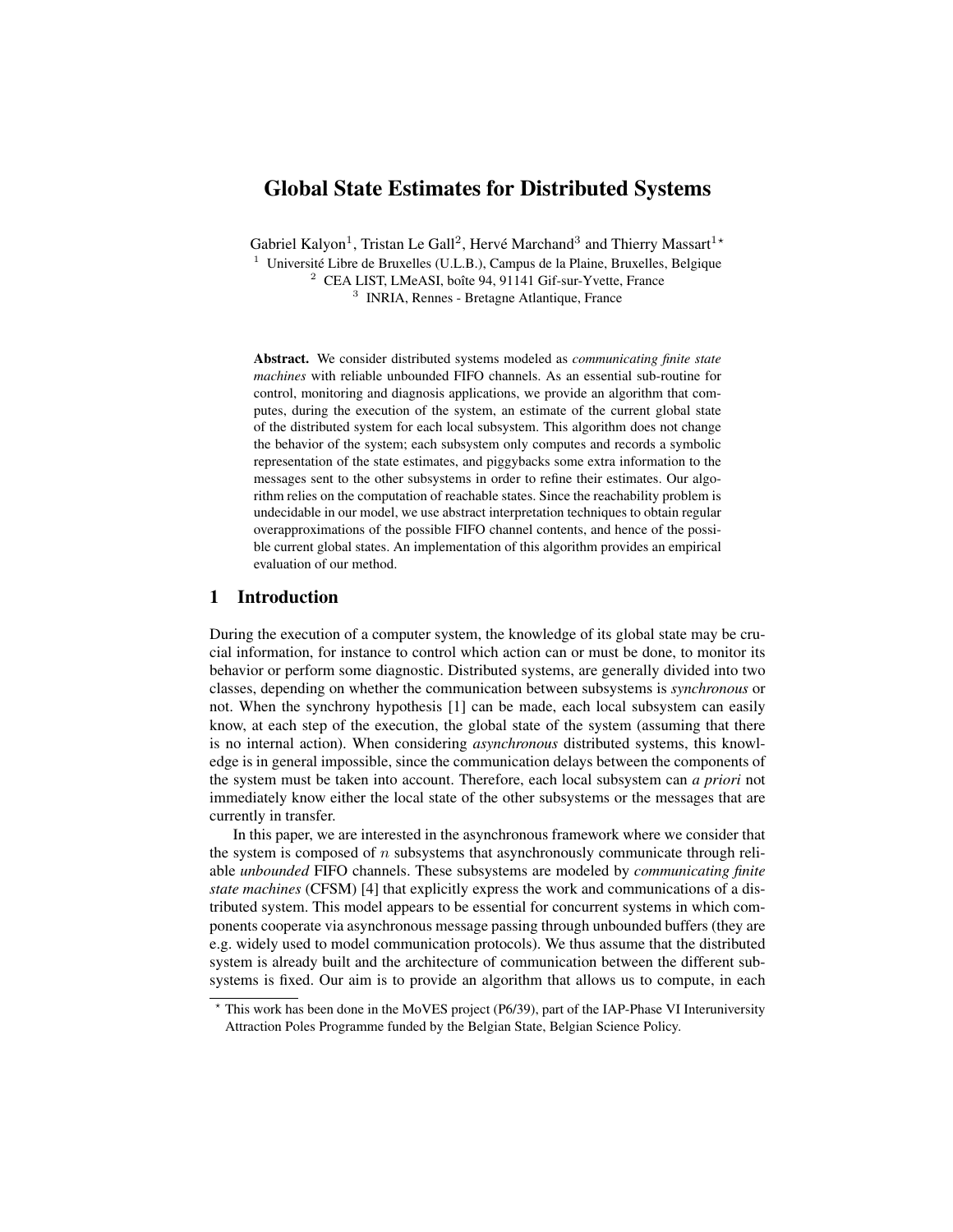subsystem of a distributed system  $\mathcal T$ , an estimate of the current state of  $\mathcal T$ . More precisely, each subsystem or a local associated *estimator* computes a set of possible global states, including the contents of the channels, in which the system  $\mathcal T$  can be; it can be seen as a particular case of monitoring with partial observation. In our framework, we assume that the subsystems (or associated estimators) can record their own state estimate and that some extra information can be piggybacked to the messages normally exchanged by the subsystems. Indeed, without this additional information, since a local subsystem cannot observe the other subsystems nor the FIFO channel contents, the computed state estimates might be too rough. Our computation is based on the use of the reachability operator, which cannot always be done in the CFSM model for undecidability reasons. To overcome this obstacle, we rely on the abstract interpretation techniques we presented previously in [14]. They ensure the termination of the computations of our algorithm by overapproximating in a symbolic way the possible FIFO channel contents (and hence the state estimates) by *regular languages*. Computing state estimates is useful in many applications. For example, this information can be used to locally control the system in order to prevent it from reaching some given forbidden global states [5], or to perform some diagnosis to detect some faults in the system [8, 20]. For these two potential applications, a more precise state estimate allows the controller or the diagnoser to take better decisions.

This problem differs from the synthesis problem (see e.g. [16, 10, 6]) which consists in synthesizing a distributed system (together with its architecture of communication) equivalent to a given specification. It also differs from the methodology described in [11] in the sense that in their framework, the authors try to infer from a distributed observation of a distributed system (modeled by a High Level Message Sequence Chart) the set of sequences that explains this observation. It is also different from *model checking* techniques [2, 3, 9, 12] that proceed to a symbolic exploration of all the possible states of the system, without running it. We however use the same symbolic representation of queue contents as in [2, 12]. In [22], Kumar and Xu propose a distributed algorithm which computes an estimate of the current state of a system. More precisely, local estimators maintain and update local state estimates from their own observation of the system and information received from the other estimators. In their framework, the local estimators communicate between them through reliable FIFO channels with delays, whereas the system is monolithic and therefore in their case, a global state is simpler than for our distributed systems composed of several subsystems together with communicating FIFO channels. In [21], Tripakis studies the decidability of the existence of controllers such that a set of responsiveness properties is satisfied in a decentralized framework with communication delays between the controllers. He shows that the problem is undecidable when there is no communication or when the communication delays are unbounded. He conjectures that the problem is decidable when the communication delays are bounded. Other works dealing with communication (with or without delay) between agents can be found in [19, 15].

Below, in section 2, we define the formalism of *communicating finite state machines*, that we use. We formally define, in section 3, the state estimate mechanisms and the notion of state estimators. In section 4, we provide an algorithm to compute an estimate of the current state of a distributed system and prove its correctness. We explain, in section 5, how we can ensure the termination of this algorithm by using abstract interpretation techniques. Finally, section 6 gives some experimental results. Technical proofs are given in Appendix A.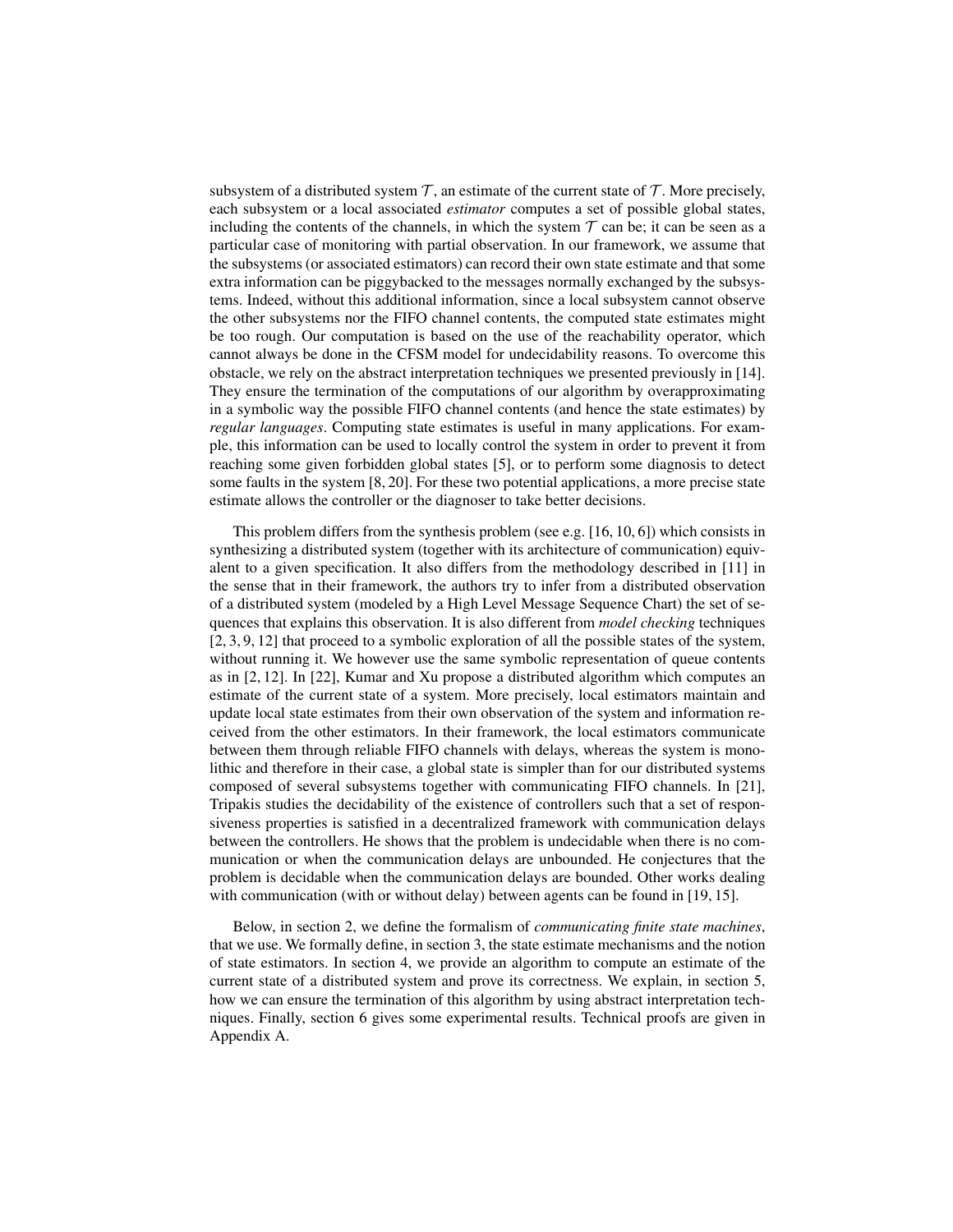#### 2 Communicating Finite State Machines as a Model of the System

We model a distributed system by the standard formalism of *communicating finite state machines* [4] which use reliable unbounded FIFO channels (also called *queues*) to communicate. A *global state* in this model is given by the local state of each subsystem together with the content of each FIFO queue. Therefore, since no bound is given either in the transmission delay, or on the length of the FIFO queues, the global state space of the distributed system is *a priori* infinite.

Definition 1 (Communicating Finite State Machines). *A* communicating finite state machine *(CFSM)*  $\mathcal T$  *is defined as a 6-tuple*  $\langle L, \ell_0, Q, M, \Sigma, \Delta \rangle$ *, where* (*i*) L *is a finite set of locations,* (ii)  $\ell_0 \in L$  *is the initial location,* (iii) Q *is a set of queues that*  $\mathcal T$  *can use,* (*iv*) *M is a finite set of messages,* (*v*)  $\Sigma \subseteq Q \times \{!,\} \times M$  *is a finite set of actions, that are either an* output a!m *to specify that the message*  $m \in M$  *is written on the queue*  $a \in Q$  *or an* input a?m to specify that the message  $m \in M$  is read on the queue  $a \in Q$ ,  $(vi)$  ∆ ⊆  $L \times \Sigma \times L$  *is a finite set of transitions.* 

An output transition  $\langle \ell, i | m, \ell' \rangle$  indicates that when the system moves from the location  $\ell$  to  $\ell'$ , a message m is added at the end of the queue i. An input transition  $\langle \ell, i?m, \ell' \rangle$ indicates that, when the system moves from  $\ell$  to  $\ell'$ , a message m must be present at the beginning of the queue  $i$  and is removed from this queue. Moreover, throughout this paper, we assume that T is deterministic, meaning that for all  $\ell \in L$  and  $\sigma \in \Sigma$ , there exists at most one location  $\ell' \in L$  such that  $\langle \ell, \sigma, \ell' \rangle \in \Delta$ . For  $\sigma \in \Sigma$ , Trans( $\sigma$ ) denotes the set of transitions of  $\mathcal T$  labeled by  $\sigma$ . The occurrence of a transition will be called an *event* and given an event  $e$ ,  $\delta_e$  denotes the corresponding transition. Note that the model could also have included internal events; but, since it does not bring any particular difficulty, to simplify the presentation, we have not integrated them here. The semantics of a CFSM is defined as follows:

**Definition 2** (Semantics). *The semantics of a CFSM*  $\mathcal{T} = \langle L, \ell_0, Q, M, \Sigma, \Delta \rangle$  *is given by an infinite Labeled Transition System (LTS)*  $[\![\mathcal{T}]\!] = \langle X, x_0, \Sigma, \rightarrow \rangle$ *, where* (i)  $X \stackrel{\text{def}}{=}$  $L \times (M^*)^{|Q|}$  is the set of states, (ii)  $x_0 \stackrel{\text{def}}{=} \langle \ell_0, \epsilon, \ldots, \epsilon \rangle$  is the initial state, (iii)  $\Sigma$  is the set of actions, and  $(iv) \rightarrow$   $\stackrel{\text{def}}{=} \bigcup_{\delta \in \Delta} \stackrel{\delta}{\rightarrow} \subseteq X \times \Sigma \times X$  is the transition relation where  $\stackrel{\delta}{\rightarrow}$ *is defined by:*

$$
\frac{\delta = \langle \ell, i | m, \ell' \rangle \in \Delta \quad w'_i = w_i \cdot m}{\langle \ell, w_1, \dots, w_i, \dots, w_{|Q|} \rangle \xrightarrow{\delta} \langle \ell', w_1, \dots, w'_i, \dots, w_{|Q|} \rangle}
$$

$$
\frac{\delta = \langle \ell, i \rangle m, \ell' \rangle \in \Delta \quad w_i = m \cdot w'_i}{\langle \ell, w_1, \dots, w_i, \dots, w_{|Q|} \rangle \xrightarrow{\delta} \langle \ell', w_1, \dots, w'_i, \dots, w_{|Q|} \rangle}
$$

A global state of a CFSM  $\mathcal T$  is thus a tuple  $\langle \ell, w_1, ..., w_{|Q|} \rangle \in X = L \times (M^*)^{|Q|}$  where  $\ell$  is the current location of  $\mathcal T$  and  $w_1, ..., w_{|Q|}$  are finite words on  $M^*$  which give the content of the queues in Q. At the beginning, all queues are empty, so the initial state is  $x_0 = \langle \ell_0, \varepsilon, \dots, \varepsilon \rangle$ . Given a CFSM  $\mathcal{T}$ , two states  $x, x' \in X$  and an event  $e$ , to simplify the notations we sometimes denote  $x \stackrel{\delta_e}{\to} x'$  by  $x \stackrel{e}{\to} x'$ . An *execution* of  $\mathcal T$  is a sequence  $x_0 \xrightarrow{e_1} x_1 \xrightarrow{e_2} \dots \xrightarrow{e_m} x_m$  where  $x_i \xrightarrow{e_{i+1}} x_{i+1} \in \rightarrow \forall i \in [0, m-1]$ . Given a set of states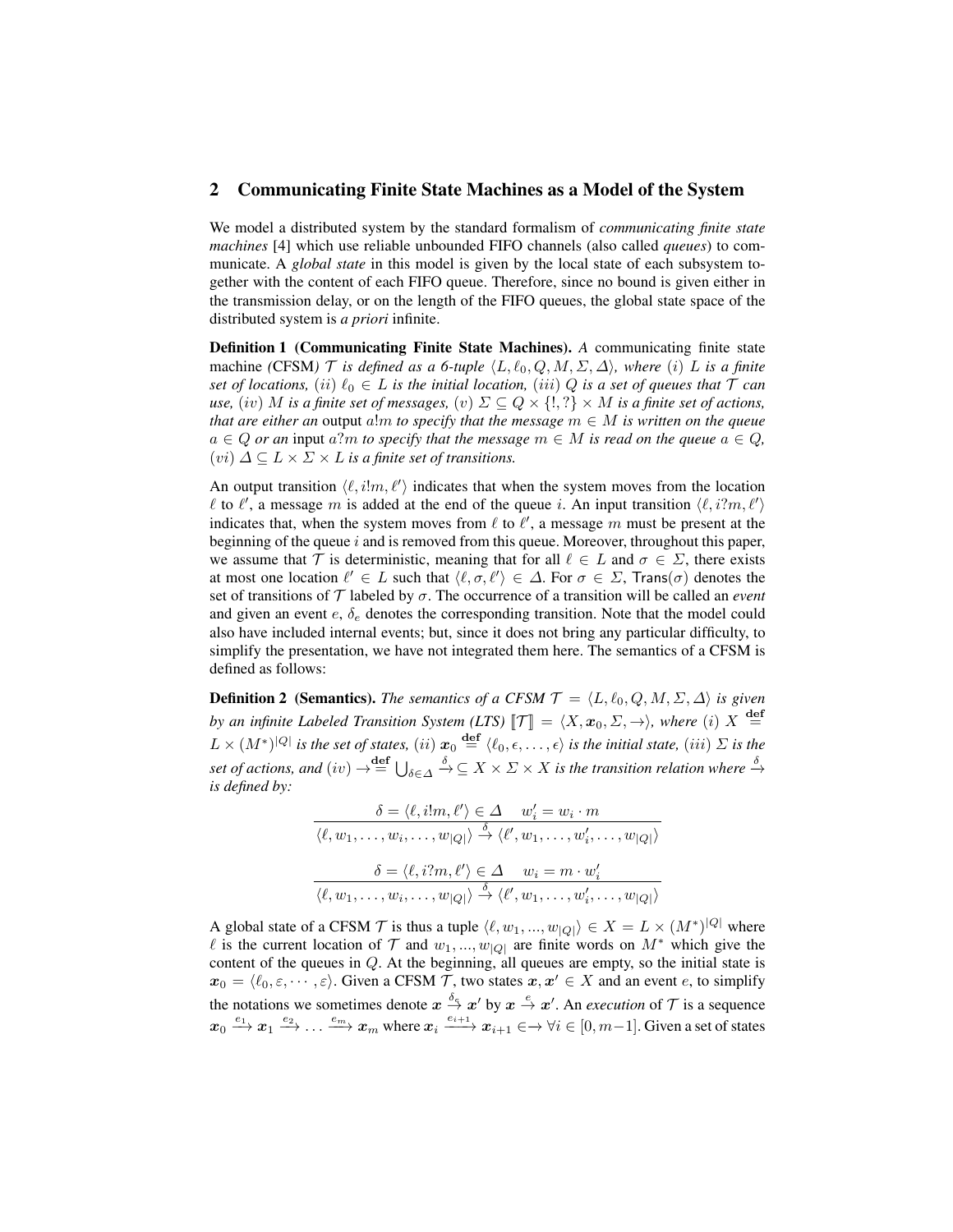$Y \subseteq X$ , Reach $\mathcal{I}_{\Delta'}(Y)$  corresponds to the set of states that are reachable in  $[\![\mathcal{T}]\!]$  from  $Y$  only firing transitions of  $\Delta' \subseteq \Delta$  in  $\mathcal{T}$ . It is defined by Reach $_{\Delta'}^{\mathcal{T}}(Y) \stackrel{\text{def}}{=} \bigcup_{n \geq 0} (\text{Post}_{\Delta'}^{\mathcal{T}}(Y))^n$ where  $(Post_{\Delta'}^{\mathcal{T}}(Y))^n$  is the  $n^{th}$  functional power of Post $_{\Delta'}^{\mathcal{T}}(Y)$ , defined by: Post $_{\Delta'}^{\mathcal{T}}(Y) \stackrel{\text{def}}{=}$  $\{x' \in X | \exists x \in Y, \exists \delta \in \Delta' : x \stackrel{\delta}{\to} x'\}.$  Although there is no general algorithm that can exactly compute the reachability set in our setting [4], there exist some techniques that allow us to compute an overapproximation of this set (see section 5). Given a sequence of actions  $\overline{\sigma} = \sigma_1 \cdots \sigma_m \in \Sigma^*$  and two states  $x, x' \in X$ ,  $x \stackrel{\overline{\sigma}}{\rightarrow} x'$  denotes that the state  $x'$  is reachable from x by executing  $\overline{\sigma}$ .

Asynchronous Product. A distributed system  $T$  is generally composed of several subsystems  $\mathcal{T}_i$  ( $\forall i \in [1, n]$ ) acting in parallel. In fact,  $\mathcal{T}$  is defined by a CFSM resulting from the asynchronous (interleaved) product of the *n* subsystems  $\mathcal{T}_i$ , also modeled by CFSMs. This can be defined through the asynchronous product of two subsystems.

**Definition 3.** Given 2 CFSMs  $\mathcal{T}_i = \langle L_i, \ell_{0,i}, Q_i, M_i, \Sigma_i, \Delta_i \rangle$   $(i = 1, 2)$ , their asyn*chronous product, denoted by*  $\mathcal{T}_1||\mathcal{T}_2$ *, is defined by a CFSM*  $\mathcal{T} = \langle L, \ell_0, Q, M, \Sigma, \Delta \rangle$ *,*  $\mathcal{W}$   $\mathcal{W}$   $\mathcal{W}$   $\mathcal{W}$   $\mathcal{W}$   $\mathcal{W}$   $\mathcal{W}$   $\mathcal{W}$   $\mathcal{W}$   $\mathcal{W}$   $\mathcal{W}$   $\mathcal{W}$   $\mathcal{W}$   $\mathcal{W}$   $\mathcal{W}$   $\mathcal{W}$   $\mathcal{W}$   $\mathcal{W}$   $\mathcal{W}$   $\mathcal{W}$   $\mathcal{W}$   $\mathcal{W}$   $\mathcal{W}$   $\mathcal{W}$   $\mathcal{$  $\Sigma \stackrel{\text{def}}{=} \Sigma_1 \cup \Sigma_2$ , and  $\Delta \stackrel{\text{def}}{=} {\{\langle \langle \ell_1, \ell_2 \rangle, \sigma_1, \langle \ell'_1, \ell_2 \rangle \rangle | (\langle \ell_1, \sigma_1, \ell'_1 \rangle \in \Delta_1) \land (\ell_2 \in L_2) \}}$  $\cup \{\langle \langle \ell_1, \ell_2 \rangle, \sigma_2, \langle \ell_1, \ell'_2 \rangle \rangle | (\langle \ell_2, \sigma_2, \ell'_2 \rangle \in \Delta_2) \land (\ell_1 \in L_1) \}.$ 

Note that in the previous definition,  $Q_1$  and  $Q_2$  are not necessarily disjoint; this allows the subsystems to communicate between them via common queues. Composing the various subsystems  $\mathcal{T}_i$  ( $\forall i \in [1, n]$ ) two-by-two in any order and again for their results gives the global distributed system  $\mathcal T$  whose semantics (up to state isomorphism) does not depend on the order of grouping.

**Definition 4** (Distributed system). A distributed system  $\mathcal{T} = \langle L, \ell_0, Q, M, \Sigma, \Delta \rangle$  is defined by the asynchronous product of  $n$  CFSMs  $\mathcal{T}_i = \langle L_i, \ell_{0,i}, Q_i, M, \Sigma_i, \Delta_i \rangle$   $(\forall i \in [1, n])$ *acting in parallel and exchanging information through FIFO channels.*

Note that a distributed system is also modeled by a CFSM, since the asynchronous product of several CFSMs is a CFSM. To avoid the confusion between the model of one process and the model of the whole system, in the sequel, a CFSM  $\mathcal{T}_i$  always denotes the model of a single process, and a distributed system  $\mathcal{T} = \langle L, \ell_0, Q, M, \Sigma, \Delta \rangle$  always denotes the model of the global system, as in Definition 4. Below, unless stated explicitly,  $T =$  $\mathcal{T}_1|| \dots ||\mathcal{T}_n$  is the considered distributed system.

Communication Architecture of the System. We consider an architecture for the system  $\mathcal{T} = \mathcal{T}_1 || \dots || \mathcal{T}_n$  defined in Definition 4 with *point-to-point* communication i.e., any subsystem  $\mathcal{T}_i$  can send messages to any other subsystem  $\mathcal{T}_j$  through a queue<sup>4</sup>  $Q_{i,j}$ . Thus, only  $\mathcal{T}_i$  can write a message m on  $Q_{i,j}$  (this is denoted by  $Q_{i,j}$ !m) and only  $\mathcal{T}_j$  can read a message m on this queue (this is denoted by  $Q_{i,j}$ ?m). Moreover, we suppose that the queues are unbounded, that the message transfers between the subsystems are reliable and may suffer from arbitrary non-zero delays, and that no *global clock* or *perfectly synchronized local clocks* are available. With this architecture, the set  $Q_i$  of  $\mathcal{T}_i$  ( $\forall i \in [1, n]$ ) can be

<sup>&</sup>lt;sup>4</sup> To simplify the presentation of our method, we suppose there is one queue from  $\mathcal{T}_i$  to  $\mathcal{T}_j$ . But, our implementation is more permissive: there can be zero, one or more queues from  $\mathcal{T}_i$  to  $\mathcal{T}_j$ .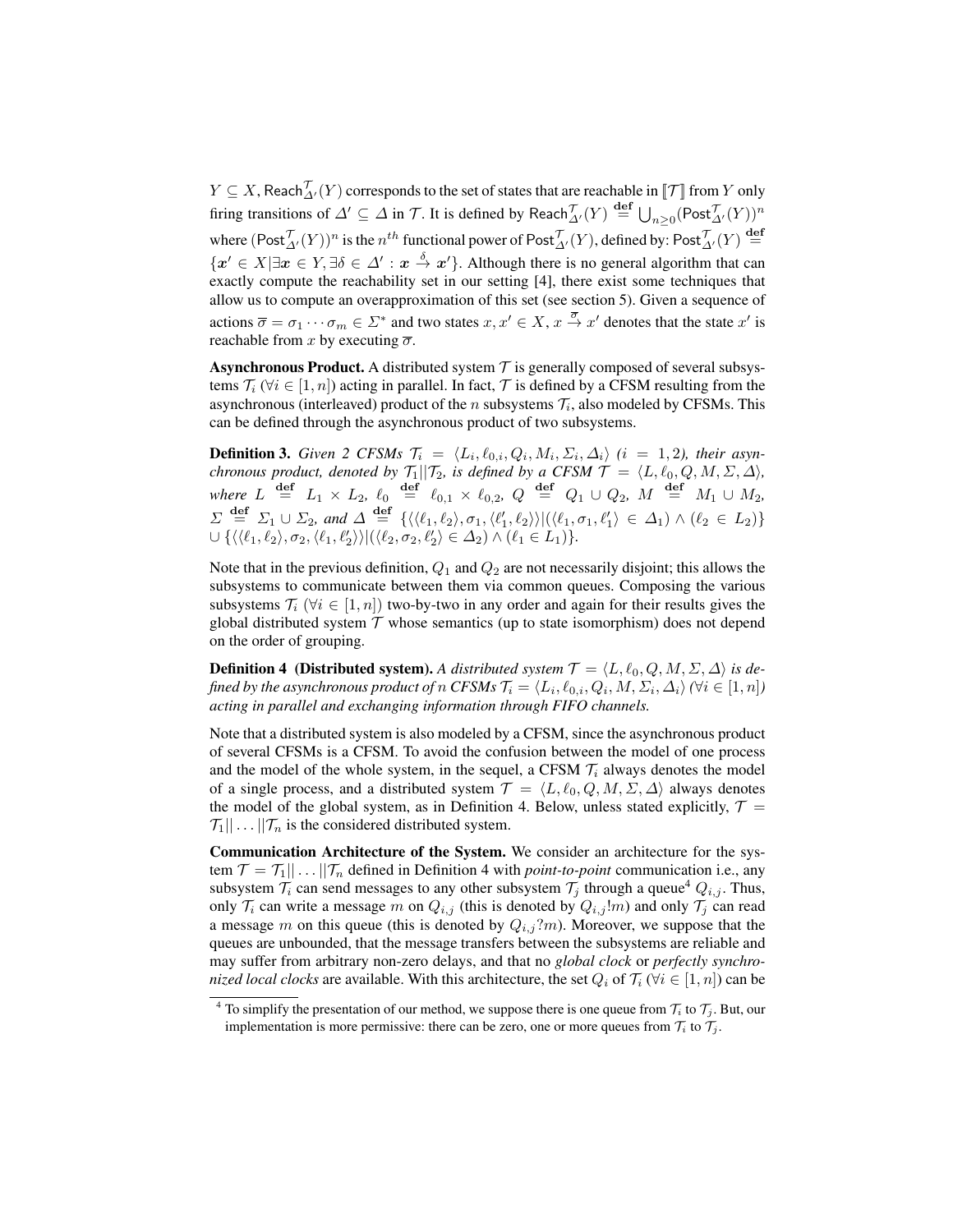rewritten as  $Q_i = \{Q_{i,j}, Q_{j,i} | (1 \leq j \leq n) \wedge (j \neq i)\}\$  and  $\forall j \neq i \in [1, n], \Sigma_i \cap \Sigma_j = \emptyset$ . Let  $\delta_i = \langle \ell_i, \sigma_i, \ell'_i \rangle \in \Delta_i$  be a transition of  $\mathcal{T}_i$ , global $(\delta_i) \stackrel{\text{def}}{=} {\{ \langle \langle \ell_1, \ldots, \ell_{i-1}, \ell_i, \ell_{i+1}, \ldots, \ell_i \rangle\}}$  $\langle \ldots, \ell_n \rangle$ ,  $\sigma_i, \langle \ell_1, \ldots, \ell_{i-1}, \ell'_i, \ell_{i+1}, \ldots, \ell_n \rangle \rangle \in \Delta | \forall j \neq i \in [1, n] : \ell_j \in L_j \}$  is the set of transitions of  $\Delta$  that can be built from  $\delta_i$  in  $\mathcal T$ . We extend this definition to sets of transitions  $D \subseteq \Delta_i$  of the subsystem  $\mathcal{T}_i$  : global $(D) \stackrel{\text{def}}{=} \bigcup_{\delta_i \in D}$  global $(\delta_i)$ . We abuse notation and write  $\Delta \setminus \Delta_i$  instead of  $\Delta \setminus \text{global}(\Delta_i)$  to denote the set of transitions of  $\Delta$  that are not built from  $\Delta_i$ . Given the set  $\Sigma_i$  of  $\mathcal{T}_i$  ( $\forall i \in [1, n]$ ) and the set  $\Sigma$  of  $\mathcal{T}$ , the projection  $P_i$  of  $\Sigma$  onto  $\Sigma_i$  is standard:  $P_i(\varepsilon) = \varepsilon$  and  $\forall w \in \Sigma^*$ ,  $\forall a \in \Sigma$ ,  $P_i(wa) = P_i(w)a$  if  $a \in \Sigma_i$ , and  $P_i(w)$  otherwise. The inverse projection  $P_i^{-1}$  is defined, for each  $L \subseteq \Sigma_i^*$ , by  $P_i^{-1}(L) = \{w \in \Sigma^* \mid P_i(w) \in L\}.$ 

right hand side. It models a factory composed of three com-  $Q_{2,1}$ ?b *Example 1.* Let us illustrate the concepts of distributed system and CFSM with our running example depicted on the ponents  $\mathcal{T}_1$ ,  $\mathcal{T}_2$  and  $\mathcal{T}_3$ . The subsystem  $\mathcal{T}_2$  produces two kinds of items, a and b, and sends these items to  $\mathcal{T}_1$  to finish the job. At reception,  $\mathcal{T}_1$  must immediately terminate the process of each received item.  $\mathcal{T}_1$  can receive and process b items at any time, but must be in a *turbo mode* to receive and process a items. The subsystem  $\mathcal{T}_1$  can therefore be in *normal* mode modeled by the location  $A_0$  or in *turbo* mode (locations  $A_1$ and  $A_2$ ). In normal mode, if  $\mathcal{T}_1$  receives an item a, an error occurs (transition in location  $A_{er}$ ). Since  $\mathcal{T}_1$  cannot always be in turbo mode, a protocol between  $\mathcal{T}_1$  and  $\mathcal{T}_2$  is imagined. At the beginning,  $\mathcal{T}_1$  informs (*connect* action, modeled by  $\overset{Q_{1,2}:c}{\rightarrow}$ )  $\mathcal{T}_2$  that it goes in a turbo mode, then  $\mathcal{T}_2$  sends a and b items.

At the end of a working session,  $\mathcal{T}_2$  informs  $\mathcal{T}_1$  (*disconnect* 



action, modeled by  $\stackrel{Q_{2,3}!d}{\rightarrow}$  that it has completed its session, so that  $\mathcal{T}_1$  can go back in normal mode. However, this information has to transit through  $\mathcal{T}_3$  via queues  $Q_{2,3}$  and  $Q_{3,1}$ , as  $\mathcal{T}_3$  must also record this end of session. Since the message d can be transmitted faster than some items a and b, one can easily find a scenario where  $\mathcal{T}_1$  decides to go back to  $A_0$  and ends up in the  $A_{er}$  location by reading the message a. It is due to the fact that the subsystems cannot observe the content of the queues and thus  $\mathcal{T}_1$  does not know whether there is a message a in queue  $Q_{2,1}$  when it arrives in  $A_0$ . This motivates the interest of computing good state estimates of the current state of the system. Indeed, if each subsystem maintains good estimates of the current state of the system, then  $\mathcal{T}_1$  can know whether<br>there is a message a in  $Q_{2,1}$ , and reach the location  $A_0$  only if it is not the case. there is a message a in  $Q_{2,1}$ , and reach the location  $A_0$  only if it is not the case.

### 3 State Estimates of Distributed Systems

We introduce here the framework and the problem we are interested in.

**Local View of the Global System.** A global state of  $\mathcal{T} = \mathcal{T}_1 || \dots || \mathcal{T}_n$  is given by a tuple of locations (one for each subsystem) and the content of all the FIFO queues. Informally our problem consists in defining one local estimator per subsystem, knowing that each of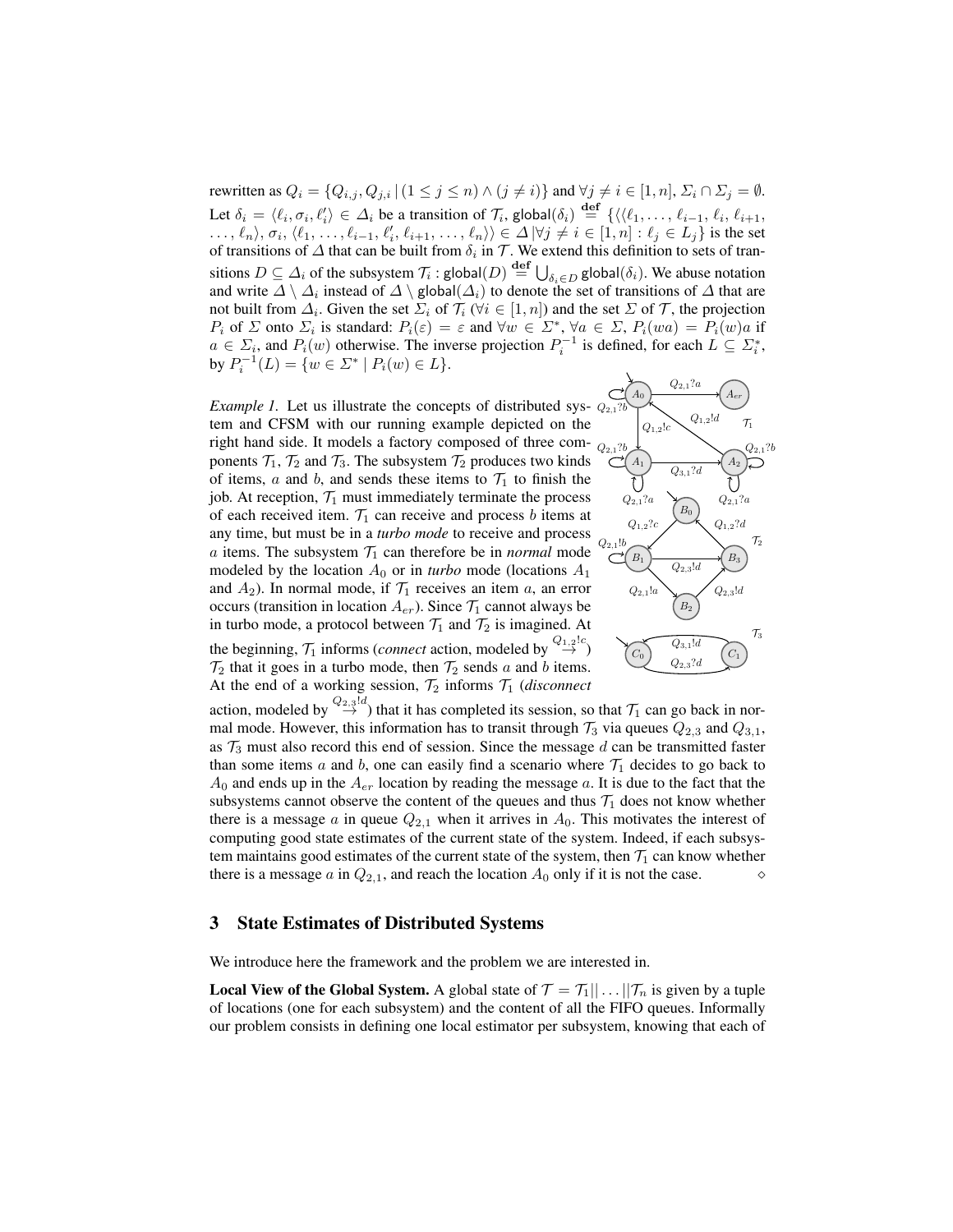them can only observe the occurrences of actions of its own local subsystem, such that these estimators compute *online* (i.e., during the execution of the system) estimates of the global state of  $\mathcal T$ . We assume that each local *estimator*  $\mathcal E_i$  has a precise observation of subsystem  $\mathcal{T}_i$ , and that the model of the global system is known by all the estimators (i.e., the structure of each subsystem and the architecture of the queues between them). Each estimator  $\mathcal{E}_i$  must determine online the *smallest possible set* of global states  $E_i$  that contains the actual current global state. Note that if  $\mathcal{E}_i$  observes that the location of  $\mathcal{T}_i$  is  $\ell_i$ , a very rough state estimate is  $L_1 \times \ldots \times \{\ell_i\} \times \cdots \times L_n \times (M^*)^{|Q|}$ . In other words all the global states of the system such that location of  $\mathcal{T}_i$  is  $\ell_i$ ; however, this rough estimate does not provide a very useful information.

Online State Estimates. The estimators must compute the state estimates online. Since each estimator  $\mathcal{E}_i$  is local to its subsystem, we suppose that  $\mathcal{E}_i$  synchronously observes the actions fired by its subsystem; hence since each subsystem is deterministic, each time an event occurs in the local subsystem, it can immediately infer the new location of  $\mathcal{T}_i$ and use this information to define its new state estimate. In order to have better state estimates, we also assume that the estimators can communicate with each other by adding some information (some timestamps and their state estimates) to the messages exchanged by the subsystems. Notice that, due to the communication delay, the estimators cannot communicate synchronously, and therefore the state estimate attached to a message might be out-of-date. A classical way to reduce this uncertainty is to timestamp the messages, e.g., by means of vector clocks (see section 4.1).

Estimates Based on Reachability Sets. Each local estimator maintains a symbolic representation of all global states of the distributed system that are compatible with its observation and with the information it received previously from the other estimators. In section 4.2, we detail the algorithms which update these symbolic representations whenever an event occurs. But first, let us explain the intuition behind the computation of an estimate. We consider the simplest case: the initial state estimate before the system begins its execution. Each FIFO channel is empty, and each subsystem  $\mathcal{T}_i$  is in its initial location  $\ell_{i,0}$ . So the initial global state is known by every estimator  $\mathcal{E}_i$ . A subsystem  $\mathcal{T}_j$ may however start its execution, while  $\mathcal{T}_i$  is still in its initial location, and therefore  $\mathcal{E}_i$ must thus take into account all the global states that are reachable by taking the transitions of the other subsystems  $\mathcal{T}_j$ . The initial estimate  $E_i$  is this set of reachable global states. This computation of reachable global states also occurs in the update algorithms which take into account any new local event occurred or message received (see section 4.2). The reachability problem is however undecidable for distributed FIFO systems. In section 5, we explain how we overcome this obstacle by using abstract interpretation techniques.

Properties of the Estimators. Estimators may have two important properties: soundness and completeness. Completeness refers to the fact that the current state of the global system is always included in the state estimates computed by each state estimator. Soundness refers to the fact that all states included in the state estimate of  $\mathcal{E}_i$  ( $\forall i \in [1, n]$ ) can be reached by one of the sequences of actions that are compatible with the observation of  $\mathcal{T}_i$ performed by  $\mathcal{E}_i$ .

**Definition 5** (Completeness and Soundness). *The estimators*  $(\mathcal{E}_i)_{i\leq n}$  *are* (*i*) complete *if and only if, for any execution*  $x_0 \stackrel{e_1}{\longrightarrow} x_1 \stackrel{e_2}{\longrightarrow} \dots \stackrel{e_m}{\longrightarrow} x_m$  of  $\mathcal{T}, x_m \in \bigcap_{i=1}^n E_i$ , and  $(ii)$ sound *if and only if, for any execution*  $x_0 \stackrel{e_1}{\longrightarrow} x_1 \stackrel{e_2}{\longrightarrow} \dots \stackrel{e_m}{\longrightarrow} x_m$  of  $\mathcal{T}$ ,  $E_i \subseteq \{x' \in$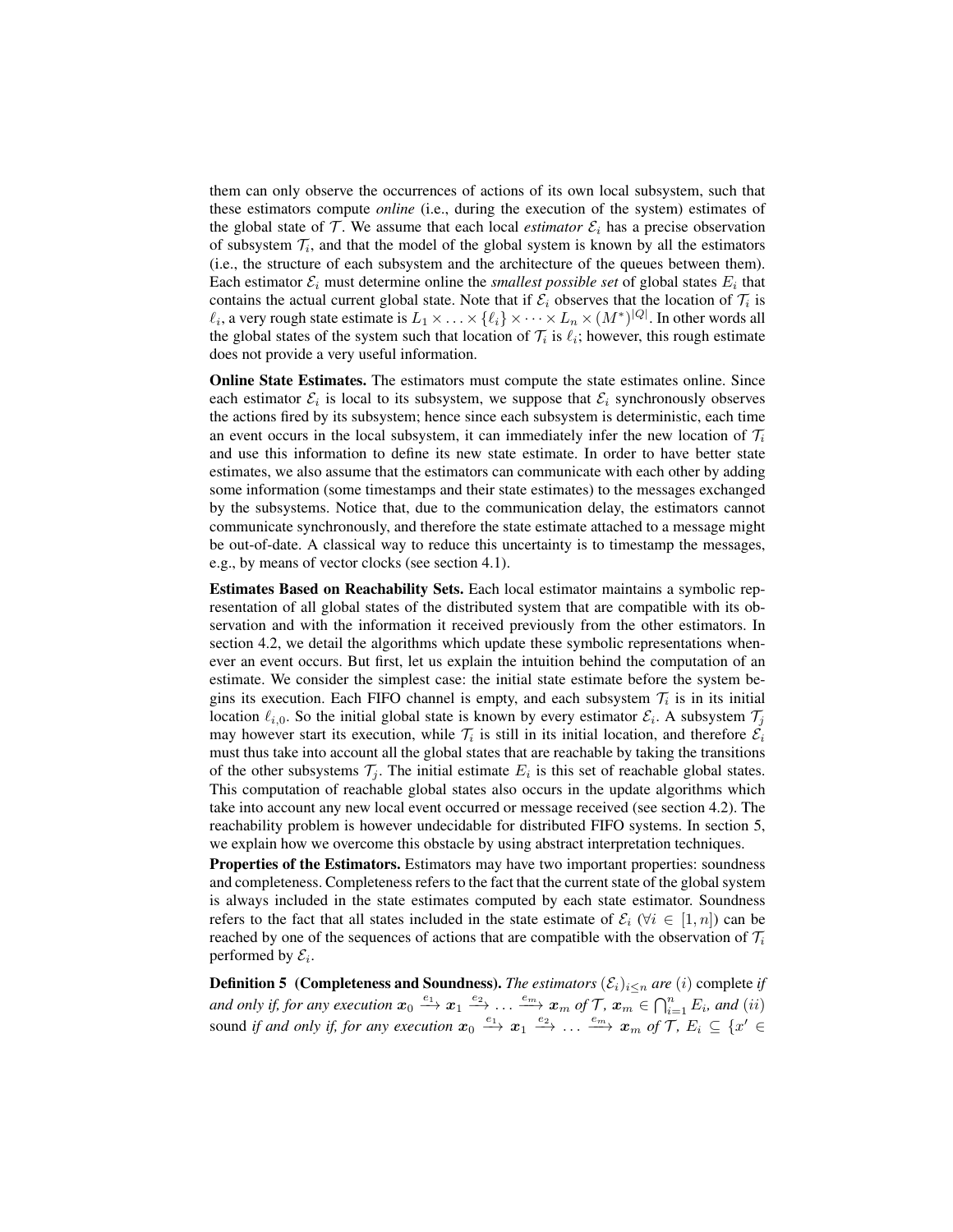$X|\exists \overline{\sigma} \in P_i^{-1}(P_i(\sigma_{e_1} \ldots \sigma_{e_n})) : x_0 \stackrel{\overline{\sigma}}{\rightarrow} x' \}$  ( $\forall i \leq n$ ) where  $\sigma_{e_k}$  ( $\forall k \in [1, m]$ ) is the *action that labels the transition corresponding to*  $e_k$ .

#### 4 Algorithm to Compute the State Estimates

We now present our algorithm that computes estimates of the current state of a distributed system. But first, we recall the notion of *vector clocks* [13], a standard concept that we shall use to compute a more precise state estimates.

#### 4.1 Vector Clocks

To allow the estimators to have a better understanding of the concurrent execution of the distributed system, it is important to determine the causal and temporal relationship between the events that occur in its execution. In a distributed system, events emitted by the same process are ordered, while events emitted by different processes are generally not. When the concurrent processes communicate, additional ordering information can however be obtained. In this case, the communication scheme can be used to obtain a partial order on the events of the system. In practice, vectors of logical clocks, called *vector clocks* [13], can be used to time-stamp the events of the distributed system. The order of two events can then be determined by comparing the value of their respective vector clocks. When these vector clocks are incomparable, the exact order in which the events occur cannot be determined. Vector clocks are formally defined as follows:

**Definition 6** (Vector Clocks). Let  $\langle D, \sqsubseteq \rangle$  be a partially ordered set, a vector clock mapping *of width* n is a function  $V: D \to \mathbb{N}^n$  such that  $\forall d_1, d_2 \in D: (d_1 \sqsubseteq d_2) \Leftrightarrow$  $(V(d_1) \leq V(d_2)).$ 

In general, for a distributed system composed of  $n$  subsystems, the partial order on events is represented by a vector clock mapping of width  $n$ . The method for computing this vector clock mapping depends on the communication scheme of the distributed system. For CF-SMs, this vector clock mapping can be computed by the Mattern's algorithm [17], which is based on the causal and thus temporal relationship between the sending and reception of any message transferred through any FIFO channel. This information is then used to determine a partial order, called *causality (or happened-before) relation*  $\prec_c$ , on the events of the distributed system. This relation is actually the smallest transitive relation satisfying the following conditions: (i) if the events  $e_i \neq e_j$  occur in the same subsystem  $\mathcal{T}_i$  and if  $e_i$  comes before  $e_j$  in the execution, then  $e_i \prec_c e_j$ , and  $(ii)$  if  $e_i$  is an output event occurring in  $\mathcal{T}_i$  and if  $e_j$  is the corresponding input event occurring in  $\mathcal{T}_i$ , then  $e_i \prec_c e_j$ . In Mattern's algorithm [17], each process  $\mathcal{T}_i$  ( $\forall i \in [1, n]$ ) has a vector clock  $V_i \in \mathbb{N}^n$  of width *n* and each element  $V_i[j]$  ( $\forall j \in [1, n]$ ) is a counter which represents the knowledge of  $\mathcal{T}_i$  regarding  $\mathcal{T}_j$  and which means that  $\mathcal{T}_i$  knows that  $\mathcal{T}_j$  has executed at least  $V_i[j]$ events. Each time an event occurs in a subsystem  $\mathcal{T}_i$ , the vector clock  $V_i$  is updated to take into account the occurrence of this event (see [17] for details). When  $\mathcal{T}_i$  sends a message to some subsystem  $\mathcal{T}_j$ , this vector clock is piggybacked and allows  $\mathcal{T}_j$ , after reception, to update its own vector clock. Our state estimate algorithm uses vector clocks and follows Mattern's algorithm, which ensures the correctness of the vector clocks that we use (see section 4.2).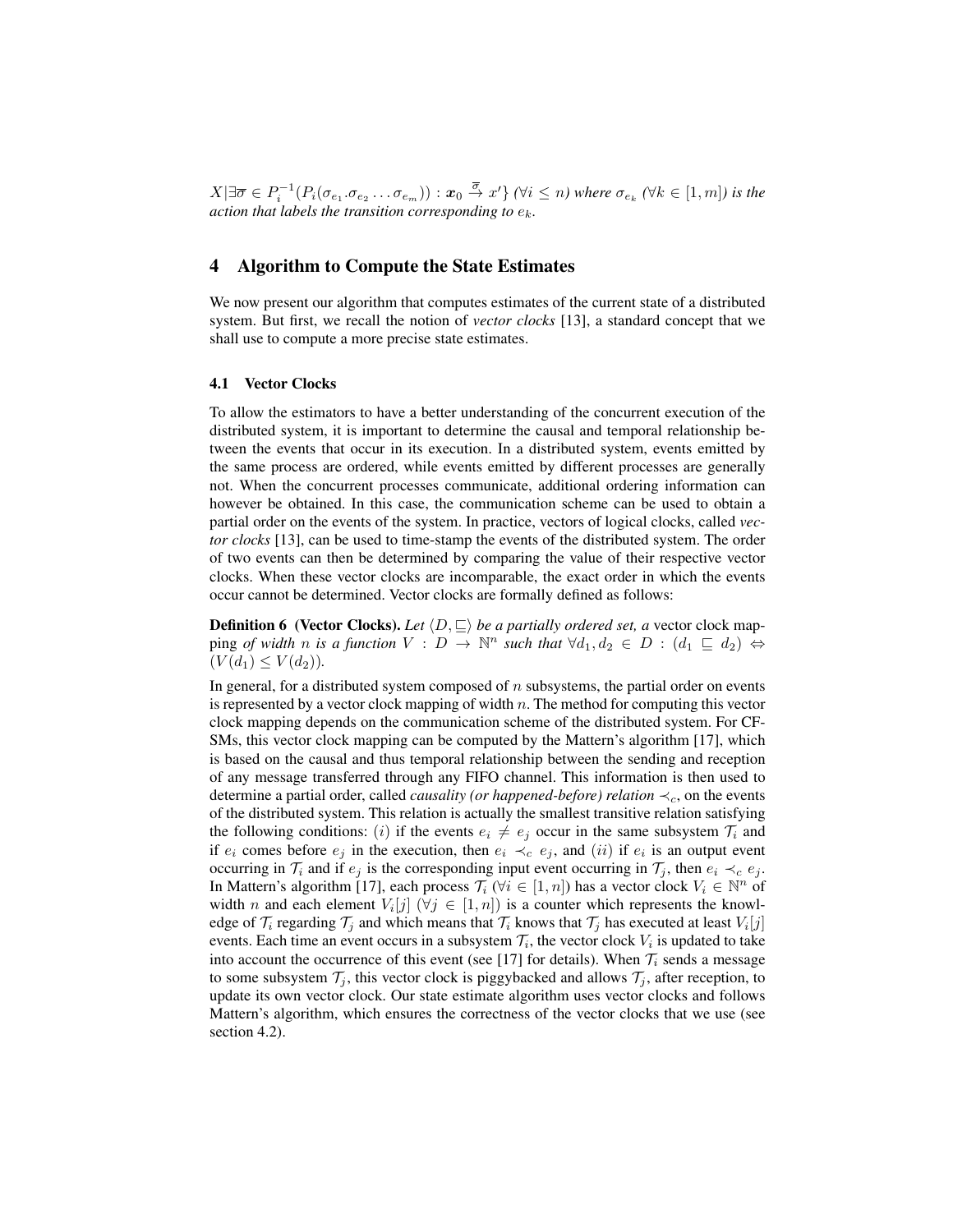#### 4.2 Computation of State Estimates

Our state estimate algorithm computes, for each estimator  $\mathcal{E}_i$  and for each event occurring in the subsystem  $\mathcal{T}_i$ , a vector clock  $V_i$  and a state estimate  $E_i$  that contains the current state of  $\mathcal T$  and any future state that can be reached from this current state by firing actions that do not belong to  $\mathcal{T}_i$ . This computation obviously depends on the information that  $\mathcal{E}_i$  receives. As a reminder,  $\mathcal{E}_i$  observes the last action fired by  $\mathcal{T}_i$  and can infer the fired transition.  $\mathcal{T}_i$ also receives from the other estimators  $\mathcal{E}_j$  their state estimate  $E_j$  and their vector clock  $V_j$ . Our state estimate algorithm proceeds as follows :

- When the subsystem  $\mathcal{T}_i$  sends a message m to  $\mathcal{T}_i$ ,  $\mathcal{T}_i$  attaches the vector clock  $V_i$  and the state estimate  $E_i$  of  $\mathcal{E}_i$  to this message. Next,  $\mathcal{E}_i$  receives the action fired by  $\mathcal{T}_i$ , and infers the fired transition. It then uses this information to update its state estimate  $E_i$ .
- When the subsystem  $\mathcal{T}_i$  receives a message m from  $\mathcal{T}_j$ ,  $\mathcal{E}_i$  receives the action fired by  $\mathcal{T}_i$  and the information sent by  $\mathcal{T}_i$  i.e., the state estimate  $E_i$  and the vector clock  $V_i$  of  $\mathcal{E}_j$ . It computes its new state estimate from these elements.

In both cases, the computation of the new state estimate  $E_i$  depends on the computation of reachable states. In this section, we assume that we have an operator that can compute an *approximation* of the reachable states (which is *undecidable* is the CFSM model). We will explain in section 5 how such an operator can be computed effectively.

State Estimate Algorithm. Our algorithm, called *SE-algorithm*, computes estimates of the current state of a distributed system. It is composed of three sub-algorithms:  $(i)$  the initialization algorithm, which is only used when the system starts its execution, computes, for each estimator, its initial state estimate  $(ii)$  the outputTransition algorithm computes online the new state estimate of  $\mathcal{E}_i$  after an output of  $\mathcal{T}_i$ , and  $(iii)$  the inputTransition algorithm computes online the new state estimate of  $\mathcal{E}_i$  after an input of  $\mathcal{T}_i$ .

INITIALIZATION *Algorithm:* According to the Mattern's algorithm [17], each component of the vector  $V_i$  is set to 0. To take into account that, before the execution of the first action of  $\mathcal{T}_i$ , the other subsystems  $\mathcal{T}_j$  ( $\forall j \neq i \in [1, n]$ ) could perform inputs and outputs, the initial state estimate of  $\mathcal{E}_i$  is given by  $E_i = \text{Reach}_{\Delta \setminus \Delta_i}^{\mathcal{T}}(\langle \ell_{0,1}, \ldots, \ell_{0,n}, \epsilon, \ldots, \epsilon \rangle)$ .

| <b>Algorithm 1:</b> initialization( $T$ )                                                                                                                                                                                                                                                   |
|---------------------------------------------------------------------------------------------------------------------------------------------------------------------------------------------------------------------------------------------------------------------------------------------|
| input : $\mathcal{T} = \mathcal{T}_1    \dots    \mathcal{T}_n$ .                                                                                                                                                                                                                           |
| <b>output:</b> The initial state estimate $E_i$ of the estimator $\mathcal{E}_i$ ( $\forall i \in [1, n]$ ).                                                                                                                                                                                |
| 1 begin                                                                                                                                                                                                                                                                                     |
|                                                                                                                                                                                                                                                                                             |
| 2<br><b>for</b> $i \leftarrow 1$ to <i>n</i> do for $j \leftarrow 1$ to <i>n</i> do $V_i[j] \leftarrow 0$<br><b>for</b> $i \leftarrow 1$ to <i>n</i> do $E_i \leftarrow$ Reach $\mathcal{T}_{\lambda \Delta_i}(\langle \ell_{0,1}, \ldots, \ell_{0,n}, \epsilon, \ldots, \epsilon \rangle)$ |
| return $(E_1, \ldots, E_n)$                                                                                                                                                                                                                                                                 |
| end                                                                                                                                                                                                                                                                                         |

OUTPUT *Algorithm:* Let  $E_i$  be the current state estimate of  $\mathcal{E}_i$ . When  $\mathcal{T}_i$  wants to execute a transition  $\delta = \langle \ell_1, Q_{i,j} | m, \ell_2 \rangle \in \Delta_i$  corresponding to an output on the queue  $Q_{i,j}$ , the following instructions are computed to update the state estimate  $E_i$ :

- according to the Mattern's algorithm [17],  $V_i[i]$  is incremented (i.e.,  $V_i[i] \leftarrow V_i[i] + 1$ ) to indicate that a new event has occurred in  $\mathcal{T}_i$ .
- $\mathcal{T}_i$  tags message m with  $\langle E_i, V_i, \delta \rangle$  and writes this information on the queue  $Q_{i,j}$ . The state estimate  $E_i$  tagging m contains the set of states in which  $T$  can be *before* the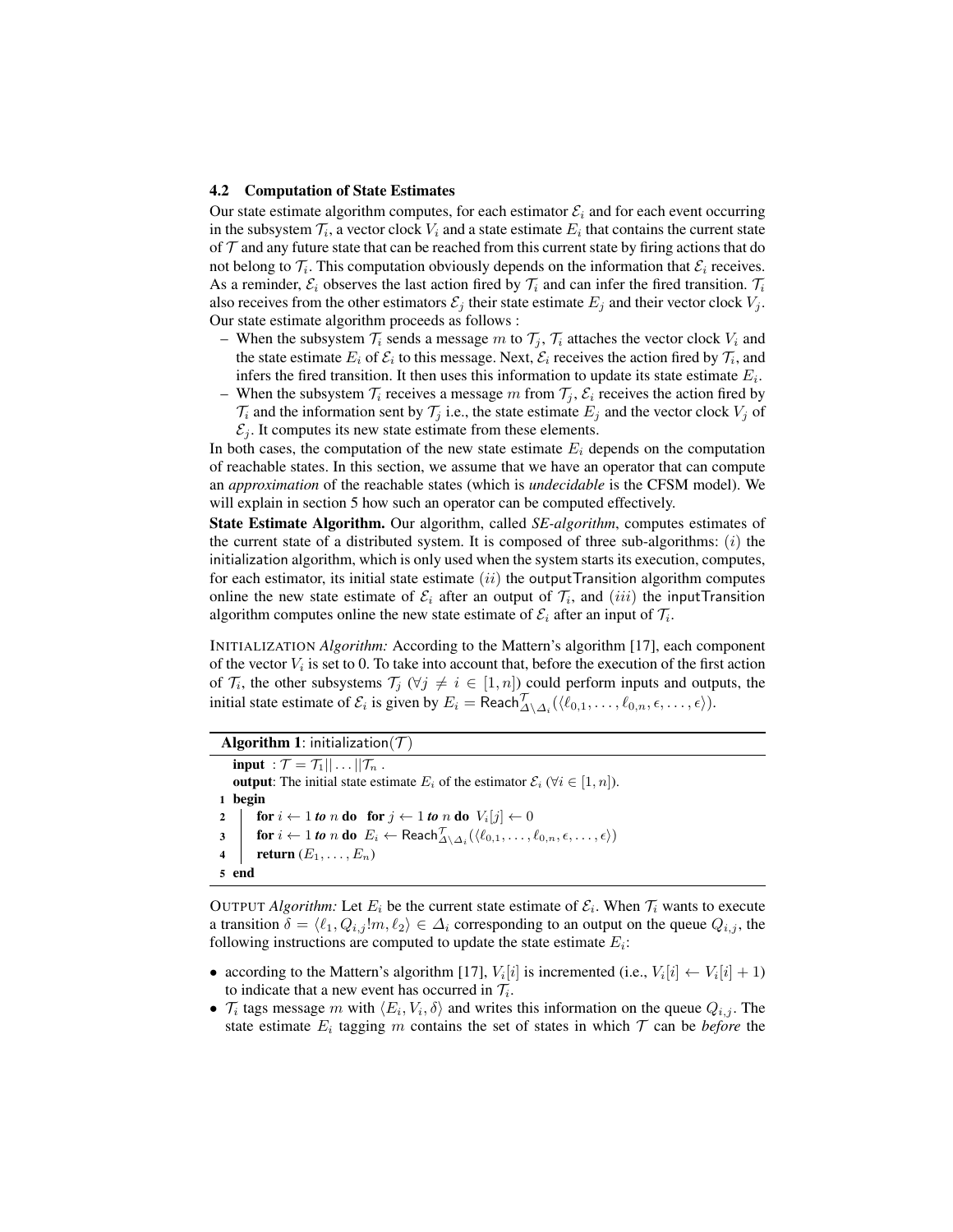**Algorithm 2:**  $\textsf{output}$  Transition $(\mathcal{T}, V_i, E_i, \delta)$ 

**input** :  $\mathcal{T} = \mathcal{T}_1 || \dots || \mathcal{T}_n$ , the vector clock  $V_i$  of  $\mathcal{E}_i$ , the current state estimate  $E_i$  of  $\mathcal{E}_i$ , and a transition  $\delta = \langle \ell_1, Q_{i,j} | m, \ell_2 \rangle \in \Delta_i$ . output: The state estimate  $E_i$  after the output transition  $\delta$ . 1 begin 2 |  $V_i[i] \leftarrow V_i[i] + 1$ 3  $\top$  T<sub>i</sub> tags message m with  $\langle E_i, V_i, \delta \rangle$  and it writes this tagged message on  $Q_{i,j}$  $\begin{array}{ccc} \textsf{4} & E_i \leftarrow \mathsf{Reach}^{\mathcal{T}}_{\varDelta \backslash \varDelta_i}(\mathsf{Post}^{\mathcal{T}}_{\delta}(E_i)) \end{array}$ 5 **return**  $(E_i)$ 6 end

execution of  $\delta$ . The additional information  $\langle E_i, V_i, \delta \rangle$  will be used by  $\mathcal{T}_j$  to refine its state estimate.

• the state estimate  $E_i$  is updated as follows, to contain the current state of  $\mathcal T$  and any future state that can be reached from this current state by firing actions that do not belong to  $\mathcal{T}_i$ :  $E_i \leftarrow \text{Reach}_{\Delta \setminus \Delta_i}^{\mathcal{T}}(\text{Post}_{\delta}^{\mathcal{T}}(E_i))$ . More precisely,  $\text{Post}_{\delta}^{\mathcal{T}}(E_i)$  gives the set of states in which  $\mathcal T$  can be after the execution of  $\delta$ . After the execution of this transition,  $\mathcal{T}_j$  ( $\forall j \neq i \in [1, n]$ ) could however read and write on their queues. Therefore, we define the state estimate  $E_i$  by Reach $\mathcal{T}_{\Delta \setminus \Delta_i}(\mathsf{Post}^{\mathcal{T}}_{\delta}(E_i)).$ 

# **Algorithm 3**: inputTransition $(\mathcal{T}, V_i, E_i, \delta)$

**input** :  $\mathcal{T} = \mathcal{T}_1 || \dots || \mathcal{T}_n$ , the vector clock  $V_i$  of  $\mathcal{E}_i$ , the current state estimate  $E_i$  of  $\mathcal{E}_i$  and a transition  $\delta = \langle \ell_1, Q_{j,i} \rangle^2 m, \ell_2 \rangle \in \Delta_i$ . Message m is tagged with the triple  $\langle E_j, V_j, \delta' \rangle$  where  $(i)$   $E_j$  is the state estimate of  $\mathcal{E}_j$  before the execution of  $\delta'$  by  $\mathcal{T}_j$ , (*ii*)  $V_j$  is the vector clock of  $\mathcal{E}_j$  after the execution of  $\delta'$  by  $\mathcal{T}_j$ , and (*iii*)  $\delta' =$  $\langle \ell'_1, Q_{j,i} | m, \ell'_2 \rangle \in \Delta_j$  is the output corresponding to  $\delta$ . output: The state estimate  $E_i$  after the input transition  $\delta$ . 1 begin 2  $\setminus$  We consider three cases to update  $E_j$  $\mathbf{B} \quad \quad \text{if } V_j[i] = V_i[i] \text{ then } \mathit{Temp}_1 \leftarrow \mathsf{Post}^{\mathcal{T}}_{\delta}(\mathsf{Reach}^{\mathcal{T}}_{\Delta_{\lambda} \Delta_i}(\mathsf{Post}^{\mathcal{T}}_{\delta'}(E_j)))$  $\textsf{false if } V_j[j] > V_i[j] \text{ then } Temp_1 \leftarrow \textsf{Post}^{\mathcal{T}}_{\delta}(\textsf{Reach}^{\mathcal{T}}_{\Delta \backslash \Delta_j}(\textsf{Reach}^{\mathcal{T}}_{\Delta \backslash \Delta_j}(\textsf{Post}^{\mathcal{T}}_{\delta'}(E_j))))$  $\mathsf{s} \quad \big| \quad \mathsf{else} \ \mathit{Temp}_1 \leftarrow \mathsf{Post}^\mathcal{T}_\delta(\mathsf{Reach}^\mathcal{T}_\Delta(\mathsf{Post}^\mathcal{T}_{\delta'}(E_j)))$ 6  $E_i \leftarrow \text{Post}_{\delta}^{\mathcal{T}}(E_i) \setminus \mathcal{N}$  we update  $E_i$ 7  $E_i \leftarrow E_i \cap Temp_1 \setminus E_i$  = updates of  $E_i \cap update$  of  $E_j$  (i.e.,  $Temp_1$ )  $\mathbf{8} \mid V_i[i] \leftarrow V_i[i] + 1$ 9 **for**  $k \leftarrow 1$  *to* n **do**  $V_i[k] \leftarrow \max(V_i[k], V_j[k])$ 10  $\vert$  return  $(E_i)$ 11 end

INPUT *Algorithm:* Let  $E_i$  be the current state estimate of  $\mathcal{E}_i$ . When  $\mathcal{T}_i$  executes a transition  $\delta = \langle \ell_1, Q_{j,i} \rangle^m, \ell_2 \rangle \in \Delta_i$ , corresponding to an input on the queue  $Q_{j,i}$ , it also reads the information  $\langle E_j, V_j, \delta' \rangle$  (where  $E_j$  is the state estimate of  $\mathcal{E}_j$  before the execution of  $\delta'$  by  $\mathcal{T}_j$ ,  $V_j$  is the vector clock of  $\mathcal{E}_j$  after the execution of  $\delta'$  by  $\mathcal{T}_j$ , and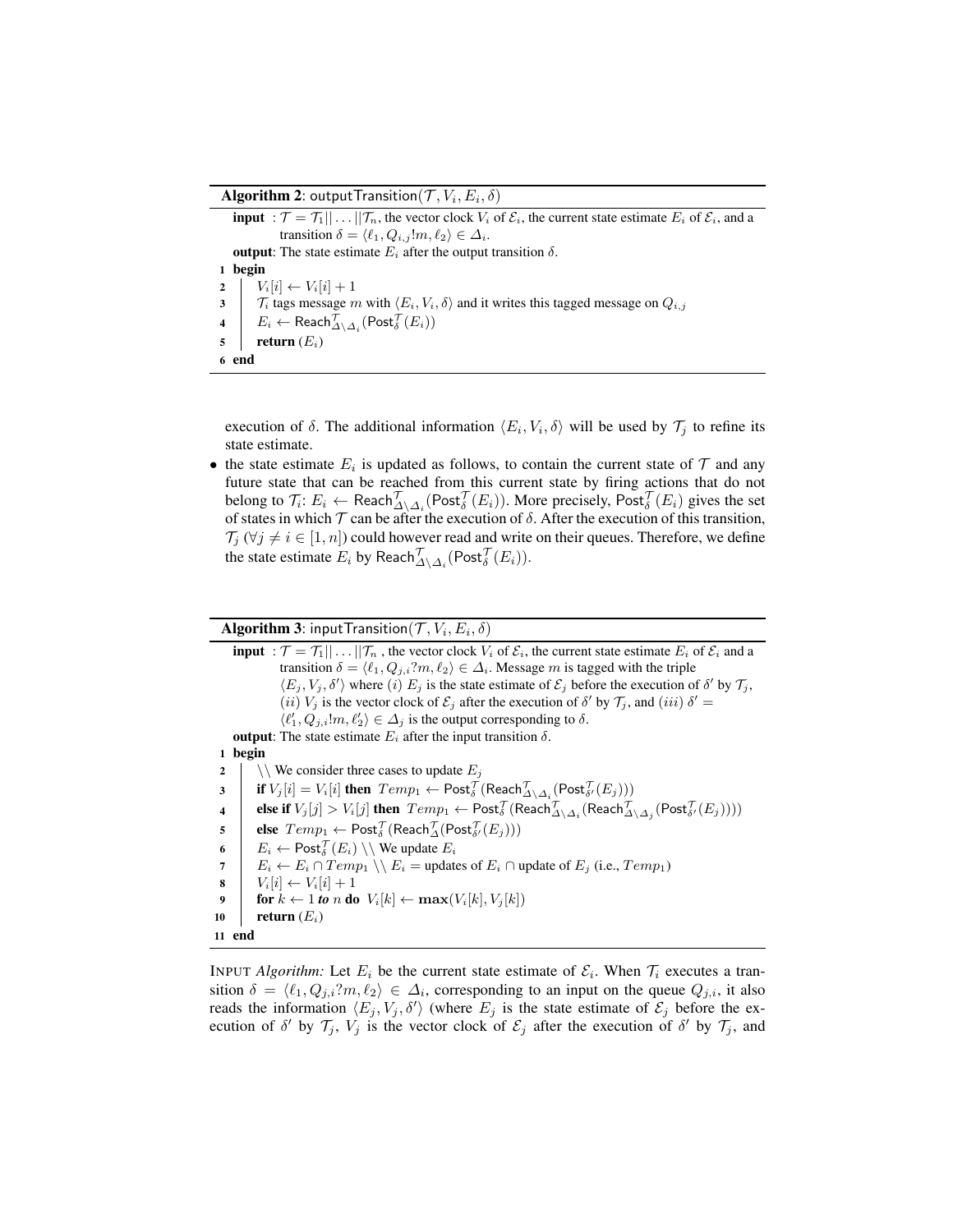$\delta' = \langle \ell'_1, Q_{j,i} | m, \ell'_2 \rangle \in \Delta_j$  is the output corresponding to  $\delta$ ) tagging m, and the following operations are performed to update  $E_i$ :

- we update the state estimate  $E_j$  of  $\mathcal{E}_j$  (this update is denoted by  $Temp_1$ ) by using the vector clocks to guess the possible behaviors of  $T$  between the execution of the transition  $\delta'$  and the execution of  $\delta$ . We consider three cases :
	- $-$  if  $V_j[i] = V_i[i]$ :  $Temp_1 \leftarrow Post_{\delta}^{\mathcal{T}}(Reach_{\Delta \setminus \Delta_i}^{\mathcal{T}}(Post_{\delta'}^{\mathcal{T}}(E_j)))$ . In this case, thanks to the vector clocks, we know that  $\mathcal{T}_i$  has executed no transition between the execution of  $\delta'$  by  $\mathcal{T}_j$  and the execution of  $\delta$  by  $\mathcal{T}_i$ . Thus, only transitions in  $\Delta \setminus \Delta_i$  could have occurred during this period. We then update  $E_i$  as follows. We compute (i)  $\text{Post}_{\delta'}^{\mathcal{T}}(E_j)$  to take into account the execution of  $\delta'$  by  $\mathcal{T}_j$ , (ii) Reach $\frac{\mathcal{T}}{\Delta \setminus \Delta_i}$  (Post $\frac{\mathcal{T}}{\delta'}(E_j)$ ) to take into account the transitions that could occur between the execution of  $\delta'$  and the execution of  $\delta$ , and  $(iii)$  Post $_{\delta}^{\mathcal{T}}$  (Reach $_{\Delta\setminus\Delta_i}^{\mathcal{T}}$  (Post $_{\delta'}^{\mathcal{T}}(E_j)$ )) to take into account the execution of  $\delta$ .
	- $-$  else if  $V_j[j] > V_i[j]$  :  $Temp_1 \leftarrow Post^{\mathcal{T}}_{\delta}(\textsf{Reach}^{\mathcal{T}}_{\Delta \setminus \Delta_i}(\textsf{Reach}^{\mathcal{T}}_{\Delta \setminus \Delta_j}(\textsf{Post}^{\mathcal{T}}_{\delta'}(E_j))))$ . Indeed, in this case, we can prove (see the proof of Theorem 1) that if we reorder the transitions executed between the occurrence of  $\delta'$  and the occurrence of  $\delta$  in order to execute the transitions of  $\varDelta_i$  before the ones of  $\varDelta_j,$  we obtain a correct update of  $E_i.$ Intuitively, this reordering is possible, because there is no causal relation between the events of  $\mathcal{T}_i$  and the events of  $\mathcal{T}_j$ , that have occurred between  $\delta'$  and  $\delta$ . So, in this reordered sequence, we know that, after the execution of  $\delta$ , only transitions in  $\Delta \backslash \Delta_i$ could occur followed by transitions in  $\Delta \setminus \Delta_i$ .
	- $-$  else<sup>5</sup>  $Temp_1 \leftarrow Post_{\delta}^{\mathcal{T}}(Reach_{\Delta}^{\mathcal{T}}(Post_{\delta'}^{\mathcal{T}}(E_j)))$ . Indeed, in this case, the vector clocks do not allow us to deduce information regarding the behavior of  $\mathcal T$  between the execution of  $\delta'$  and the execution of  $\delta$ . Therefore, to have a correct state estimate, we update  $E_i$  by taking into account all the possible behaviors of  $\mathcal T$  between the execution of  $\delta'$  and the execution of  $\delta$ .
- we update the state estimate  $E_i$  to take into account the execution of the input transition  $\delta: E_i \leftarrow \mathsf{Post}^{\mathcal{T}}_{\delta}(E_i).$
- we have two different state estimates:  $Temp_1$  and  $E_i$ . Thus, we intersect them to obtain a better state estimate:  $E_i \leftarrow E_i \cap Temp_1$ .
- according to the Mattern's algorithm [17], the vector clock  $V_i$  is incremented to take into account the execution of  $\delta$  and subsequently is set to the component-wise maximum of  $V_i$  and  $V_j$ . This last operation allows us to take into account the fact that any event that precedes the sending of m should also precede the occurrence of  $\delta$ .



Fig. 1. An execution of the running example.

*Example 2.* We illustrate SE-algorithm with a sequence of actions of our running example depicted in Figure 1 (the vector clocks are given in the figure). A state of the

<sup>&</sup>lt;sup>5</sup> It can be shown that the set  $Temp_1$  computed in the second case is better that the one computed in the third case.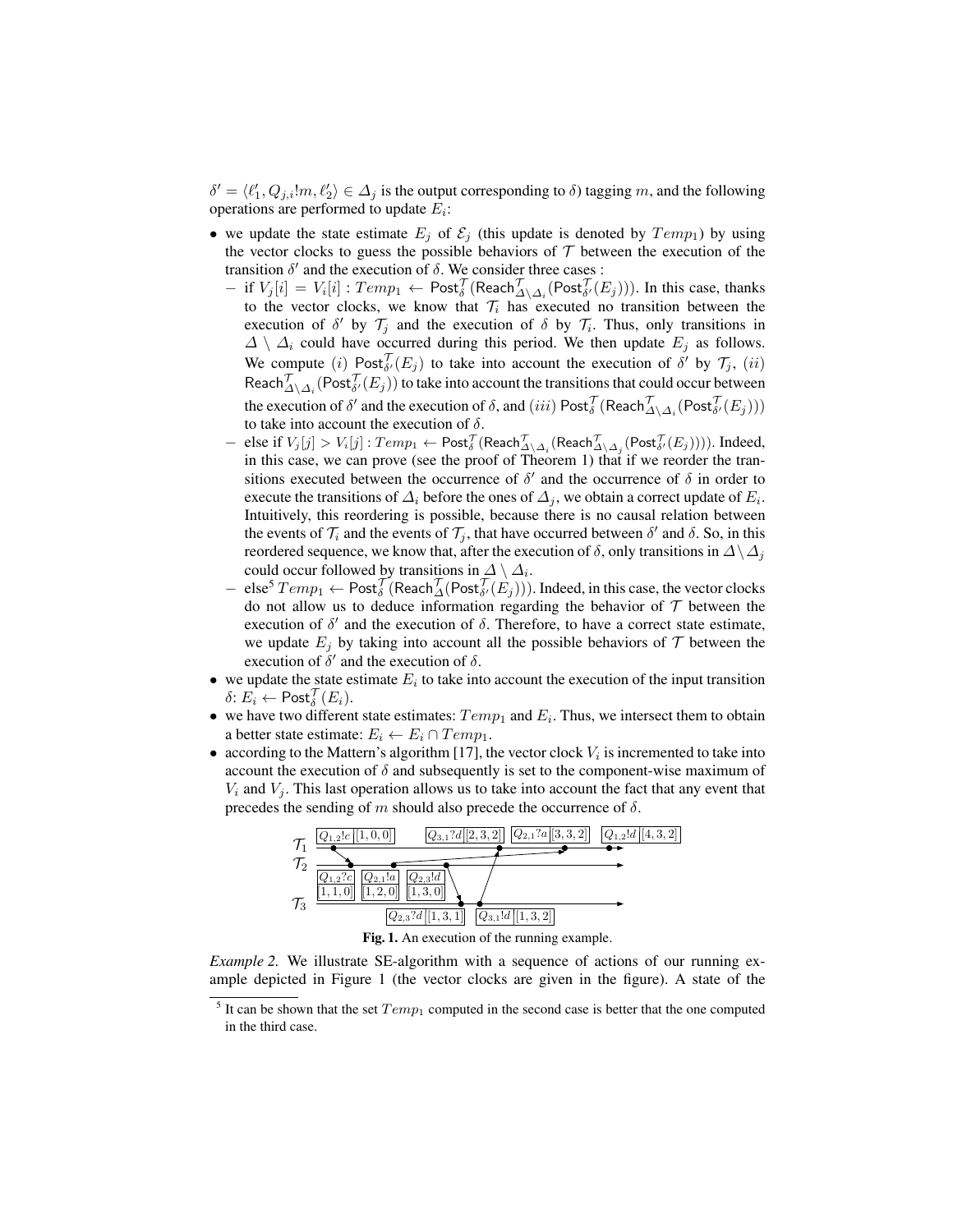global system is denoted by  $\langle \ell_1, \ell_2, \ell_3, w_{1,2}, w_{2,1}, w_{2,3}, w_{3,1} \rangle$  where  $\ell_i$  is the location of  $\mathcal{T}_i$  (for  $i = 1, 2, 3$ ) and  $w_{1,2}$ ,  $w_{2,1}$ ,  $w_{2,3}$  and  $w_{3,1}$  denote the content of the queues  $Q_{1,2}$ ,  $Q_{2,1}$ ,  $Q_{2,3}$  and  $Q_{3,1}$ . At the beginning of the execution, the state estimates of the three subsystems are (i)  $E_1 = \{ \langle A_0, B_0, C_0, \epsilon, \epsilon, \epsilon \rangle \},$  (ii)  $E_2 = \{ \langle A_0, B_0, C_0, \epsilon, \epsilon, \epsilon, \epsilon \rangle \}$  $\{(A_1, B_0, C_0, c, \epsilon, \epsilon, \epsilon)\}\$ , and  $(iii)$   $E_3 = \{(A_0, B_0, C_0, \epsilon, \epsilon, \epsilon, \epsilon), \ (A_1, B_0, C_0, c, \epsilon, \epsilon, \epsilon, \epsilon)\}\$  $\langle A_1, B_1, C_0, \epsilon, b^*, \epsilon, \epsilon \rangle, \langle A_1, B_2, C_0, \epsilon, b^*(a+\epsilon), \epsilon, \epsilon \rangle, \langle A_1, B_3, C_0, \epsilon, b^*(a+\epsilon), d, \epsilon \rangle\}.$  After the first transition  $\langle A_0, Q_{1,2}:c, A_1 \rangle$ , the state estimate of the estimator  $\mathcal{E}_1$  is not really precise, because a lot of events may have happened without the estimator  $\mathcal{E}_1$  being informed:  $E_1 = \{ \langle A_1, B_0, C_0, c, \epsilon, \epsilon, \epsilon \rangle, \langle A_1, B_1, C_0, \epsilon, b^*, \epsilon, \epsilon \rangle, \langle A_1, B_2, C_0, \epsilon, b^* a, \epsilon, \epsilon \rangle,$  $\langle A_1, B_3, C_0, \epsilon, b^*(a + \epsilon), d, \epsilon \rangle$ ,  $\langle A_1, B_3, C_1, \epsilon, b^*(a + \epsilon), \epsilon, \epsilon \rangle$ ,  $\langle A_1, B_3, C_0, \epsilon, b^*(a + \epsilon), A_1, B_2, C_1, \epsilon, \epsilon \rangle$  $\{\epsilon, \epsilon, d\}$ . However, after the second transition  $\langle B_0, Q_{1,2}$ ?c,  $B_1\rangle$ , the estimator  $\mathcal{E}_2$  has an accurate state estimate:  $E_2 = \{ \langle A_1, B_1, C_0, \epsilon, \epsilon, \epsilon \rangle \}$ . We skip a few steps and consider the state estimates before the sixth transition  $\langle C_1, Q_{3,1}!d, C_0 \rangle$ :  $E_1$  is still the same, because the subsystem  $\mathcal{T}_1$  did not perform any action,  $E_3 = \{ \langle A_1, B_3, C_1, \epsilon, b^*(a + \epsilon), \epsilon, \epsilon \rangle \}$ , and we do not indicate  $E_2$ , because  $\mathcal{T}_2$  is no longer involved. When  $\mathcal{T}_3$  sends the message d to  $\mathcal{T}_1$  (the transition  $\langle C_1, Q_{3,1} \, d, C_0 \rangle$ ), it attaches  $E_3$  to this message. When  $\mathcal{T}_1$  reads this message, it computes  $E_1 = \{ (A_2, B_3, C_0, \epsilon, b^*(a + \epsilon), \epsilon, \epsilon) \}$  and when it reads the message a, it updates  $E_1: E_1 = \{ (A_2, B_3, C_0, \epsilon, b^*, \epsilon, \epsilon) \}.$  Thus,  $\mathcal{E}_1$  knows, after this action, that there is no message a in  $Q_{2,1}$ , and that after writing d on  $Q_{1,2}$ , it cannot reach  $A_{er}$ from  $A_0$ . This example shows the importance of knowing the content of the queues as without this knowledge,  $\mathcal{E}_1$  may think that there is an  $a$  in the queue, so an error might occur if the transition  $\langle A_2, Q_{1,2} \, d, A_0 \rangle$  is enabled.

Properties. As explained above, we assume that we can compute an approximation of the reachable states. In this part, we present the properties of our state estimate algorithm w.r.t. the kind of approximations that we use.

Theorem 1. *SE-algorithm is complete, if the* Reach *operator computes an overapproximation of the reachable states.*

The proof is given in Appendix A. If we compute an underapproximation of the reachable states, our state estimate algorithm is not complete.

Theorem 2. *SE-algorithm is sound, if the* Reach *operator computes an underapproximation of the reachable states.*

The proof is given in Appendix A. If we compute an overapproximation of the reachable states, our state estimate algorithm is not sound.

Depending on the used approximations, our algorithm is either complete or sound. Completeness is a more important property, because it ensures that the computed state estimates always contains the current global state. Therefore, in section 5, we define an effective algorithm for the state estimate problem by computing overapproximations of the reachable states. Finally, note that our method proposes that we only add information to existing transmitted messages. We can show that increasing the information exchanged between the estimators (for example, each time an estimator computes a new state estimate, this estimate is sent to all the other estimators) improves their state estimate. This can be done only if the channels and the subsystems can handle this extra load.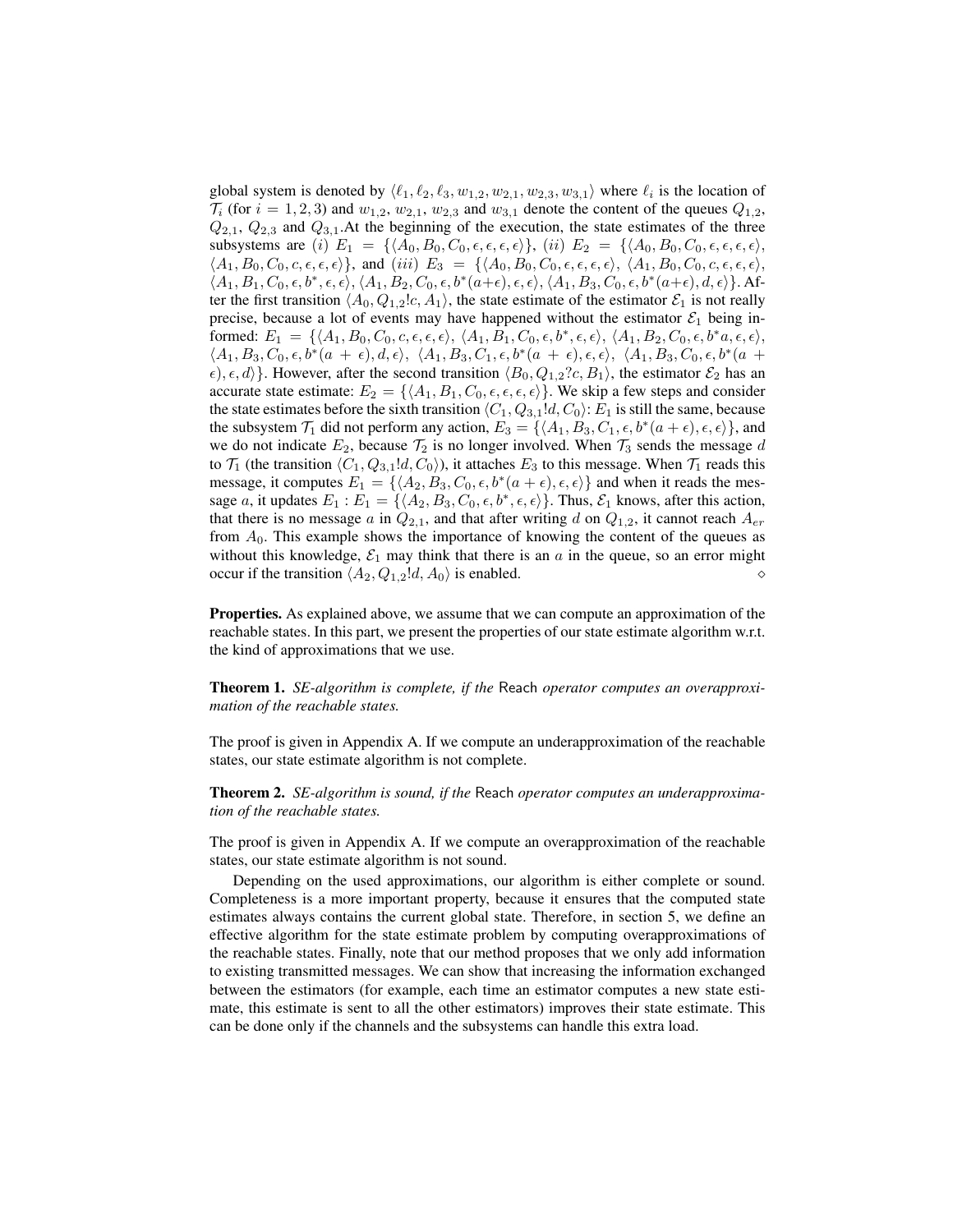## 5 Effective Computation of State Estimates by Means of Abstract Interpretation

The algorithm described in the previous section requires the computation of reachability operators. But they cannot always be computed for undecidability (or complexity) reasons. In this section, we explain how to overcome this obstacle by using abstract interpretation techniques (see e.g. [7, 14]). In our case, abstract interpretation allows us to compute, in a finite number of steps, an overapproximation of the reachability operators and thus of the state estimates  $E_i$ .

Computation of Reachability Sets by the Means of Abstract Interpretation. For a given set of global states  $X' \subseteq X$  and a given set of transitions  $\Delta' \subseteq \Delta$ , the reachability set from X' can be characterized by the least fixpoint: Reach $\mathcal{I}_{\Delta'}(X') = \mu Y.X' \cup$ Post $\mathcal{I}_{\Delta'}(Y)$ . Abstract interpretation provides a theoretical framework to compute efficient overapproximation of such fixpoints. The concrete domain (i.e., the sets of states  $2^X$ ), is substituted by a simpler abstract domain Λ, linked by a *Galois Connection*  $2^X \xrightarrow{\gamma} A$  [7], where  $\alpha$  (resp.  $\gamma$ ) is the abstraction (resp. concretization) function. The fixpoint equation is transposed into the abstract domain. So, the equation to solve has the form:  $\lambda = F_{\Delta'}^{\sharp}(\lambda)$ , with  $\lambda \in \Lambda$  and  $F_{\Delta'}^{\sharp} \sqsupseteq \alpha \circ F_{\Delta'} \circ \gamma$ . In this setting, a standard way to ensures that the fixpoint computation converges after a finite number of steps to some overapproximation  $\lambda_\infty,$ is to use a *widening operator*  $\nabla$ . The concretization  $c_{\infty} = \gamma(\lambda_{\infty})$  is an overapproximation of the least fixpoint of the function  $F_{\Delta}$ .

Choice of the Abstract Domain. In abstract interpretation based techniques, the quality of the approximation we obtain depends on the choice of the abstract domain Λ. In our case, the main issue is to abstract the content of the FIFO channels. Since the CFSM model is Turing-powerful, the language that represents all the possible contents of the FIFO channels may be recursively enumerable. As discussed in [14], a good candidate, that abstracts the contents of the queues, to use is the class of regular languages, which can be represented by finite automata. Let us recall the main ideas of this abstraction.

Finite Automata as an Abstract Domain. We first assume that there is only one queue in the distributed system  $\mathcal{T}$ ; we explain later how to handle a distributed system with several queues.

With one queue, the concrete domain of the system  $\mathcal{T}$  is defined by  $X = 2^{L \times M^*}$ . A set of states  $Y \in 2^{L \times M^*}$  can be viewed as a map  $Y : L \mapsto 2^{M^*}$  that associates a language  $Y(\ell)$  with each location  $\ell \in L; Y(\ell)$  therefore represents the possible contents of the queue in the location  $\ell$ . To simplify the computation, we substitute the concrete domain  $\langle L \mapsto$  $2^{M^*}, \subseteq, \cup, \cap, L \times M^*, \emptyset$  by the abstract domain  $\langle L \mapsto \text{Reg}(M), \subseteq, \cup, \cap, L \times M^*, \emptyset \rangle$ , where Reg(M) is the set of *regular languages* over the alphabet M. This substitution consists in abstracting, for each location, the possible contents of the queue by a regular language. Since regular languages have a canonical representation given by finite automata, each operation (union, intersection, left concatenation,...) in the abstract domain can be performed on finite automata.

Widening Operator. With our abstraction, the widening operator we use to ensure the convergence of the computation, is also performed on a finite automaton, and consists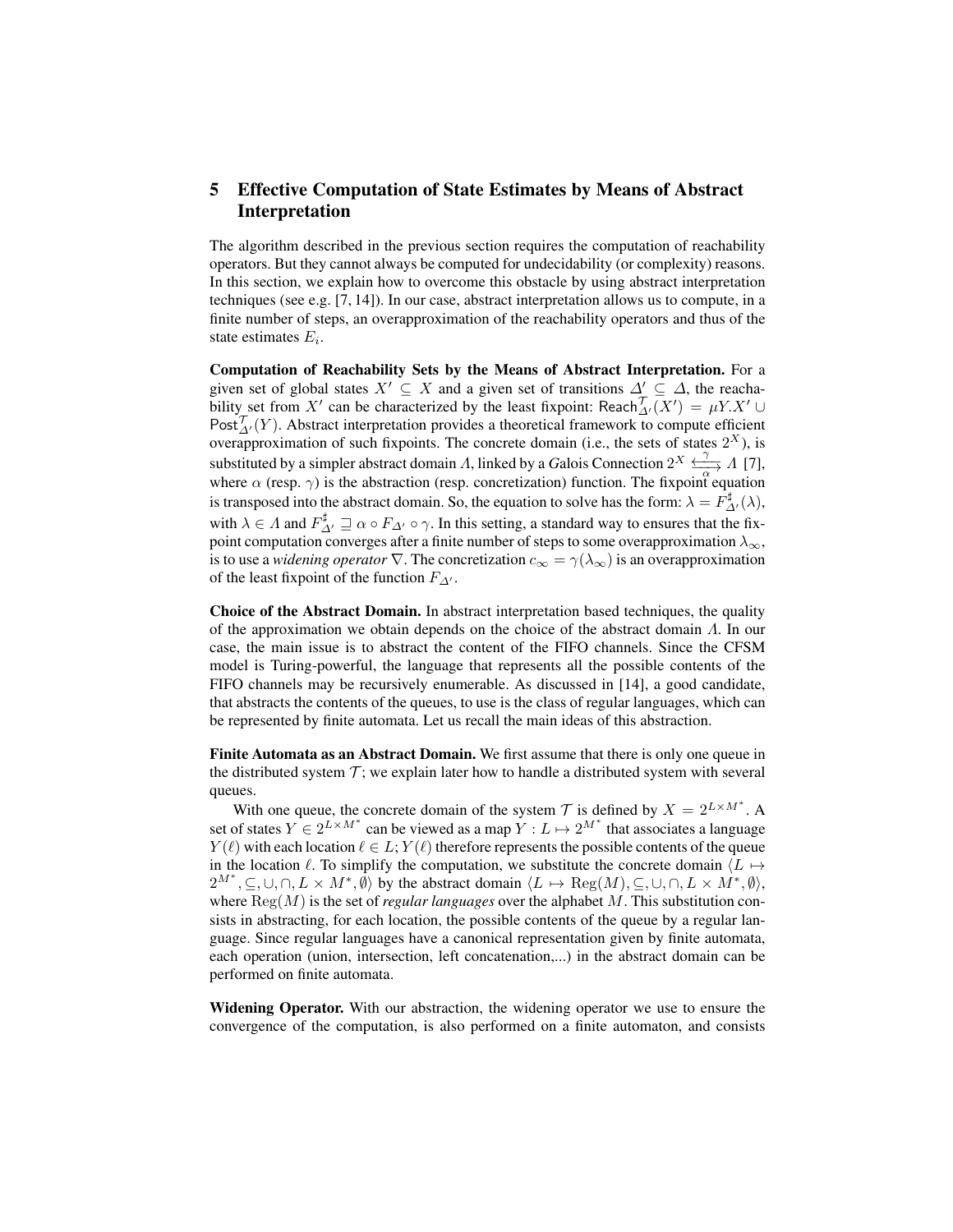in quotienting the nodes<sup>6</sup> of the automaton by the k-bounded bisimulation relation  $\equiv_k$ ;  $k \in \mathbb{N}$  is a parameter which allows us to tune the precision, since increasing k improves the quality of the abstractions in general. Two nodes are equivalent w.r.t.  $\equiv_k$  if they have the same outgoing path (sequence of labeled transitions) up to length  $k$ . While we merge the equivalent nodes, we keep all transitions and we obtain an automaton recognizing a larger language. Note that for a fixed  $k$ , the class of automata which results from such a quotient operation from any original automaton, is finite and its cardinality is bounded by a number which is only function of  $k$ . This is the reason why when we apply this widening operator regularly, the fixpoint computation terminates (see [14] for more details).



**Fig. 2.** Illustration of the 1-bounded bisimulation relation  $\equiv_1$  for A.

*Example 3.* We consider the automaton A depicted in Figure 2, whose recognized language is  $a + ba + bba + bba$ . We consider the 1-bounded bisimulation relation i.e., two nodes of the automaton are equivalent if they have the same outgoing transitions. So, nodes  $0, 1, 2$  are equivalent, since they all have two transitions labeled by a and b. Nodes 3 and 4 are equivalent to no other node since 4 has no outgoing transition whereas only  $\alpha$  is enabled in node 3. When we quotient A by this equivalent relation, we obtain the automaton on the right side of Figure 2, whose recognized language is  $b^*a$ . on the right side of Figure 2, whose recognized language is  $b^*a$ .  $^*a.$ 

When the system contains several queues  $Q = \{Q_1, \ldots, Q_r\}$ , their content can be represented by a concatenated word  $w_1 \sharp \dots \sharp w_r$  with one  $w_i$  for each queue  $Q_i$  and  $\sharp$ , a delimiter. With this encoding, we represent a set of queue contents by a finite automaton of a special kind, namely a QDD [2]. Since QDDs are finite automata, classical operations (union, intersection, left concatenation,...) in the abstract domain are performed as was done previously. We must only use a slightly different widening operator not to merge the different queue contents [14].

Effective SE-algorithm. The Reach operator is computed using those abstract interpretation techniques: we proceed to an iterative computation in the abstract domain of regular languages and the widening operator ensures that this computation terminates after a finite number of steps [7]. So the Reach operator always gives an overapproximation of the reachable states regardless the distributed system. The efficiency of these approximations is measured in the experiments of section 6. Because of Theorem 1, our SE-algorithm is complete.

#### 6 Experiments

We have implemented the SE-algorithm as a new feature of the McScM tool [18], a model checker for distributed systems modeled by CFSM. Since it represents queue contents by QDDs, this software provides most of the functionalities needed by our algorithm, like effective computation of reachable states. We have also added a mechanism to manage vector clocks, and an interactive simulator. This simulator first computes and displays the initial state estimates. At each step, it asks the user to choose a possible transition.

 $6$  The states of an automaton representing the queue contents are called nodes to avoid the confusion with the states of a CFSM.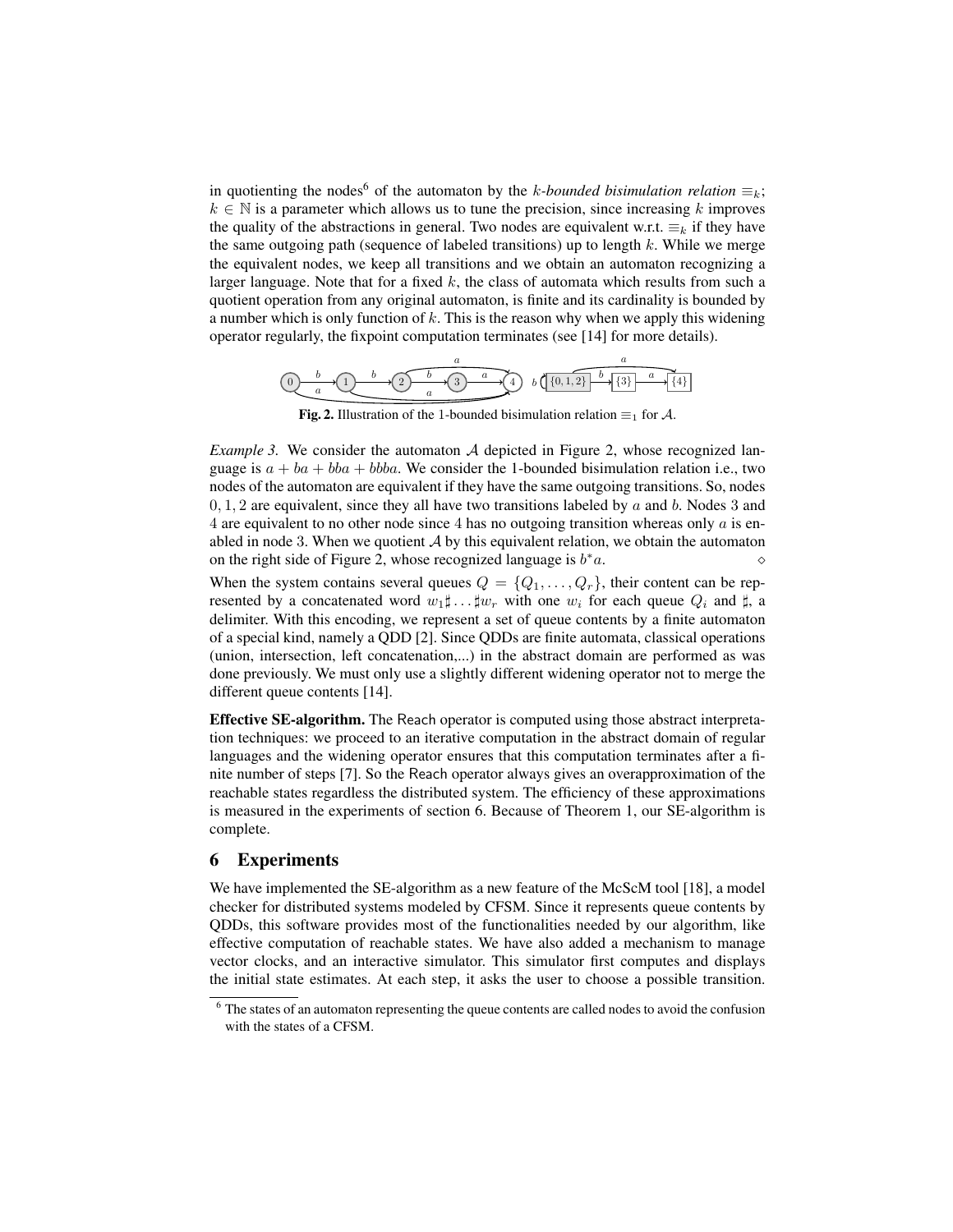If the chosen transition is an output, it attaches the current state estimate of the active subsystem and its vector clock to the message sent, and updates the local state estimate. If the transition is an input, the local estimator reads the information attached to the received message and updates its state estimate.

We proceeded to an evaluation of our algorithm measuring the size of the state estimates. Note that this size is not the number of global states of the state estimate (which may be infinite) but the number of nodes of its QDD representation. We generated random sequences of transitions for our running example and some other examples of [12]. Table 1 shows the average execution time for a random sequence of 100 transitions, the memory required (heap size), the average and maximal size of the state estimates. Default value of the widening parameter is  $k = 1$ . Experiments were done on a standard MacBook Pro with a 2.4 GHz Intel core 2 duo CPU.

| example              |  |                    | # subsystems  # channels    time [s]   memory [MB]   maximal size   average size |     |      |
|----------------------|--|--------------------|----------------------------------------------------------------------------------|-----|------|
| running example      |  | 7.13               | 5.09                                                                             | 143 | 73.0 |
| c/d protocol         |  | 5.32               | 8.00                                                                             | 183 | 83.2 |
| non-regular protocol |  | 0.99               | 2.19                                                                             | 172 | 47.4 |
| ABP                  |  | 1.19               | 2.19                                                                             | 49  | 24.8 |
| sliding window       |  | 3.26               | 4.12                                                                             | 21  | 10.1 |
| POP3                 |  | 3.08<br>$T = 11.1$ | 4.12                                                                             | 22  | 8.5  |

Table 1. Experiments

These results show that the computation of state estimates takes about 50ms per transition and that the symbolic representation of state estimates we add to messages are automata with a few dozen nodes. A sensitive element in the method is the size of the computed and transmitted information. It can be improved by the use of compression techniques to reduce the size of this information. A more evolved technique would consist in the offline computation of the set of possible estimates. Estimates are indexed in a table, available at execution time to each local estimator. If we want to keep an online algorithm, we can use the memoization technique. When a state estimate is computed for the first time, it is associated with an index that is transmitted to the subsystem which records both values. If the same estimate must be transmitted, only its index can be transmitted and the receiver can find from its table the corresponding estimate. Those techniques are not yet implemented.

We also highlight that our method works better on the real-life communication protocols we have tested (alternating bit protocol, sliding window, POP3) than on the examples we introduced to test our tool. More details about the tool and experiments are given in Appendix B.

## 7 Conclusion and Future Work

We have proposed an effective algorithm to compute online, locally to each subsystem, an estimate of the global state of a running distributed system, modeled as *communicating finite state machines* with reliable unbounded FIFO queues. With such a system, a global state is composed of the current location of each subsystem together with the channel contents. The principle is to add a local estimator to each subsystem such that most of the system is preserved; each local estimator is only able to compute information and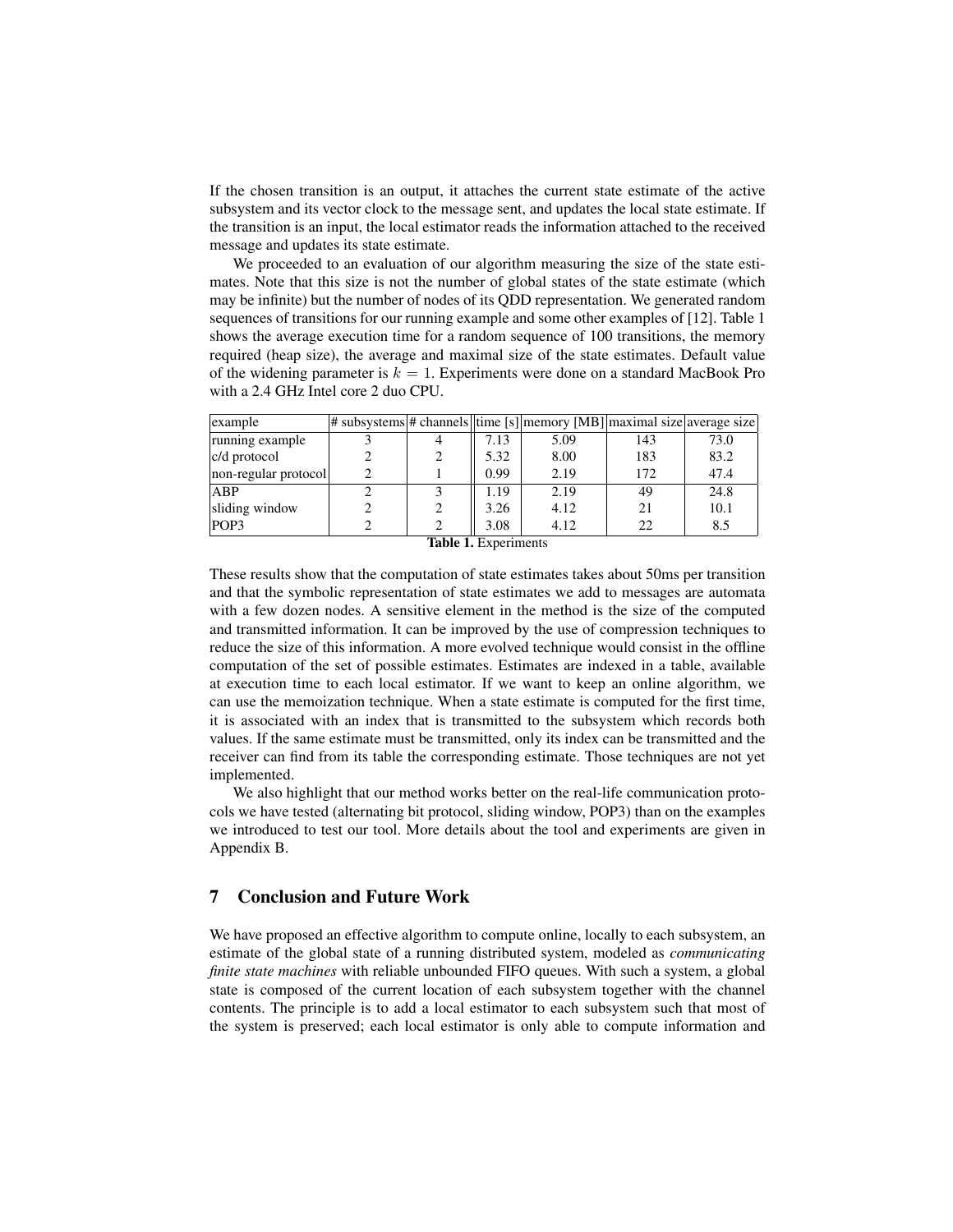in particular symbolic representations of state estimates and to piggyback some of this computed information to the transmitted messages. Since these estimates may be infinite, a crucial point of our work has been to propose and evaluate the use of regular languages to abstract sets of FIFO queues. In practice, we have used  $k$ -bisimilarity relations, which allows us to represent each (possibly infinite) set of queue contents by the minimal and canonical k-bisimilar finite automaton which gives an overapproximation of this set. Our algorithm transmits state estimates and vector clocks between subsystems to allow them to refine and preserve consistent state estimates. More elaborate examples must be taken to analyze the precision of our algorithm and see, in practice, if the estimates are sufficient to solve diagnosis or control problems. Anyway, it appears important to study the possibility of reducing the size of the added communication while preserving or even increasing the precision in the transmitted state estimates.

#### References

- 1. G. Berry and G. Gonthier. The esterel synchronous programming language: Design, semantics, implementation. *Sci. Comput. Program.*, 19(2):87–152, 1992.
- 2. B. Boigelot, P. Godefroid, B. Willems, and P. Wolper. The power of QDDs. In *SAS '97: Proceedings of the 4th International Symposium on Static Analysis*, pages 172–186, 1997.
- 3. Ahmed Bouajjani and Peter Habermehl. Symbolic reachability analysis of fifo-channel systems with nonregular sets of configurations. *Theor. Comput. Sci.*, 221(1-2):211–250, 1999.
- 4. D. Brand and P. Zafiropulo. On communicating finite-state machines. *J. ACM*, 30(2):323–342, 1983.
- 5. C. Cassandras and S. Lafortune. *Introduction to Discrete Event Systems*. Kluwer Academic Publishers, 1999.
- 6. T. Chatain, P. Gastin, and N. Sznajder. Natural specifications yield decidability for distributed synthesis of asynchronous systems. In *SOFSEM*, volume 5404 of *LNCS*, pages 141–152, 2009.
- 7. P. Cousot and R. Cousot. Abstract interpretation: a unified lattice model for static analysis of programs by construction or approximation of fixpoints. In *POPL'77*, pages 238–252, 1977.
- 8. R. Debouk, S. Lafortune, and D. Teneketzis. Coordinated decentralized protocols for failure diagnosis of discrete event systems. *Discrete Event Dynamical Systems: Theory and Applications*, 10:33–79, 2000.
- 9. Alain Finkel, S. Purushothaman Iyer, and Gregoire Sutre. Well-abstracted transition systems: ´ application to fifo automata. *Information and Computation*, 181(1):1–31, 2003.
- 10. B. Genest. On implementation of global concurrent systems with local asynchronous controllers. In *CONCUR*, volume 3653 of *LNCS*, pages 443–457, 2005.
- 11. L. Helouet, T. Gazagnaire, and B. Genest. Diagnosis from scenarios. In ´ *proc. of the 8th Int. Workshop on Discrete Events Systems, WODES'06*, pages 307–312, 2006.
- 12. A. Heußner, T. Le Gall, and G. Sutre. Extrapolation-Based Path Invariants for Abstraction Refinement of Fifo Systems. In *Proc. Model Checking Software, SPIN Workshop 2009*, volume 5578 of *LNCS*, pages 107–124. Springer, 2009.
- 13. L. Lamport. Time, clocks, and the ordering of events in a distributed system. *Communications of the ACM*, 21(7):558–565, 1978.
- 14. T. Le Gall, B. Jeannet, and T. Jéron. Verification of communication protocols using abstract interpretation of fifo queues. In *AMAST '06*, volume 4019 of *LNCS*, July 2006.
- 15. F. Lin, K. Rudie, and S. Lafortune. Minimal communication for essential transitions in a distributed discrete-event system. *IEEE Trans. on Automatic Control*, 52(8):1495–1502, 2007.
- 16. T. Massart. A calculus to define correct tranformations of lotos specifications. In *FORTE*, volume C-2 of *IFIP Transactions*, pages 281–296, 1991.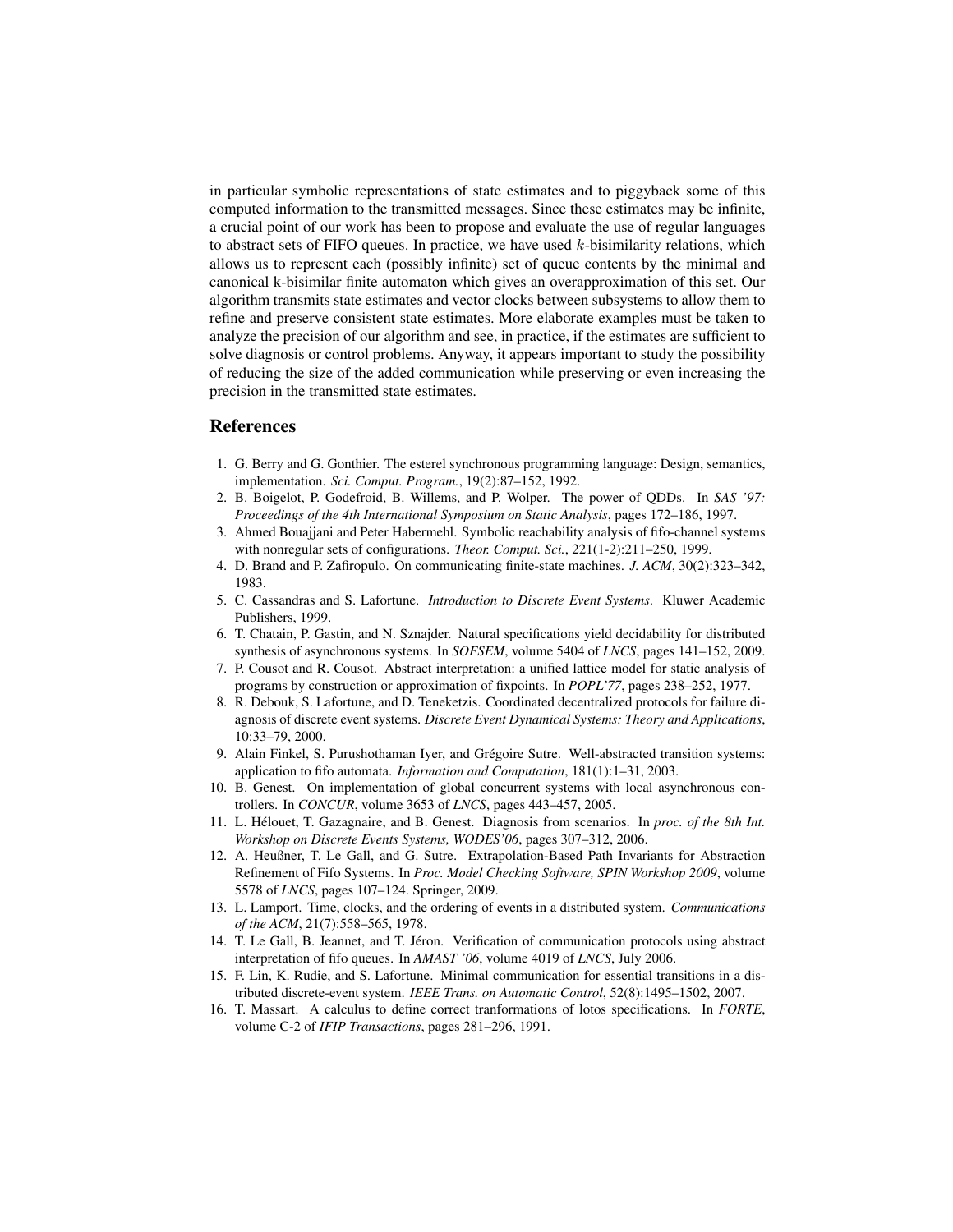- 17. F. Mattern. Virtual time and global states of distributed systems. In *Proceedings of the Workshop on Parallel and Distributed Algorithms*, pages 215–226, 1989.
- 18. The McScM library, 2009. http://www.labri.fr/perso/heussner/mcscm/.
- 19. L. Ricker and B. Caillaud. Mind the gap: Expanding communication options in decentralized discrete-event control. In *46th IEEE Conference on Decision and Control*, New Orleans, LA, USA, 2007.
- 20. M. Sampath, R. Sengupta, S. Lafortune, K. Sinaamohideen, and D. Teneketzis. Failure diagnosis using discrete event models. *IEEE Transactions on Control Systems Technology*, 4(2):105–124, March 1996.
- 21. S. Tripakis. Decentralized control of discrete event systems with bounded or unbounded delay communication. *IEEE Trans. on Automatic Control*, 49(9):1489–1501, 2004.
- 22. S. Xu and R. Kumar. Distributed state estimation in discrete event systems. In *ACC'09: Proc. of the 2009 conference on American Control Conference*, pages 4735–4740, 2009.

#### A Proofs of Theorems 1 and 2

In this section, we prove Theorems 1 and 2. These proofs use the lemmas given in section A.1 and the following notations.

Let  $s = x_0 \xrightarrow{e_1} x_1 \xrightarrow{e_2} \dots \xrightarrow{e_m} x_m$  be an execution of the global system  $\mathcal{T}$ . When the subsystem  $\mathcal{T}_i$  executes an event  $e_k$  (with  $k \in [1, m]$ ) of this sequence, the state estimate, computed by  $\mathcal{E}_i$  at this step, is denoted by  $E_i^t$ , where t is the number of events executed by  $\mathcal{T}_i$  in the subsequence  $x_0 \stackrel{e_1}{\longrightarrow} x_1 \stackrel{e_2}{\longrightarrow} \ldots \stackrel{e_k}{\longrightarrow} x_k$ . However, to be more concise in our presentation, we use an abuse of notation: when an event  $e_k$  is executed in the sequence s, the state estimate of *each* state estimator  $\mathcal{E}_i$  is denoted by<sup>7</sup>  $E_i^k$ . This state estimate is defined in the following way: if  $e_k$  has not been executed by  $\mathcal{T}_i$ , then  $E_i^k \stackrel{\text{def}}{=} E_i^{k-1}$ . Otherwise, the value of  $E_i^k$  is computed by the state estimator from  $E_i^{k-1}$ , the observed event, and the information that possibly tags this event.

The vector clock  $V_i$ , computed after the occurrence of an event e in the subsystem  $\mathcal{T}_i$ , is denoted by  $V_i(e)$ .

#### A.1 Lemmas

The following lemma proves the correctness of the vector clock mapping computed by the Mattern's algorithm for the relation  $\prec_c$ :

**Lemma 1** ([17]). *Given n subsystems*  $\mathcal{T}_i$  ( $\forall i \in [1, n]$ ) *and two events*  $e_1 \neq e_2$  *occurring respectively in*  $\mathcal{T}_i$  *and*  $\mathcal{T}_j$  *(i can be equal to j), we have the following equivalence:*  $e_1 \prec_c$  $e_2$  *if and only if*  $V_i(e_1) \leq V_j(e_2)$ .

**Lemma 2.** *Given n subsystems*  $\mathcal{T}_i$  ( $\forall i \in [1, n]$ ) *and three events*  $e_i \neq e_j \neq e_k$  *occurring respectively in*  $\mathcal{T}_i$ ,  $\mathcal{T}_j$  *and*  $\mathcal{T}_k$  *, if*  $e_k \nprec_c e_j$  *and*  $e_i \prec_c e_j$ *, then*  $e_k \nprec_c e_i$ *.* 

*Proof.* Let us assume that  $e_k \prec_c e_i$ . Since  $e_k \nprec_c e_j$ , there exists  $\ell \in [1, n]$  such that  $V_k(e_k)[\ell] > V_i(e_i)[\ell]$ . Moreover,  $V_k(e_k)[\ell] > V_i(e_i)[\ell]$ , because  $V_i(e_i)[m] \leq V_i(e_i)[m]$ for each  $m \in [1, n]$  (due to  $e_i \prec_c e_j$ ). But it is a contradiction with  $e_k \prec_c e_i$ , because this relation implies that  $V_k(e_k)[m] \leq V_i(e_i)[m]$  for each  $m \in [1, n]$ .

 $<sup>7</sup>$  In this way, we do not need to introduce, for each subsystem, a parameter giving the number of</sup> events that has been executed so far by each subsystem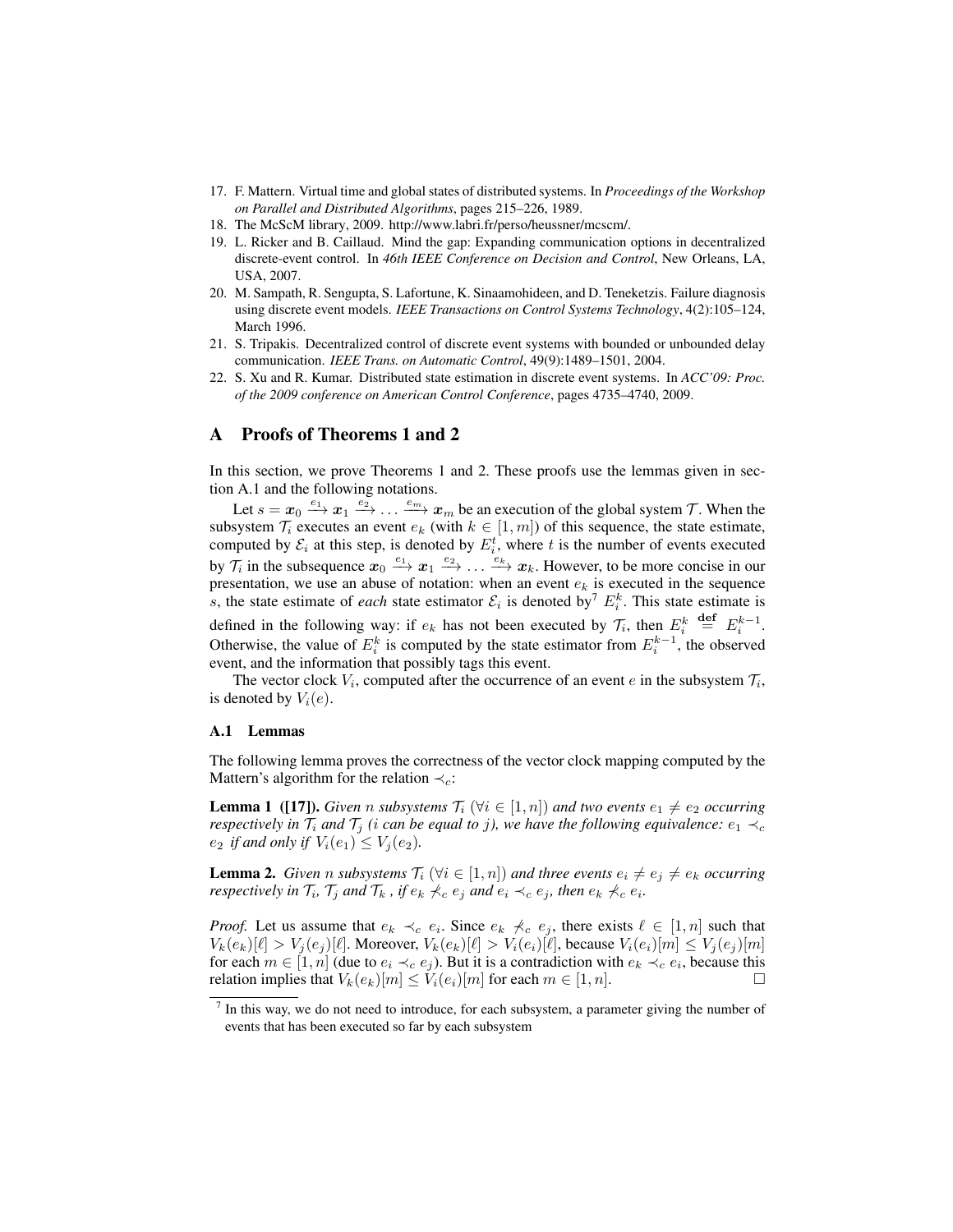**Lemma 3.** *Given a distributed system*  $\mathcal{T} = \mathcal{T}_1 || \dots || \mathcal{T}_n$ , and a sequence  $se_1 = x_0 \xrightarrow{e_1}$  $\pmb{x}_1 \stackrel{e_2}{\longrightarrow} \ldots \stackrel{e_{i-1}}{\longrightarrow} \pmb{x}_{i-1} \stackrel{e_i}{\longrightarrow} \pmb{x}_i \stackrel{e_{i+1}}{\longrightarrow} \pmb{x}_{i+1} \stackrel{e_{i+2}}{\longrightarrow} \ldots \stackrel{e_m}{\longrightarrow} \pmb{x}_m$  executed by  $\mathcal{T}$ , if  $e_i \nprec c_{i+1}$ ,  $\textit{then the sequence}\ s e_2=x_0\stackrel{e_1}{\longrightarrow}x_1\stackrel{e_2}{\longrightarrow}\ldots\stackrel{e_{i-1}}{\longrightarrow}x_{i-1}\stackrel{e_{i+1}}{\longrightarrow}x_i'\stackrel{e_i}{\longrightarrow}x_{i+1}\stackrel{e_{i+2}}{\longrightarrow}\ldots\stackrel{e_m}{\longrightarrow}$  $x_m$  *can also occur in the system*  $\mathcal{T}$ *.* 

*Proof.* We suppose that  $\delta_{e_i} = \langle \ell_{e_i}, \sigma_{e_i}, \ell'_{e_i} \rangle \in \Delta_i$  and  $\delta_{e_{i+1}} = \langle \ell_{e_j}, \sigma_{e_j}, \ell'_{e_j} \rangle \in \Delta_j$ . Note that  $i \neq j$ ; otherwise, we would have  $e_i \prec_c e_{i+1}$  (by definition of  $\prec_c$ ). We can prove this property by showing that  $\mathsf{Post}^{\mathcal{T}}_{\delta_{e_{i+1}}}(\mathsf{Post}^{\mathcal{T}}_{\delta_{e_i}}(x_{i-1})) = \mathsf{Post}^{\mathcal{T}}_{\delta_{e_i}}(\mathsf{Post}^{\mathcal{T}}_{\delta_{e_{i+1}}}(x_{i-1})).$  For that, we consider two cases:

1)  $\delta_{e_i}$  and  $\delta_{e_{i+1}}$  act on different queues: we suppose that  $\delta_{e_i}$  and  $\delta_{e_{i+1}}$  respectively act on the queues  $Q_{k_i}$  and  $Q_{k_j}$ . We also suppose that  $x_{i-1} = \langle \ell_1, \ldots, \ell_{e_i}, \ldots, \ell_{e_j}, \ldots \rangle$  $\ldots, \ell_n, w_1, \ldots, w_{k_i}, \ldots, w_{k_j}, \ldots, w_{|Q|}$  (where  $w_{k_i}$  and  $w_{k_j}$  respectively denote the content of the queues  $Q_{k_i}$  and  $Q_{k_j}$ ), and that the action  $\sigma_{e_i}$  (resp.  $\sigma_{e_j}$ ), which acts on the content  $w_{k_i}$  (resp.  $w_{k_j}$ ), modifies it to give  $w'_{k_i}$  (resp.  $w'_{k_j}$ ). In consequence,  $\mathsf{Post}_{\delta_{e_i}}^{\mathcal{T}}(\bm{x}_{i-1}) = \langle \ell_1, \ldots, \ell'_{e_i}, \ldots, \ell_{e_j}, \ldots, \ell_n, w_1, \ldots, w'_{k_i}, \ldots, w_{k_j}, \ldots, w_{|Q|} \rangle$ and  $\text{Post}^{\mathcal{T}}_{\delta_{e_{i+1}}}(\text{Post}^{\mathcal{T}}_{\delta_{e_i}}(\bm{x}_{i-1})) = \langle \ell_1, \ldots, \ell'_{e_i}, \ldots, \ell'_{e_j}, \ldots, \ell_n, w_1, \ldots, w'_{k_i}, \ldots,$  $w'_{k_j}, \ldots, w_{|Q|}$ . Since  $e_i \nless e_{i+1}$ , we have that  $Post_{\delta_{e_{i+1}}}^T(\boldsymbol{x}_{i-1}) = \langle \ell_1, \ldots, \ell_{e_i}, \ldots, \ell_{e_i} \rangle$  $\ell'_{e_j},\ \ldots,\ \ell_n,\ w_1,\ \ldots,\ w_{k_i},\ \ldots,\ w'_{k_j},\ \ldots,\ w_{|Q|}\rangle$  and  $\mathsf{Post}^\mathcal{T}_{\delta_{e_i}}(\mathsf{Post}^\mathcal{T}_{\delta_{e_{i+1}}}(x_{i-1}))$  =  $\langle \ell_1, \ldots, \ell'_{e_i}, \ldots, \ell'_{e_j}, \ldots, \ell_n, w_1, \ldots, w'_{k_i}, \ldots, w'_{k_j}, \ldots, w_{|Q|} \rangle$ , which implies that  $\mathsf{Post}^{\mathcal{T}}_{\delta_{e_{i+1}}}(\mathsf{Post}^{\mathcal{T}}_{\delta_{e_i}}(\boldsymbol{x}_{i-1})) = \mathsf{Post}^{\mathcal{T}}_{\delta_{e_i}}(\mathsf{Post}^{\mathcal{T}}_{\delta_{e_{i+1}}}(\boldsymbol{x}_{i-1})).$ 

#### 2)  $\delta_{e_i}$  and  $\delta_{e_{i+1}}$  act on the same queue  $Q_k$ : we consider two cases:

- a)  $\sigma_i = Q_k! m_i$  is an output and  $\sigma_{i+1} = Q_k? m_j$  is an input: the message written by  $\delta_{e_i}$  cannot be read by the transition  $\delta_{e_{i+1}}$ , because, in this case, we would have  $e_i \prec_c e_{i+1}$ . Thus,  $\mathsf{Post}^{\mathcal{T}}_{\delta_{e_{i+1}}}(\mathsf{Post}^{\mathcal{T}}_{\delta_{e_i}}(x_{i-1})) = \langle \ell_1, \ldots, \ell'_{e_i}, \ldots, \ell'_{e_j}, \ldots, \ell_n, w_1, \ldots, \ell'_{e_j} \rangle$  $\ldots, w.m_i, \ldots, w_{|Q|}$  where  $w.m_i$  is the content of the queue  $Q_k$ . Therefore, the state  $\text{Post}_{\delta_{e_i}}^{\mathcal{T}}(\boldsymbol{x}_{i-1}) = \langle \ell_1, \ldots, \ell'_{e_i}, \ldots, \ell_{e_j}, \ldots, \ell_n, w_1, \ldots, m_j.w.m_i, \ldots, w_{|Q|} \rangle$ and the state  $x_{i-1} = \langle \ell_1, \ldots, \ell_{e_i}, \ldots, \ell_{e_j}, \ldots, \ell_n, w_1, \ldots, m_j. w, \ldots, w_{|Q|} \rangle$ . Next, we compute the state  $Post_{\delta_{e_{i+1}}}(x_{i-1}) = \langle \ell_1, \ldots, \ell_{e_i}, \ldots, \ell'_{e_j}, \ldots, \ell_n, w_1, \ldots \rangle$  $\dots, w, \dots, w_{|Q|}$  and the state  $\text{Post}^{\mathcal{T}}_{\delta_{e_i}}(\text{Post}^{\mathcal{T}}_{\delta_{e_{i+1}}}(x_{i-1})) = \langle \ell_1, \dots, \ell'_{e_i}, \dots, \ell'_{e_j}, \dots \rangle$  $\ldots, \ell_n, w_1, \ldots, w.m_i, \ldots, w_{|Q|}$ . In consequence,  $\text{Post}^{\mathcal{T}}_{\delta_{e_{i+1}}}(\text{Post}^{\mathcal{T}}_{\delta_{e_i}}(\boldsymbol{x}_{i-1})) =$  $\mathsf{Post}^{\mathcal{T}}_{\delta_{e_i}}(\mathsf{Post}^{\mathcal{T}}_{\delta_{e_{i+1}}}(x_{i-1})).$
- b)  $\sigma_i = Q_k?m_i$  is an input and  $\sigma_{i+1} = Q_k!m_j$  is an output: the state  $\mathsf{Post}_{\delta_{e_{i+1}}}^\mathcal{T}(\mathsf{Post}_{\delta_{e_i}}^\mathcal{T}(\boldsymbol{x}_{i-1})) = \langle \ell_1, \ldots, \ell'_{e_i}, \ldots, \ell'_{e_j}, \ldots, \ell_n, w_1, \ldots, w.m_j, \ldots, w_{|Q|} \rangle$ where  $w.m_j$  is the content of the queue  $Q_k$ . Next, similarly to the previous case, we can prove that  $\text{Post}^{\mathcal{T}}_{\delta_{e_i+1}}(\text{Post}^{\mathcal{T}}_{\delta_{e_i}}(\boldsymbol{x}_{i-1})) = \text{Post}^{\mathcal{T}}_{\delta_{e_i}}(\text{Post}^{\mathcal{T}}_{\delta_{e_{i+1}}}(\boldsymbol{x}_{i-1})).$

The cases, where  $\delta_{e_i}$  and  $\delta_{e_{i+1}}$  are both an input or an output, are not possible, because these transitions would then be executed by the same process and hence we would have  $e_i \prec_c e_{i+1}$ .

This property means that if two consecutive events  $e_i$  and  $e_{i+1}$  are such that  $e_i \nprec_c e_{i+1}$ , then these events can be swapped without modifying the reachability of  $x_m$ . We finally prove the following lemma.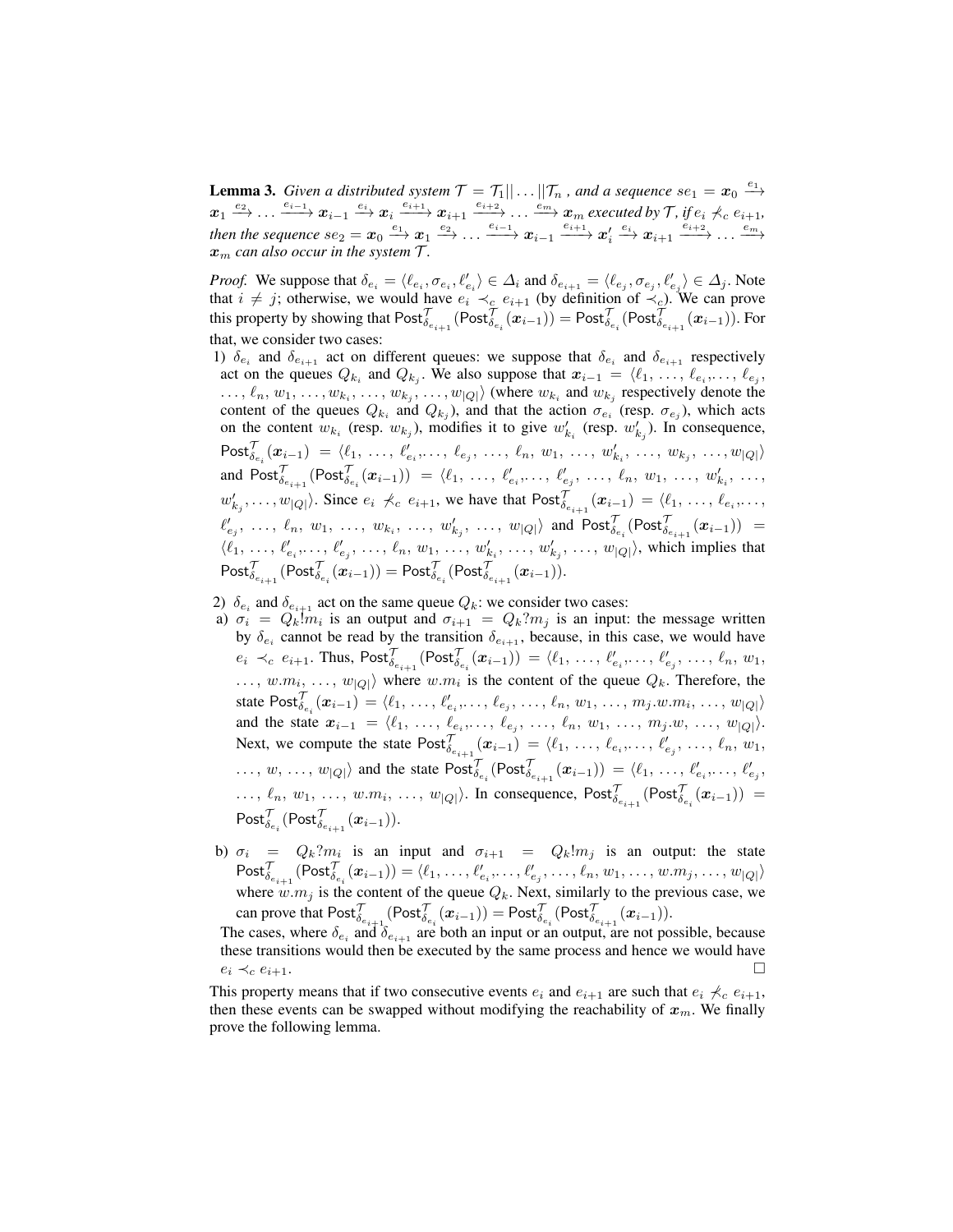**Lemma 4.** *Given a distributed system*  $\mathcal{T} = \mathcal{T}_1 || \dots || \mathcal{T}_n$ , *a transition*  $\delta_i$  =  $\langle \ell_i, Q_{t,i} \rangle_{n_i}, \ell'_i \rangle \in \Delta_i$  *(with*  $t \neq i$ *), and a set of states*  $B \subseteq X$ *, then*  $\mathsf{Reach}_{\Delta\backslash \Delta_i}^\mathcal{T}(\mathsf{Post}^\mathcal{T}_{\delta_{e_i}}(\mathsf{Reach}_{\Delta\backslash \Delta_i}^\mathcal{T}(B)))=\mathsf{Post}^\mathcal{T}_{\delta_{e_i}}(\mathsf{Reach}_{\Delta\backslash \Delta_i}^\mathcal{T}(B)).$ 

*Proof.* First, the inequality  $\int\limits_{\delta_{e_i}}^{\cal T}(\mathsf{Reach}_{\varDelta\setminus\varDelta_i}^{\cal T})$  $(B))$   $\subseteq$  $\mathsf{Reach}_{\Delta\setminus\Delta_i}^\mathcal T(\mathsf{Post}^{\mathcal T}_{\delta_{e_i}}(\mathsf{Reach}^{\mathcal T}_{\Delta\setminus\Delta_i}(B)))$  holds trivially.

To prove the other inclusion, we have to show that if a state  $x_m \in$  $\mathsf{Reach}_{\Delta\setminus\Delta_i}^\mathcal{T}(\mathsf{Post}_{\delta_{e_i}}^\mathcal{T}(\mathsf{Reach}_{\Delta\setminus\Delta_i}^\mathcal{T}(B))),$  then  $x_m\in\mathsf{Post}_{\delta_{e_i}}^\mathcal{T}(\mathsf{Reach}_{\Delta\setminus\Delta_i}^\mathcal{T}(B)).$  We actually prove a more general result. We show that each sequence  $x_1 \stackrel{e_2}{\longrightarrow} x_2 \stackrel{e_3}{\longrightarrow} \dots \stackrel{e_{k-1}}{\longrightarrow}$  $x_{k-1} \xrightarrow{e_k} x_k \xrightarrow{e_{k+1}} x_{k+1} \xrightarrow{e_{k+2}} \dots \xrightarrow{e_m} x_m$  (where  $(i)$   $x_1 \in B$ ,  $(ii)$  the event  $e_k$  corresponds to the transition  $\delta_{e_k} = \delta_i \in \Delta_i$ , and  $(iii)$  the event  $e_b$ , for each  $b \neq k \in [2, m]$ , corresponds to a transition  $\delta_{e_b} \in \Delta \setminus \Delta_i$ ) can be reordered to execute  $e_k$  at the end of the sequence without modifying the reachability of  $x_m$  i.e., the following sequence can occur:  $\begin{CD} x_1 @>e_2>> e_3>> e_{k-1}>> x_{k-1} @>e_{k+1}>> x_{k+1}' \ @>e_k>> 0 \end{CD}$  $\stackrel{e_{k+2}}{\longrightarrow} \cdots \stackrel{e_m}{\longrightarrow} x'_m \stackrel{e_k}{\longrightarrow} x_m$ . This reordered sequence can be obtained thanks to Lemma 3, but to use this lemma, we must prove that  $e_k \nless c_k$  ( $\forall b \in [k+1, m]$ ). The proof is by induction on the length of the sequence of events that begins from  $x_k$ :

- Base case: we must prove that  $e_k \nprec_c e_{k+1}$ . By definition of  $\prec_c$ , since  $e_k$  and  $e_{k+1}$ occur in different subsystems and are consecutive events, there is one possibility to have  $e_k \prec_c e_{k+1}$ : it is when  $e_k$  is an output and  $e_{k+1}$  is the corresponding input. But  $e_k$  is an input and hence  $e_k \nless c_k e_{k+1}$ .
- Induction step: we suppose that  $e_k \nprec_c e_{k+r}$  ( $\forall r \in [1, j]$ ) and we prove that  $e_k \nprec_c$  $e_{k+j+1}$ . By definition of  $\prec_c$ , since  $e_k$  and  $e_{k+1}$  occur in different subsystems, there are two possibilities to have  $e_k \prec_c e_{k+j+1}$ :
- 1)  $e_k$  is an output and  $e_{k+j+1}$  is the corresponding input. However,  $e_k$  is an input and thus this case is impossible.
- 2)  $e_k \prec_c e_{k+r}$  (with  $r \in [1, j]$ ) and  $e_{k+r} \prec_c e_{k+j+1}$ . But by induction hypothesis,  $e_k \nless c_k$ <sub>+r</sub> ( $\forall r \in [1, j]$ ) and thus this case is impossible. Therefore,  $e_k \nless e_{k+j+1}$ .

#### A.2 Proof of Theorem 1

To show that this theorem holds, we prove by induction on the length  $m$  of an execution  $x_0 \stackrel{e_1}{\longrightarrow} x_1 \stackrel{e_2}{\longrightarrow} \dots \stackrel{e_m}{\longrightarrow} x_m$  of the system  $\mathcal{T}$  that  $\forall i \in [1, n]$  : Reach $\mathcal{T}_{\Delta \setminus \Delta_i}(x_m) \subseteq E_i^m$ . Since  $x_m \in \text{Reach}_{\Delta \setminus \Delta_i}^{\mathcal{T}}(x_m)$ , we have then that  $x_m \in E_i^m$ . In this proof, when  $e_i \prec_c e_j$ , we say that  $e_i$  *causally depends* on  $e_i$  (or  $e_i$  *happened-before*  $e_i$ ).

- Base case  $(m = 0)$ : For each  $i \in [1, n]$ , the set  $E_i^0 =$ Reach $\mathcal{I}_{\Delta \setminus \Delta_i}(\langle \ell_{0,1}, \ldots, \ell_{0,n}, \epsilon, \ldots, \epsilon \rangle)$  (see Algorithm 1). Therefore, we have that  $\mathsf{Reach}_{\Delta \setminus \Delta_i}^{\mathcal{T}}(\bm{x}_0) = E_i^0 \; (\forall i \in [1,n]),$  because  $\bm{x}_0 = \langle \ell_{0,1}, \ldots, \ell_{0,n}, \epsilon, \ldots, \epsilon \rangle$ .
- Induction step: We suppose that the property holds for the executions of length  $k \le m$ (i.e.,  $\forall 0 \leq k \leq m, \forall i \in [1, n]$ : Reach $\bigwedge_{\Delta} \{x_k\} \subseteq E_i^k$ ) and we prove that the property also holds for the executions of length  $m + 1$ . For that, we suppose that the event  $e_{m+1}$ has been executed by  $\mathcal{T}_i$ . We must consider two cases: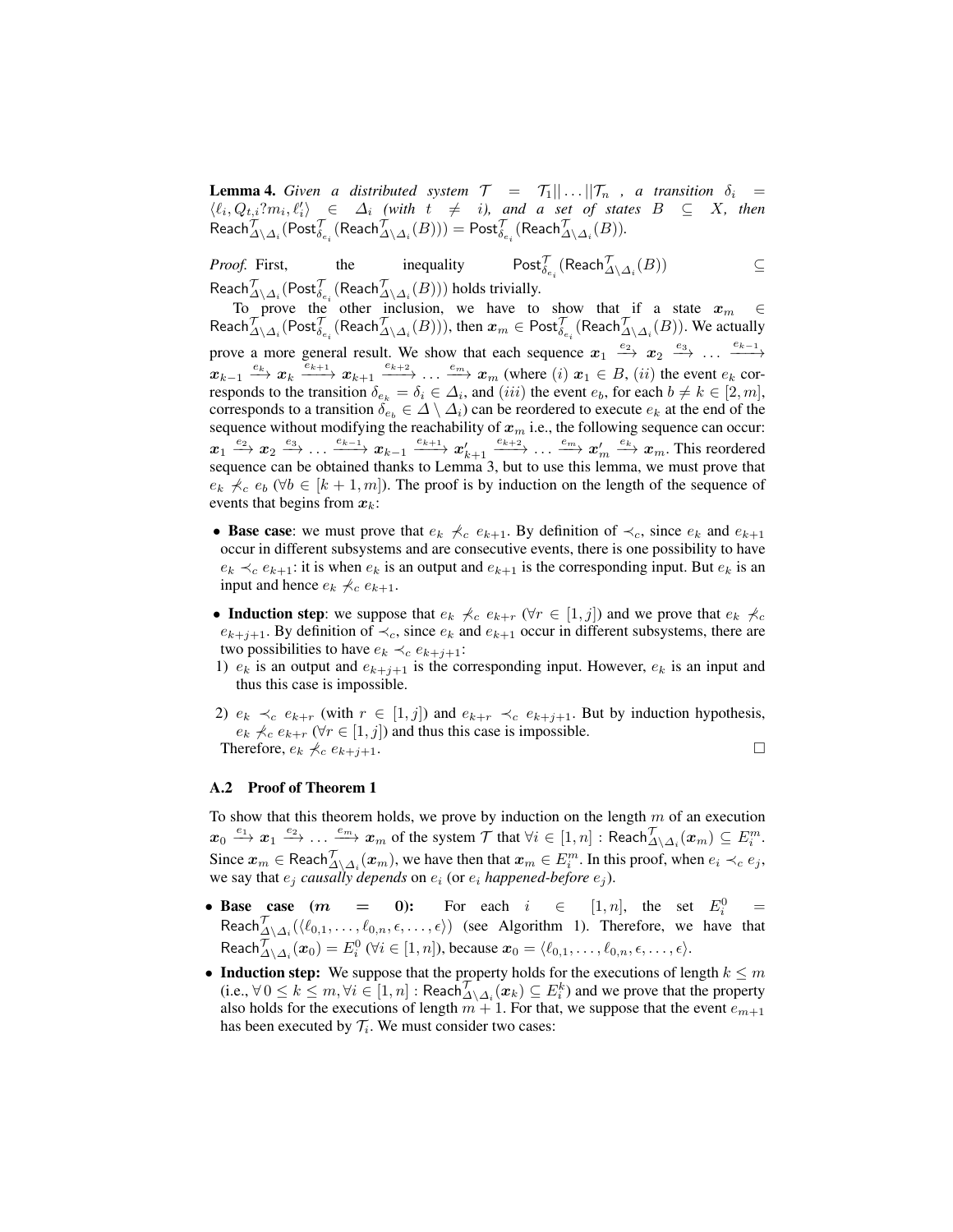- 1)  $\delta_{e_{m+1}}$  is an output on the queue  $Q_{i,k}$  (with  $k \neq i \in [1,n]$ ): We must prove that  $\forall j \in [1, n] : \mathsf{Reach}_{\Delta \setminus \Delta_j}^{\mathcal{T}}(x_{m+1}) \subseteq E_j^{m+1}$  and we consider again two cases to prove this property:
	- a)  $j \neq i$ : By induction hypothesis, we know that Reach $\mathcal{T}_{\lambda}(\Delta_j(\bm{x}_m) \subseteq E_j^m$ . Moreover, we have that:

$$
\begin{aligned} &\boldsymbol{x}_m \subseteq \text{Reach}_{\Delta \backslash \Delta_j}^{\mathcal{T}}(\boldsymbol{x}_m), \text{ by definition of }\text{Reach} \\ \Rightarrow \text{Post}_{\delta_{e_{m+1}}}^{\mathcal{T}}(\boldsymbol{x}_m) \subseteq \text{Post}_{\delta_{e_{m+1}}}^{\mathcal{T}}(\text{Reach}_{\Delta \backslash \Delta_j}^{\mathcal{T}}(\boldsymbol{x}_m)), \text{ as Post is monotonic} \\ &\Rightarrow \boldsymbol{x}_{m+1} \subseteq \text{Reach}_{\Delta \backslash \Delta_j}^{\mathcal{T}}(\boldsymbol{x}_m), \text{ because } \delta_{e_{m+1}} \in \Delta \setminus \Delta_j \text{ (as } \delta_{e_{m+1}} \in \Delta_i) \text{ and} \\ &\text{Post}_{\delta_{e_{m+1}}}^{\mathcal{T}}(\boldsymbol{x}_m) = \boldsymbol{x}_{m+1} \\ &\Rightarrow \text{Reach}_{\Delta \backslash \Delta_j}^{\mathcal{T}}(\boldsymbol{x}_{m+1}) \subseteq \text{Reach}_{\Delta \backslash \Delta_j}^{\mathcal{T}}(\text{Reach}_{\Delta \backslash \Delta_j}^{\mathcal{T}}(\boldsymbol{x}_m)), \text{ as } \text{Reach is monotonic} \\ &\Rightarrow \text{Reach}_{\Delta \backslash \Delta_j}^{\mathcal{T}}(\boldsymbol{x}_{m+1}) \subseteq \text{Reach}_{\Delta \backslash \Delta_j}^{\mathcal{T}}(\boldsymbol{x}_m) \\ &\Rightarrow \text{Reach}_{\Delta \backslash \Delta_j}^{\mathcal{T}}(\boldsymbol{x}_{m+1}) \subseteq E_j^m \\ &\Rightarrow \text{Reach}_{\Delta \backslash \Delta_j}^{\mathcal{T}}(\boldsymbol{x}_{m+1}) \subseteq E_j^{m+1}, \text{ because } E_j^m = E_j^{m+1} \text{ (due to the fact that} \\ & e_{m+1} \text{ has not been executed by }\mathcal{T}_j) \end{aligned}
$$

b)  $j = i$ : By induction hypothesis, we know that Reach $\mathcal{T}_{\Delta \setminus \Delta_i}(x_m) \subseteq E_i^m$ . The set  $E_i^{m+1} = \mathsf{Reach}_{\Delta \setminus \Delta_i}^{\mathcal{T}}(\mathsf{Post}_{\delta_{e_{m+1}}}(E_i^m))$  (see Algorithm 2). Moreover, we have that:

 $\bm{x}_m \subseteq \mathsf{Reach}^{\mathcal{T}}_{\varDelta \setminus \varDelta_i}(\bm{x}_m)$  $\Rightarrow$   $\mathsf{Post}^\mathcal{T}_{\delta_{e_{m+1}}}(x_m) \subseteq \mathsf{Post}^\mathcal{T}_{\delta_{e_{m+1}}}(\mathsf{Reach}^\mathcal{T}_{\Delta \backslash \Delta_i}(x_m))$  $\Rightarrow \pmb{x}_{m+1} \subseteq {\sf Post}_{\delta_{e_{m+1}}}^{\cal T}({\sf reach}_{\Delta \backslash \Delta_i}^{\cal T}(\pmb{x}_m)),$  as  ${\sf Post}_{\delta_{e_{m+1}}}^{\cal T}(\pmb{x}_m) = \pmb{x}_{m+1}$  $\Rightarrow \mathsf{Reach}_{\Delta\setminus\Delta_i}^{\mathcal{T}}(\pmb{x}_{m+1}) \subseteq \mathsf{Reach}_{\Delta\setminus\Delta_i}^{\mathcal{T}}(\mathsf{Post}^{\mathcal{T}}_{\delta_{e_{m+1}}}(\mathsf{Reach}^{\mathcal{T}}_{\Delta\setminus\Delta_i}(\pmb{x}_{m})))$  $\Rightarrow \mathsf{Reach}_{\Delta\setminus\Delta_i}^{\mathcal{T}}(\bm{x}_{m+1}) \subseteq \mathsf{Reach}_{\Delta\setminus\Delta_i}^{\mathcal{T}}(\mathsf{Post}_{\delta_{e_{m+1}}}^{\mathcal{T}}(E^m_i)),$  by induction hypothesis  $\Rightarrow$  Reach $^{\mathcal{T}}_{\Delta \backslash \Delta_i}(\bm{x}_{m+1}) \subseteq E^{m+1}_i,$  by definition of  $E^{m+1}_i$ 

Thus, for each  $j\in [1,n]$ , we have that  $\mathsf{Reach}_{\Delta\setminus \Delta_j}^{\mathcal T}(x_{m+1})\subseteq E^{m+1}_j$ . Moreover, since we compute an overapproximation of  $E_j^{m+1}$  ( $\forall j \in [1, n]$ ), this inclusion remains true<sup>8</sup>.

- 2)  $\delta_{e_{m+1}}$  is an input on the queue  $Q_{k,i}$  (with  $k \neq i \in [1, n]$ ): We must prove that  $\forall j \in$  $[1, n]$ : Reach $\bigwedge_{\Delta \setminus \Delta_j} (\boldsymbol{x}_{m+1}) \subseteq E_j^{m+1}$  and we consider again two cases:
	- a)  $j \neq i$ : The proof is similar to the one given in the case where  $\delta_{e_{m+1}}$  in an output.
	- b)  $j = i$ : By induction hypothesis, we know that  $\text{Reach}_{\Delta \setminus \Delta_i}^{\mathcal{T}}(\bm{x}_m) \subseteq E_i^m$ . By Algorithm 3, the set  $E_i^{m+1} = Temp_1 \cap Post_{\delta_{e_{m+1}}}^{\mathcal{T}}(E_i^m)$  (in our algorithm, the set  $Temp_1$  can have three possible values). To prove that  $\text{Reach}_{\Delta \setminus \Delta_i}^{\mathcal{T}}(x_{m+1}) \subseteq$  $E_i^{m+1}$ , we first prove that  $\textsf{Reach}_{\Delta \setminus \Delta_i}^{\mathcal{T}}(\boldsymbol{x}_{m+1}) \subseteq \textsf{Post}_{\delta_{e_{m+1}}}(E_i^m)$  and next we show that Reach $\mathcal{T}_{\Delta \setminus \Delta_i}(\bm{x}_{m+1}) \subseteq Temp_1$ . The first inclusion is proved as follows:

<sup>&</sup>lt;sup>8</sup> Note that if we compute an underapproximation of  $E_j^{m+1}$ , the inclusion does not always hold.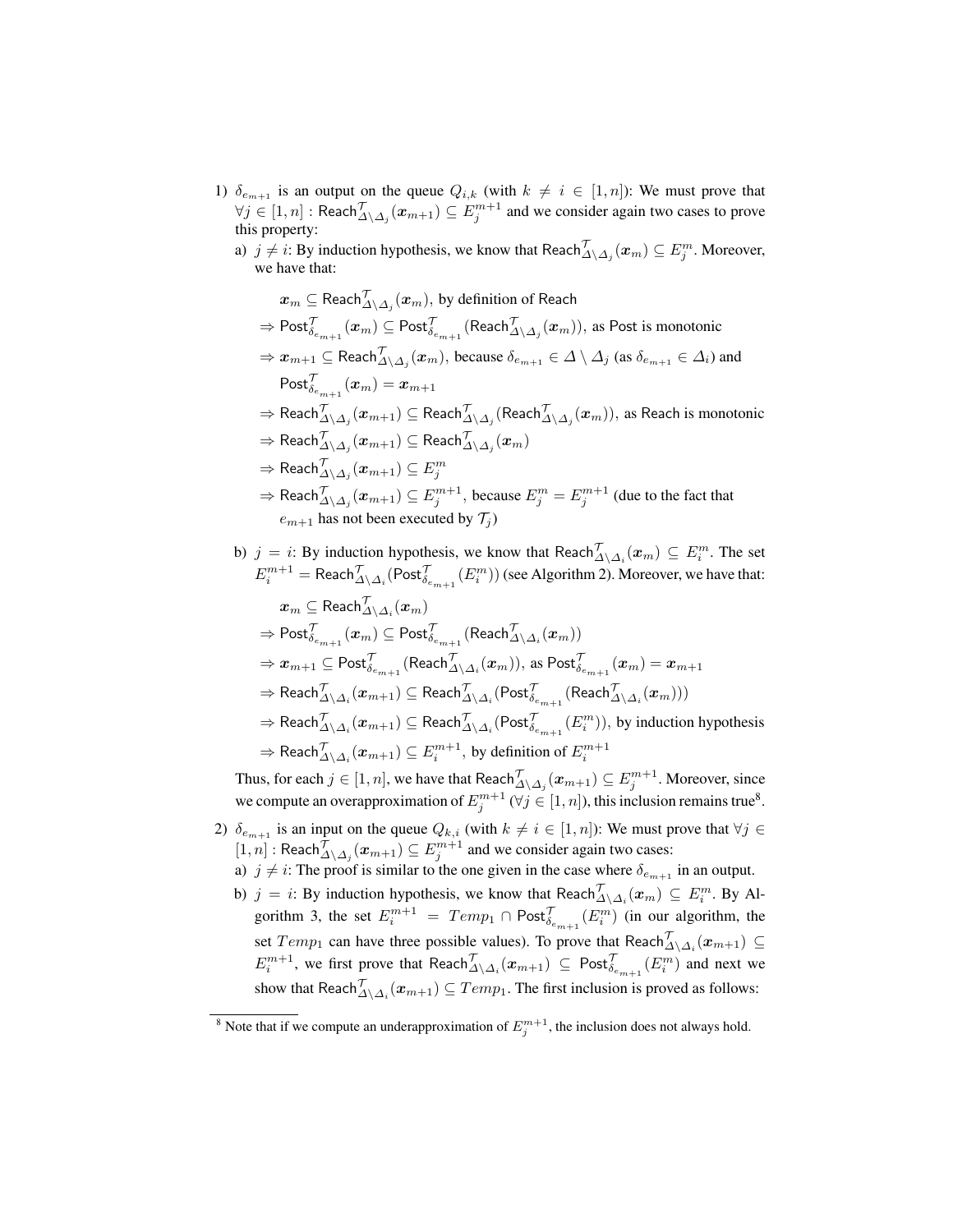$$
\begin{aligned} &\boldsymbol{x}_m \subseteq \text{Reach}_{\Delta \backslash \Delta_i}^{\mathcal{T}}(\boldsymbol{x}_m) \\ \Rightarrow \text{Post}_{\delta_{e_{m+1}}}^{\mathcal{T}}(\boldsymbol{x}_m) \subseteq \text{Post}_{\delta_{e_{m+1}}}^{\mathcal{T}}(\text{Reach}_{\Delta \backslash \Delta_i}^{\mathcal{T}}(\boldsymbol{x}_m)) \\ \Rightarrow &\boldsymbol{x}_{m+1} \subseteq \text{Post}_{\delta_{e_{m+1}}}^{\mathcal{T}}(\text{Reach}_{\Delta \backslash \Delta_i}^{\mathcal{T}}(\boldsymbol{x}_m)), \text{ because } \text{Post}_{\delta_{e_{m+1}}}^{\mathcal{T}}(\boldsymbol{x}_m) = \boldsymbol{x}_{m+1} \\ \Rightarrow \text{Reach}_{\Delta \backslash \Delta_i}^{\mathcal{T}}(\boldsymbol{x}_{m+1}) \subseteq \text{Reach}_{\Delta \backslash \Delta_i}^{\mathcal{T}}(\text{Post}_{\delta_{e_{m+1}}}^{\mathcal{T}}(\text{Reach}_{\Delta \backslash \Delta_i}^{\mathcal{T}}(\boldsymbol{x}_m))) \\ \Rightarrow \text{Reach}_{\Delta \backslash \Delta_i}^{\mathcal{T}}(\boldsymbol{x}_{m+1}) \subseteq \text{Post}_{\delta_{e_{m+1}}}^{\mathcal{T}}(\text{Reach}_{\Delta \backslash \Delta_i}^{\mathcal{T}}(\boldsymbol{x}_m)), \text{ by Lemma 4} \\ \Rightarrow \text{Reach}_{\Delta \backslash \Delta_i}^{\mathcal{T}}(\boldsymbol{x}_{m+1}) \subseteq \text{Post}_{\delta_{e_{m+1}}}^{\mathcal{T}}(E_i^m), \text{ by induction hypothesis} \end{aligned}
$$

To prove the second inclusion, we must consider three cases which depend on the definition of Temp<sub>1</sub>. Let  $e_t$  (with  $t \leq m$ ) be the output (executed by  $\mathcal{T}_k$  with  $k \neq i \in [1, n]$ ) corresponding to the input  $e_{m+1}$ :

A)  $Temp_1 = Post_{\delta_{e_{m+1}}}^{\mathcal{T}}(Reach_{\Delta\setminus\Delta_i}^{\mathcal{T}}(Post_{\delta_{e_t}}^{\mathcal{T}}(E_k^{t-1})))$  and  $V_k[i] = V_i[i]$  (as a reminder,  $V_k$  represents the vector clock of  $\mathcal{T}_k$  after the occurrence of the event  $e_t$  and  $V_i$  represents the vector clock of  $\mathcal{T}_i$  before the occurrence of the event  $e_{m+1}$ ): By induction hypothesis, we know that Reach $\mathcal{T}_{\lambda\setminus\Delta_k}(x_{t-1}) \subseteq E_k^{t-1}$ . Moreover, we have that:

$$
x_{t-1} \subseteq \text{Reach}_{\Delta \setminus \Delta_k}^{\mathcal{T}}(x_{t-1})
$$
  
\n
$$
\Rightarrow x_{t-1} \subseteq E_k^{t-1}, \text{ by induction hypothesis}
$$
  
\n
$$
\Rightarrow \text{Post}_{\delta_{e_t}}^{\mathcal{T}}(x_{t-1}) \subseteq \text{Post}_{\delta_{e_t}}^{\mathcal{T}}(E_k^{t-1})
$$
  
\n
$$
\Rightarrow x_t \subseteq \text{Post}_{\delta_{e_t}}^{\mathcal{T}}(E_k^{t-1}), \text{ as } \text{Post}_{\delta_{e_t}}^{\mathcal{T}}(x_{t-1}) = x_t
$$
  
\n
$$
\Rightarrow \text{Reach}_{\Delta \setminus \Delta_i}^{\mathcal{T}}(x_t) \subseteq \text{Reach}_{\Delta \setminus \Delta_i}^{\mathcal{T}}(\text{Post}_{\delta_{e_t}}^{\mathcal{T}}(E_k^{t-1}))
$$
  
\n
$$
\tag{\beta}
$$

However, since  $V_k[i] = V_i[i]$ , we know that, between the moment where  $e_t$  has been executed and the moment where  $e_m$  has been executed, the vector clock  $V_i[i]$  has not been modified. Thus, during this period no transition of  $\mathcal{T}_i$  has been executed. In consequence, we have that  $x_m \subseteq$  Reach $\mathcal{T}_{\Delta \setminus \Delta_i}(x_t)$  and hence  $x_m \subseteq \text{Reach}_{\Delta \setminus \Delta_i}^{\mathcal{T}}(\text{Post}_{\delta_{e_t}}^{\mathcal{T}}(E_k^{t-1}))$  by  $(\beta)$ . From this inclusion, we deduce that:

Post<sup>T</sup> δem+1 (xm) <sup>⊆</sup> Post<sup>T</sup> δem+1 (Reach<sup>T</sup> ∆\∆<sup>i</sup> (Post<sup>T</sup> δet (E t−1 k ))) <sup>⇒</sup> <sup>x</sup>m+1 <sup>⊆</sup> Post<sup>T</sup> δem+1 (Reach<sup>T</sup> ∆\∆<sup>i</sup> (Post<sup>T</sup> δet (E t−1 k ))), because xm+1 = Post<sup>T</sup> δem+1 (xm)

$$
\Rightarrow \text{Reach}_{\Delta \backslash \Delta_i}^{\mathcal{T}}(\boldsymbol{x}_{m+1}) \subseteq \text{Reach}_{\Delta \backslash \Delta_i}^{\mathcal{T}}(\text{Post}_{\delta_{e_{m+1}}}^{\mathcal{T}}(\text{Reach}_{\Delta \backslash \Delta_i}^{\mathcal{T}}(\text{Post}_{\delta_{e_t}}^{\mathcal{T}}(E_k^{t-1}))))
$$

 $\Rightarrow \mathsf{Reach}_{\Delta\setminus \Delta_i}^{\mathcal{T}}(x_{m+1}) \subseteq \mathsf{Post}_{\delta_{e_{m+1}}}^{\mathcal{T}}(\mathsf{Reach}_{\Delta\setminus \Delta_i}^{\mathcal{T}}(\mathsf{Post}_{\delta_{e_t}}^{\mathcal{T}}(E_k^{t-1}))),$ by Lemma 4

 $\Rightarrow \mathsf{Reach}_{\Delta\setminus\Delta_i}^{\mathcal{T}}(\bm{x}_{m+1}) \subseteq Temp_1,$  by definition of  $Temp_1$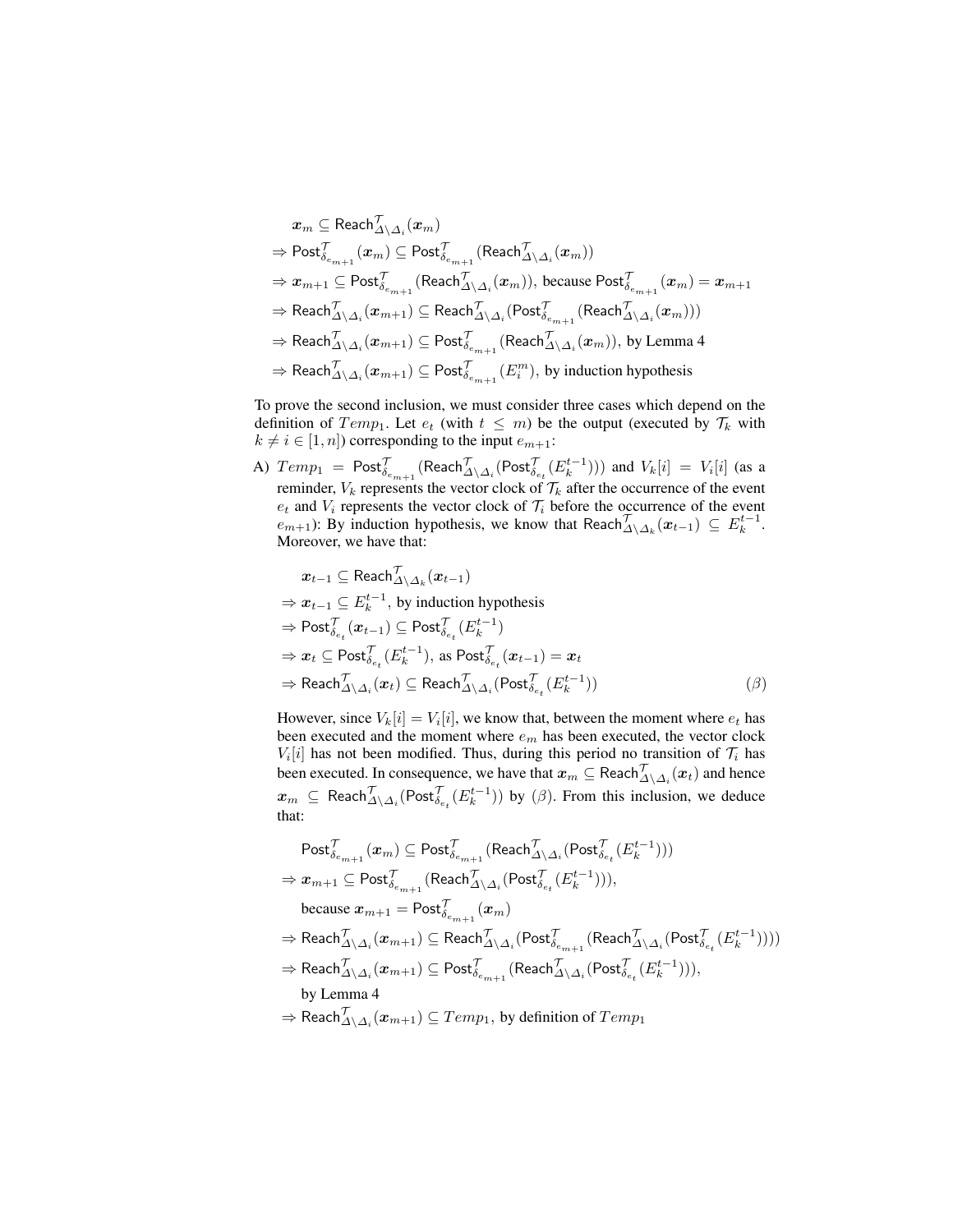B)  $Temp_1 = \mathsf{Post}_{\delta_{e_m+1}}^{\mathcal{T}}(\mathsf{Reach}_{\Delta \setminus \Delta_i}^{\mathcal{T}}(\mathsf{Reach}_{\Delta \setminus \Delta_k}^{\mathcal{T}}(\mathsf{Post}_{\delta_{e_t}}^{\mathcal{T}}(E_k^{t-1}))))$  and  $V_k[k] >$  $V_i[k]$  (as a reminder,  $V_k$  represents the vector clock of  $\mathcal{T}_k$  after the occurrence of the event  $e_t$  and  $V_i$  represents the vector clock of  $\mathcal{T}_i$  before the occurrence of the event  $e_{m+1}$ ): By induction hypothesis, we know that Reach $\mathcal{T}_{\Delta \setminus \Delta_k}(\boldsymbol{x}_{t-1}) \subseteq$  $E_k^{t-1}$ . Moreover, we have that:

$$
x_{t-1} \subseteq \text{Reach}_{\Delta \setminus \Delta_k}^{\mathcal{T}}(x_{t-1}) \Rightarrow x_{t-1} \subseteq E_k^{t-1}, \text{ by induction hypothesis}
$$
  
\n
$$
\Rightarrow \text{Post}_{\delta_{e_t}}^{\mathcal{T}}(x_{t-1}) \subseteq \text{Post}_{\delta_{e_t}}^{\mathcal{T}}(E_k^{t-1})
$$
  
\n
$$
\Rightarrow x_t \subseteq \text{Post}_{\delta_{e_t}}^{\mathcal{T}}(E_k^{t-1}), \text{ because } \text{Post}_{\delta_{e_t}}^{\mathcal{T}}(x_{t-1}) = x_t
$$
 (γ)

This inclusion is used further in the proof. Now, we prove that  $x_m \subseteq$ Reach $\frac{1}{\Delta}$  (Reach $\frac{1}{\Delta}$  (Reach $\frac{1}{\Delta}$  ( $x_t$ )). For that, let us consider the subsequence  $se =$  $x_t \xrightarrow{e_{t+1}} x_{t+1} \xrightarrow{e_{t+2}} \dots \xrightarrow{e_m} x_m$  of the execution  $x_0 \xrightarrow{e_1} x_1 \xrightarrow{e_2} \dots \xrightarrow{e_m} x_m$ . Let  $e_{K_1}$  be the first event of the sequence se executed<sup>9</sup> by  $\mathcal{T}_k$  and  $s_I$  $e_{I_1}, \ldots, e_{I_\ell}$  (with  $I_1 < \ldots < I_\ell$ ) be the events of the sequence se executed<sup>10</sup> by  $\mathcal{T}_i$ . If  $I_\ell < K_1$  (i.e.,  $e_{I_\ell}$  has been executed before  $e_{K_1}$ ), then  $x_m \subseteq \text{Reach}_{\Delta \setminus \Delta_i}^{\mathcal{T}}(\text{Reach}_{\Delta \setminus \Delta_k}(x_t)),$  because all the events of the sequence se executed by  $\mathcal{T}_i$  have been executed before the first event  $e_{K_1}$  of  $\mathcal{T}_k$ . Otherwise, let  $s_{I'} = e_{I_d}, \dots, e_{I_\ell}$  be the events of  $s_I$  executed after  $e_{K_1}$ . We must reorder the sequence se to obtain a new sequence where all the actions of  $\mathcal{T}_i$  are executed before the ones of  $\mathcal{T}_k$  and  $\mathbf{x}_m$  remains reachable. Lemma 3 allows us to swap two consecutive events without modifying the reachability when these events are not causally dependent. To use this lemma, we must prove that the events  $e_{I_d}, \ldots, e_{I_\ell}$  do not causally depend on  $e_{K_1}$ . For that, we first prove that  $e_{K_1} \nprec_c e_{I_\ell}$ . By assumption, we know that  $V_k[k] > V_i[k]$ .  $V_k$  represents the vector clock of  $\mathcal{T}_k$  after the execution of  $e_t$  and  $V_i$  represents the vector clock of  $\mathcal{T}_i$  before the execution of  $e_{m+1}$ , which gives  $V_k(e_t)[k] > V_i(e_m)[k]$ . Moreover,  $V_i(e_m)[k] \ge V_i(e_{I_\ell})[k]$  (because  $e_{I_\ell}$  has been executed before<sup>11</sup>  $e_m$ ) and  $V_k(e_{K_1})[k] \geq V_k(e_t)[k] + 1$  (because  $e_{K_1}$  is the event which follows  $e_t$  in the execution of the subsystem  $\mathcal{T}_k$ ). Thus,  $V_k(e_{K_1})[k] > V_i(e_{I_\ell})[k]$ , and hence  $e_{K_1} \nprec_c e_{I_\ell}$ . Next, since  $e_{I_c} \prec_c e_{I_\ell}$  ( $\forall e_{I_c} \neq e_{I_\ell} \in s_{I_\ell}$ ) and since  $e_{K_1} \nprec_c e_{I_\ell}$ , we have by Lemma 2 that  $e_{K_1} \nprec_c e_{I_c}$ . Now, in the sequence se, we will move the events  $e_{I_d}, \ldots, e_{I_\ell}$  to execute them before  $e_{K_1}$  without modifying the reachability of  $x_m$ . We start by moving the element  $e_{I_d}$ . To obtain a sequence where  $e_{I_d}$  precedes  $e_{K_1}$ , we swap  $e_{I_d}$  with the events which precede it and we repeat this operation until the event  $e_{K_1}$ . Lemma 3 ensures that  $x_m$  remains reachable if  $e_{I_d}$  is swapped with an element e' such that  $e' \nprec c_{I_d}$ . However, between  $e_{K_1}$  and  $e_{I_d}$  there can be some events, that *happened-before*  $e_{I_d}$ . We must thus move these events before moving  $e_{I_d}$ . More precisely, let  $s_b = e_{b_1}, \ldots, e_{b_p}$ 

<sup>&</sup>lt;sup>9</sup> If this element does not exist, then the transitions executed in this sequence do not belong to  $\Delta_k$ ; thus,  $x_m\subseteq \mathsf{Reach}^{\mathcal{T}}_{\vartriangle\setminus\Delta_k}(x_t)$  and hence  $x_m\subseteq \mathsf{Reach}^{\mathcal{T}}_{\vartriangle\setminus\Delta_i}(\mathsf{Reach}^{\mathcal{T}}_{\vartriangle\setminus\Delta_k}(x_t))$ 

<sup>&</sup>lt;sup>10</sup> If the sequence  $s_I$  is empty, then the transitions executed in the sequence se do not belong to  $\Delta_i$ ; thus,  $x_m \subseteq \text{Reach}_{\Delta \setminus \Delta_i}^{\mathcal{T}}(x_t)$  and hence  $x_m \subseteq \text{Reach}_{\Delta \setminus \Delta_i}^{\mathcal{T}}(\text{Reach}_{\Delta \setminus \Delta_k}^{\mathcal{T}}(x_t))$ , because  $\boldsymbol{x}_t \subseteq \mathsf{Reach}^{\mathcal{T}}_{\varDelta \backslash \varDelta_k}(\boldsymbol{x}_t)$ 

<sup>&</sup>lt;sup>11</sup> Note that  $e_{I_\ell}$  may be equal to  $e_m$ .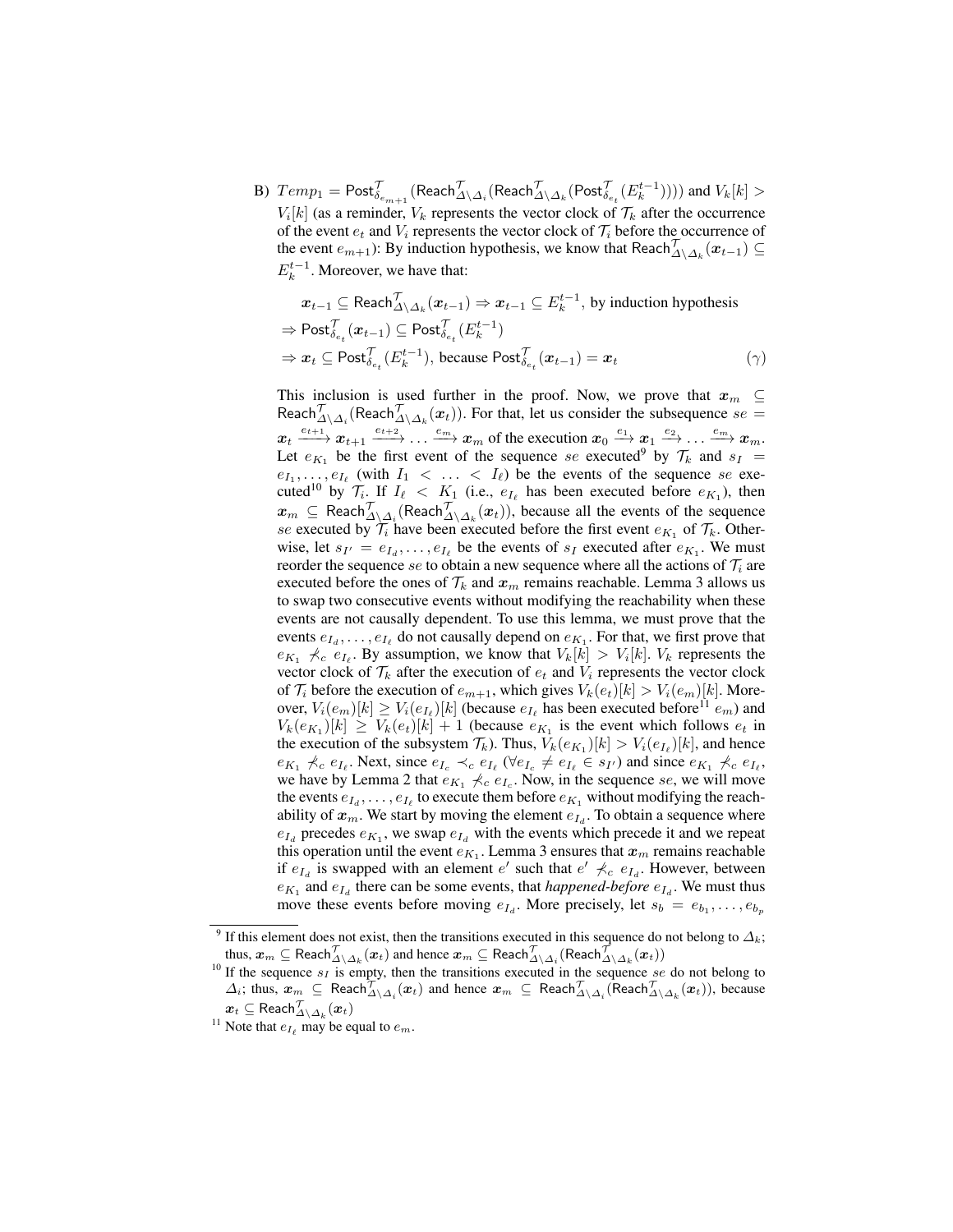(with  $b_1 < \ldots < b_p$ ) be the greatest sequence of events such that (i) these events are executed between the occurrence of  $e_{K_1}$  and the occurrence of  $e_{I_d}$ and  $(ii) \forall e_{b_c} \in s_b : e_{b_c} \prec_c e_{I_d}$  (note that the events of the sequence  $s_b$  are not executed by  $\mathcal{T}_k$ ; otherwise, we would have  $e_{K_1} \prec_c e_{I_d}$ ). The sequence of events  $s = e_{K_1}, e_{K_1+1}, e_{K_1+2}, \dots, e_{b_1-1}$  executed between  $e_{K_1}$  and  $e_{b_1}$  is such that  $\forall e_{t'} \in s : e_{t'} \nprec_c e_{b_1}$ . Indeed, if  $e_{t'} \prec_c e_{b_1}$ , then by transitivity we would have  $e_{t'} \prec_c e_{I_d}$ , but this is not possible, because  $e_{t'} \notin s$ . Thus, by Lemma 3, in the sequence  $x_t \stackrel{e_{t+1}}{\longrightarrow} \dots \stackrel{e_{K_1}}{\longrightarrow} x_{K_1} \stackrel{e_{K_1+1}}{\longrightarrow} x_{K_1+1} \stackrel{e_{K_1+2}}{\longrightarrow} \dots \stackrel{e_{b_1-1}}{\longrightarrow}$ −−−→  $x_{b_1-1} \xrightarrow{e_{b_1}} x_{b_1} \xrightarrow{e_{b_1+1}} \dots \xrightarrow{e_m} x_m$ , we can *safely* swap the events  $e_{b_1-1}$  and  $e_{b_1}$ . We then obtain a reordered sequence where  $x_m$  remains reachable i.e., we obtain  $x_t \xrightarrow{e_{t+1}} \dots \xrightarrow{e_{K_1}} x_{K_1} \xrightarrow{e_{K_1+1}} x_{K_1+1} \xrightarrow{e_{K_1+2}} \dots \xrightarrow{e_{b_1-2}} x_{b_1-2} \xrightarrow{e_{b_1}}$  $\boldsymbol{x}_{b_1}'$  $\stackrel{e_{b_1-1}}{\longrightarrow} x_{b_1} \stackrel{e_{b_1+1}}{\longrightarrow} \ldots \stackrel{e_m}{\longrightarrow} x_m$ . By repeating this swap with the events  $e_{b_1-2}, e_{b_1-3}, \ldots, e_{K_1+1}, e_{K_1}$ , we obtain a reordered sequence where  $(i)$   $e_{b_1}$  is executed before  $e_{K_1}$  and  $(ii)$   $x_m$  remains reachable (by Lemma 3). We repeat the operations performed for  $e_{b_1}$  with the events  $e_{b_2}, \ldots, e_{b_p}$  and  $e_{I_d}$  to obtain a reordered sequence where (*i*)  $e_{I_d}$  is executed before  $e_{K_1}$  and (*ii*)  $x_m$  is reachable. Finally, we repeat the operations performed for  $e_{I_d}$  with the other elements of the sequence  $s_{I'}$  to obtain a reordered sequence where  $(i)$   $x_m$  is reachable from  $x_t$  and (ii) the events of  $\mathcal{T}_i$  are executed before the ones of  $\mathcal{T}_k$ , which implies that  $x_m \subseteq \text{Reach}_{\Delta \setminus \Delta_i}^{\mathcal{T}}(\text{Reach}_{\Delta \setminus \Delta_k}^{\mathcal{T}}(x_t))$ . Next, from this inclusion, we deduce that:

$$
\begin{aligned} &\mathsf{Post}^\mathcal{T}_{\delta_{e_{m+1}}}(x_m) \subseteq \mathsf{Post}^\mathcal{T}_{\delta_{e_{m+1}}}(\mathsf{Reach}^\mathcal{T}_{\Delta \setminus \Delta_i}(\mathsf{Reach}^\mathcal{T}_{\Delta \setminus \Delta_k}(x_t)))\\ &\Rightarrow x_{m+1} \subseteq \mathsf{Post}^\mathcal{T}_{\delta_{e_{m+1}}}(\mathsf{Reach}^\mathcal{T}_{\Delta \setminus \Delta_i}(\mathsf{Reach}^\mathcal{T}_{\Delta \setminus \Delta_k}(x_t))),\\ &\text{because } x_{m+1} = \mathsf{Post}^\mathcal{T}_{\delta_{e_{m+1}}}(x_m)\\ &\Rightarrow \mathsf{Reach}^\mathcal{T}_{\Delta \setminus \Delta_i}(x_{m+1}) \subseteq \mathsf{Reach}^\mathcal{T}_{\Delta \setminus \Delta_i}(\mathsf{Post}^\mathcal{T}_{\delta_{e_{m+1}}}(\mathsf{Reach}^\mathcal{T}_{\Delta \setminus \Delta_i}(\mathsf{Reach}^\mathcal{T}_{\Delta \setminus \Delta_k}(x_t))))\\ &\Rightarrow \mathsf{Reach}^\mathcal{T}_{\Delta \setminus \Delta_i}(x_{m+1}) \subseteq \mathsf{Post}^\mathcal{T}_{\delta_{e_{m+1}}}(\mathsf{Reach}^\mathcal{T}_{\Delta \setminus \Delta_i}(\mathsf{Reach}^\mathcal{T}_{\Delta \setminus \Delta_k}(x_t))))\\ &\text{by Lemma 4}\\ &\Rightarrow \mathsf{Reach}^\mathcal{T}_{\Delta \setminus \Delta_i}(x_{m+1}) \subseteq \mathsf{Post}^\mathcal{T}_{\delta_{e_{m+1}}}(\mathsf{Reach}^\mathcal{T}_{\Delta \setminus \Delta_i}(\mathsf{Reach}^\mathcal{T}_{\Delta \setminus \Delta_k}(\mathsf{Post}^\mathcal{T}_{\delta_{e_t}}(E^{t-1}_k))))),\\ &\text{by }(\gamma)\\ &\Rightarrow \mathsf{Reach}^\mathcal{T}_{\Delta \setminus \Delta_i}(x_{m+1}) \subseteq \mathit{Temp}_1, \text{ by definition of } Temp_1\\ \mathit{Temp}_1 = \mathsf{Post}^\mathcal{T}_{\delta_{e_{m+1}}}(\mathsf{Reach}^\mathcal{T}_{\Delta}(\mathsf{Post}^\mathcal{T}_{\delta_{e_t}}(E^{t-1}_k)))):\text{By induction hypothesis, we have that:} \end{aligned}
$$

know that 
$$
\text{Reach}_{\Delta \setminus \Delta_k}^{\mathcal{T}}(\boldsymbol{x}_{t-1}) \subseteq E_k^{t-1}
$$
. Moreover, we have that:  
\n
$$
\boldsymbol{x}_{t-1} \subseteq \text{Reach}_{\Delta \setminus \Delta_k}^{\mathcal{T}}(\boldsymbol{x}_{t-1}) \Rightarrow \boldsymbol{x}_{t-1} \subseteq E_k^{t-1}, \text{ by induction hypothesis}
$$
\n
$$
\Rightarrow \text{Post}_{\delta_{e_t}}^{\mathcal{T}}(\boldsymbol{x}_{t-1}) \subseteq \text{Post}_{\delta_{e_t}}^{\mathcal{T}}(E_k^{t-1})
$$
\n
$$
\Rightarrow \boldsymbol{x}_t \subseteq \text{Post}_{\delta_{e_t}}^{\mathcal{T}}(E_k^{t-1}), \text{ as } \text{Post}_{\delta_{e_t}}^{\mathcal{T}}(\boldsymbol{x}_{t-1}) = \boldsymbol{x}_t
$$
\n
$$
\Rightarrow \text{Reach}_{\Delta}^{\mathcal{T}}(\boldsymbol{x}_t) \subseteq \text{Reach}_{\Delta}^{\mathcal{T}}(\text{Post}_{\delta_{e_t}}^{\mathcal{T}}(E_k^{t-1})) \tag{a}
$$

 $\mathcal{C}$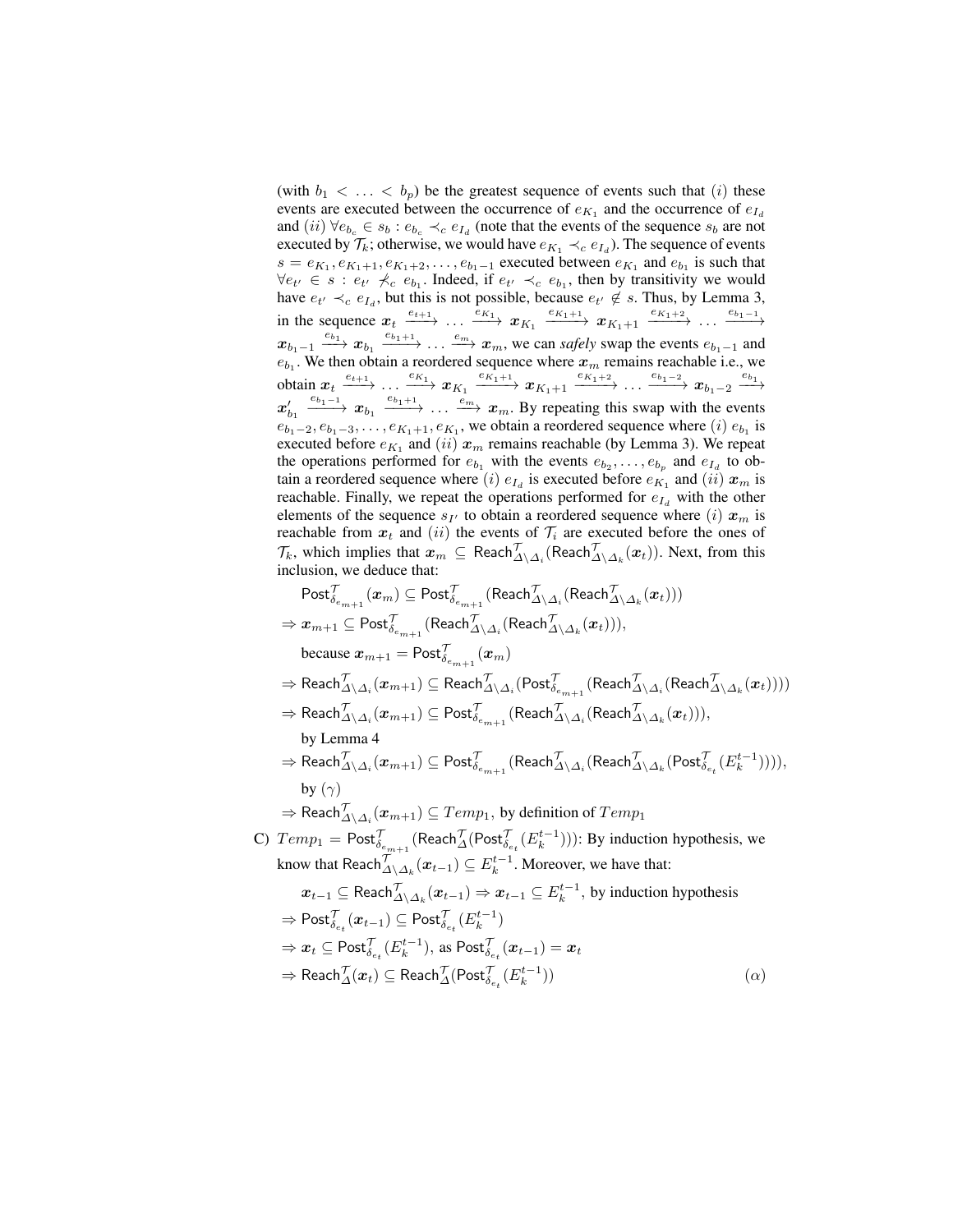However, the events  $e_{t+1}, \ldots, e_m$  leading to  $x_m$  from the state  $x_t$  correspond to transitions which belong to  $\Delta$ . Thus,  $x_m \subseteq$  Reach $\overline{\Lambda}(x_t)$  and hence  $x_m \subseteq$ Reach $\mathcal{T}_{\Delta}(\text{Post}_{\delta_{e_t}}^{\mathcal{T}}(E_k^{t-1}))$  by  $(\alpha)$ . From this inclusion, we deduce that:

$$
\begin{aligned} &\mathsf{Post}^{\mathcal{T}}_{\delta_{e_{m+1}}}(x_{m})\subseteq \mathsf{Post}^{\mathcal{T}}_{\delta_{e_{m+1}}}(\mathsf{Reach}^{\mathcal{T}}_{\Delta}(\mathsf{Post}^{\mathcal{T}}_{\delta_{e_{t}}}(E^{t-1}_{k})))\\ \Rightarrow x_{m+1}\subseteq \mathsf{Post}^{\mathcal{T}}_{\delta_{e_{m+1}}}(\mathsf{Reach}^{\mathcal{T}}_{\Delta}(\mathsf{Post}^{\mathcal{T}}_{\delta_{e_{t}}}(E^{t-1}_{k}))) ,\ \text{as}\ x_{m+1} = \mathsf{Post}^{\mathcal{T}}_{\delta_{e_{m+1}}}(x_{m})\\ \Rightarrow x_{m+1}\subseteq \mathsf{Reach}^{\mathcal{T}}_{\Delta}(\mathsf{Post}^{\mathcal{T}}_{\delta_{e_{t}}}(E^{t-1}_{k}))) ,\ \text{because}\ \delta_{e_{m+1}}\in \Delta\\ \Rightarrow \mathsf{Reach}^{\mathcal{T}}_{\Delta\setminus \Delta_i}(x_{m+1})\subseteq \mathsf{Reach}^{\mathcal{T}}_{\Delta\setminus \Delta_i}(\mathsf{Reach}^{\mathcal{T}}_{\Delta}(\mathsf{Post}^{\mathcal{T}}_{\delta_{e_{t}}}(E^{t-1}_{k})))\\ \Rightarrow \mathsf{Reach}^{\mathcal{T}}_{\Delta\setminus \Delta_i}(x_{m+1})\subseteq \mathsf{Reach}^{\mathcal{T}}_{\Delta}(\mathsf{Post}^{\mathcal{T}}_{\delta_{e_{t}}}(E^{t-1}_{k}))) ,\ \text{because}\ \Delta\setminus \Delta_i\subseteq \Delta\\ \Rightarrow \mathsf{Reach}^{\mathcal{T}}_{\Delta\setminus \Delta_i}(x_{m+1})\subseteq \mathsf{Post}^{\mathcal{T}}_{\delta_{e_{m+1}}}(\mathsf{Reach}^{\mathcal{T}}_{\Delta}(\mathsf{Post}^{\mathcal{T}}_{\delta_{e_{t}}}(E^{t-1}_{k})))) ,\\ \text{because}\ \delta_{e_{m+1}}\in \Delta\\ \Rightarrow \mathsf{Reach}^{\mathcal{T}}_{\Delta\setminus \Delta_i}(x_{m+1})\subseteq \mathit{Temp}_1 ,\ \text{by definition of}\ \mathit{Temp}_1 \end{aligned}
$$

In conclusion, we have proven, for each definition of  $Temp_1$ , that  $\mathsf{Reach}_{\Delta\setminus\Delta_i}^{\mathcal{T}}(\bm{x}_{m+1}) \subseteq Temp_1$  and hence  $\mathsf{Reach}_{\Delta\setminus\Delta_i}^{\mathcal{T}}(\bm{x}_{m+1}) \subseteq E_i^{m+1}$ .

Thus, for each  $j\in [1,n]$ , we have that  $\mathsf{Reach}_{\Delta\setminus \Delta_j}^{\mathcal T}(x_{m+1})\subseteq E^{m+1}_j$ . Moreover, since we compute an overapproximation of  $E_j^{m+1}$  ( $\forall j \in [1, n]$ ), this inclusion remains true.

#### A.3 Proof of Theorem 2

To show that this theorem holds, we prove by induction on the length  $m$  of the sequences of events  $e_1, \ldots, e_m$  (let  $\delta_{e_k} = \langle \ell_{e_k}, \sigma_{e_k}, \ell'_{e_k} \rangle$  be the transition corresponding to  $e_k$ , for each  $k \in [1, m]$ ) executed by the system that  $\forall i \in [1, n] : E_i^m \subseteq \{x_r \in X | \exists \overline{\sigma} \in$  $P_i^{-1}(P_i(\sigma_{e_1}.\sigma_{e_2}...\sigma_{e_m})) : \mathbf{x}_0 \stackrel{\overline{\sigma}}{\rightarrow} x_r$ :

- Base case  $(m = 0)$ : The initial state  $x_0 = \langle \ell_{0,1}, \ldots, \ell_{0,n}, \epsilon, \ldots, \epsilon \rangle$  and we must prove that  $\forall i \in [1, n]: E_i^0 \subseteq \{x_r \in X | \exists \overline{\sigma} \in P_i^{-1}(P_i(\epsilon)) : x_0 \stackrel{\overline{\sigma}}{\rightarrow} x_r\}.$  The set  $E_i^0 =$  $\mathsf{Reach}_{\Delta\setminus\Delta_i}^{\mathcal{T}}(\bm{x}_0)$  (see Algorithm 1) and  $\mathsf{Reach}_{\Delta\setminus\Delta_i}^{\mathcal{T}}(\bm{x}_0) = \{x_r \in X | \exists \overline{\sigma} \in P_i^{-1}(P_i(\epsilon))$  :  $\mathbf{x}_0 \stackrel{\overline{\sigma}}{\rightarrow} x_r$ , which implies that  $E_i^0 = \{x_r \in X | \exists \overline{\sigma} \in P_i^{-1}(P_i(\epsilon)) : x_0 \stackrel{\overline{\sigma}}{\rightarrow} x_r \}.$ Moreover, since we compute an underapproximation of  $E_i^0$  ( $\forall j \in [1, n]$ ), this inclusion remains true<sup>12</sup>.
- Induction step: We suppose that the property holds for the sequences of events of length  $k \leq m$  and we prove that the property remains true for the sequences of length  $m + 1$ . We suppose that  $e_{m+1}$  has been executed by  $\mathcal{T}_i$ . We consider two cases:
	- 1)  $\delta_{e_{m+1}}$  is an output: We must prove that  $\forall j \in [1, n] : E_j^{m+1} \subseteq \{x_r \in X | \exists \overline{\sigma} \in$  $P_j^{-1}(P_j(\sigma_{e_1} \ldots \sigma_{e_{2}} \ldots \sigma_{e_{m+1}})) : x_0 \stackrel{\overline{\sigma}}{\rightarrow} x_r$  and we consider again two cases:
		- a)  $i \neq j$ : By induction hypothesis, we know that  $E_j^m \subseteq \{x_r \in X | \exists \overline{\sigma} \in$  $P_j^{-1}(P_j(\sigma_{e_1} \ldots \sigma_{e_2} \ldots \sigma_{e_m})) : \mathbf{x}_0 \stackrel{\overline{\sigma}}{\rightarrow} x_r$ . Since  $E_j^{m+1} = E_j^m$  (by definition), we have that  $E_j^{m+1} \subseteq \{x_r \in X | \exists \overline{\sigma} \in P_j^{-1}(P_j(\sigma_{e_1} \ldots \sigma_{e_2} \ldots \sigma_{e_m})) : x_0 \stackrel{\overline{\sigma}}{\rightarrow} x_r \}.$

 $12$  Note that if we compute an overapproximation of the reachable states, the inclusion does not always hold.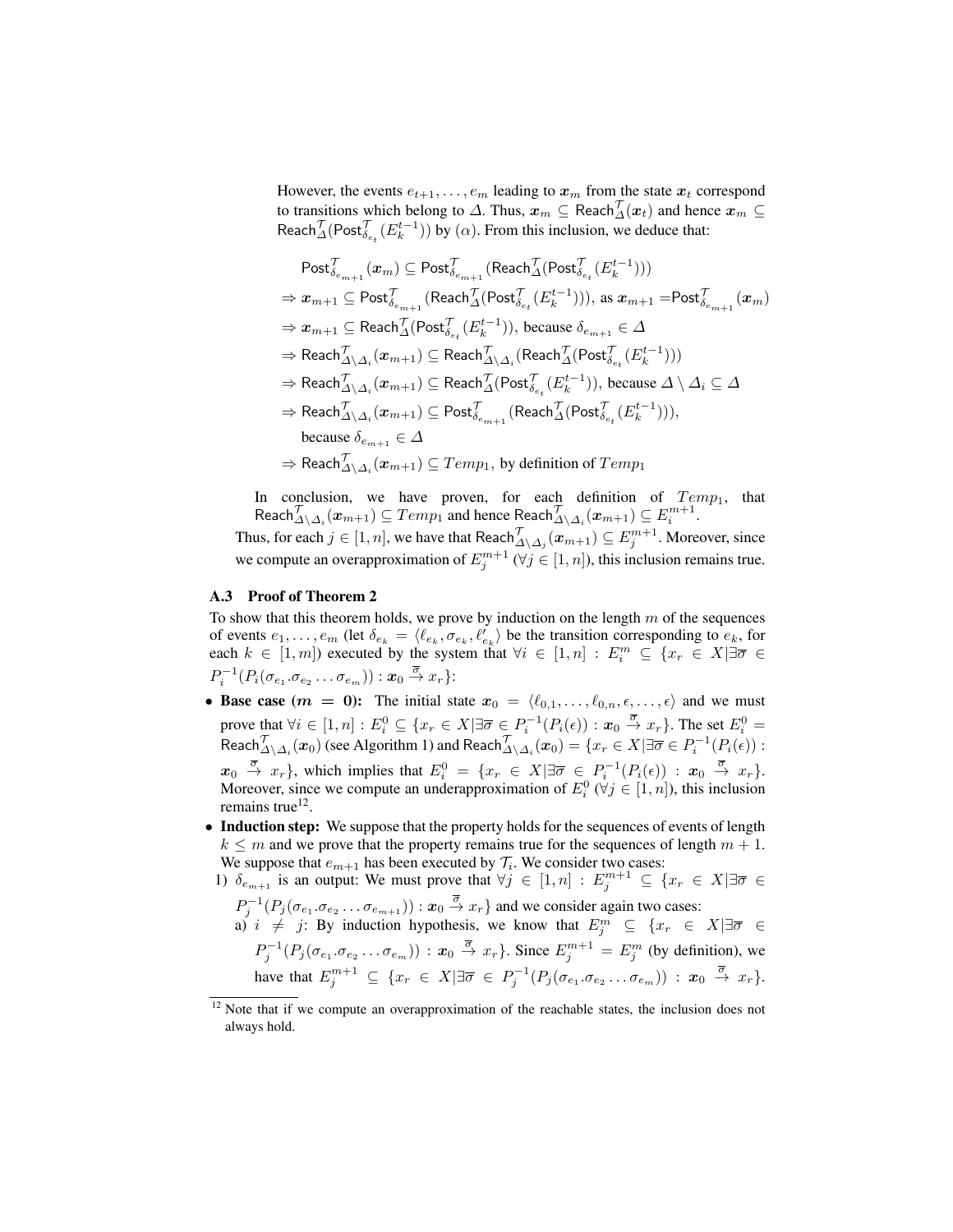Moreover,  $\{x_r \in X | \exists \overline{\sigma} \in P_j^{-1}(P_j(\sigma_{e_1} \ldots \sigma_{e_2} \ldots \sigma_{e_m})) : x_0 \stackrel{\overline{\sigma}}{\rightarrow} x_r \} = \{x_r \in$  $X|\exists \overline{\sigma}\in P_j^{-1}(P_j(\sigma_{e_1}.\sigma_{e_2}...\sigma_{e_{m+1}}))$  :  $\mathbf{x}_0 \stackrel{\overline{\sigma}}{\rightarrow} x_r$ , as  $P_j(\sigma_{e_1}.\sigma_{e_2}...\sigma_{e_m})$  =  $P_j(\sigma_{e_1} \cdot \sigma_{e_2} \dots \sigma_{e_{m+1}})$  (because  $\sigma_{e_{m+1}} \notin \Sigma_j$ ). Therefore, we have that  $E_j^{m+1} \subseteq$  ${x_r \in X | \exists \overline{\sigma} \in P_j^{-1}(P_j(\sigma_{e_1} \sigma_{e_2} \dots \sigma_{e_{m+1}})) : x_0 \stackrel{\overline{\sigma}}{\rightarrow} x_r}.$  Moreover, since we compute an underapproximation of  $E_j^{m+1}$ , this inclusion remains true.

- b)  $i = j$ : the set  $E_j^{m+1} = \text{Reach}_{\Delta \setminus \Delta_j}^{\mathcal{T}}(\text{Post}_{\delta_{e_{m+1}}}(E_j^m))$  and  $P_j(\sigma_{e_1} \cdot \sigma_{e_2} \dots \sigma_{e_{m+1}}) = P_j(\sigma_{e_1} \cdot \sigma_{e_2} \dots \sigma_{e_m}) \cdot \sigma_{e_{m+1}}$ , because  $\sigma_{e_{m+1}} \in \Sigma_j$ . We prove that if  $x \in E_j^{m+1}$ , then  $x \in \{x_r \in X | \exists \overline{\sigma} \in P_j^{-1}(P_j(\sigma_{e_1} \ldots \sigma_{e_{2}} \ldots \sigma_{e_{m+1}}))$ :  $x_0 \stackrel{\overline{\sigma}}{\rightarrow} x_r$ . If  $x \in E_j^{m+1}$ , then there exists a state  $x' \in E_j^m$ such that  $x \in \text{Reach}_{\Delta \setminus \Delta_j}^{\mathcal{T}}(\text{Post}_{\delta_{e_{m+1}}}^{\mathcal{T}}(\boldsymbol{x}')).$  Let  $\langle \ell_{e_{m+1}}, \sigma_{e_{m+1}}, \ell'_{e_{m+1}} \rangle$ ,  $\langle \ell_{t_1}, \sigma_{t_1}, \ell'_{t_1} \rangle, \ldots, \langle \ell_{t_k}, \sigma_{t_k}, \ell'_{t_k} \rangle$  be the sequence of transitions which leads to x from  $x'$  i.e.,  $x' \xrightarrow{\sigma_{e_{m+1}} \cdot \sigma_{t_1} \cdot \cdot \sigma_{t_k}} x$ . The transition  $\langle \ell_{t_b}, \sigma_{t_b}, \ell'_{t_b} \rangle \in \Delta \setminus \Delta_j$  (for each  $b \in [1, k]$ ), which implies that  $\sigma_{e_{m+1}} \cdot \sigma_{t_1} \cdot \cdot \cdot \sigma_{t_k} \in P_j^{-1}(\sigma_{e_{m+1}})$ . Moreover, by induction hypothesis, the state  $x' \in \{x_r \in X | \exists \overline{\sigma} \in P_j^{-1}(P_j(\sigma_{e_1} \ldots \sigma_{e_n} \ldots \sigma_{e_m}))$ :  $x_0 \stackrel{\overline{\sigma}}{\rightarrow} x_r$ , which implies that  $\exists \overline{\sigma'} \in P_j^{-1}(P_j(\sigma_{e_1} \sigma_{e_2} \ldots \sigma_{e_m})) : x_0 \stackrel{\overline{\sigma'}}{\rightarrow} x'.$ Since  $P_j^{-1}(P_j(\sigma_{e_1}\ldots \sigma_{e_{2}}\ldots \sigma_{e_{m+1}})) = [P_j^{-1}(P_j(\sigma_{e_1}\ldots \sigma_{e_{2}}\ldots \sigma_{e_{m}})).P_j^{-1}(\sigma_{e_{m+1}})],$ the sequence  $\overline{\sigma''} = \overline{\sigma'}. \sigma_{e_{m+1}}. \sigma_{t_1} \ldots \sigma_{t_k}$  belongs to  $P_j^{-1}(P_j(\sigma_{e_1}.\sigma_{e_2} \ldots \sigma_{e_{m+1}})).$ Moreover,  $x_0 \stackrel{\overline{\sigma'}}{\rightarrow} x$  (because  $x_0 \stackrel{\overline{\sigma'}}{\rightarrow} x'$  and  $x' \stackrel{\sigma_{e_{m+1}} \cdot \sigma_{t_1} \dots \sigma_{t_k}}{\rightarrow} x$ ) which implies that  $x \in \{x_r \in X | \exists \overline{\sigma} \in P_j^{-1}(P_j(\sigma_{e_1} \cdot \sigma_{e_2} \ldots \sigma_{e_{m+1}})) : x_0 \stackrel{\overline{\sigma}}{\rightarrow} x_r \}.$  Hence,  $E_j^{m+1} \subseteq \{x_r \in X | \exists \overline{\sigma} \in P_j^{-1}(P_j(\sigma_{e_1} \ldots \sigma_{e_{2}} \ldots \sigma_{e_{m+1}})) : x_0 \stackrel{\overline{\sigma}}{\rightarrow} x_r\}.$  Again, since we compute an underapproximation of  $E_j^{m+1}$ , this inclusion remains true.
- 2)  $\delta_{e_{m+1}}$  is an input: We must prove that  $\forall i \in [1, n] : E_j^{m+1} \subseteq \{x_r \in X | \exists \overline{\sigma} \in$  $P_j^{-1}(P_j(\sigma_{e_1} \ldots \sigma_{e_{2}} \ldots \sigma_{e_{m+1}})) : x_0 \stackrel{\overline{\sigma}}{\rightarrow} x_r$  and we consider again two cases: a)  $i \neq j$ : the proof is similar the one given in the case where  $\delta_{e_{m+1}}$  is an output.
	- b)  $i = j$ : The set  $E_j^{m+1} = \text{Post}_{\delta_{e_{m+1}}}(E_j^m) \cap Temp_1$  (see Algorithm 3). Thus, we have that  $E_j^{m+1} \subseteq \text{Post}^{\mathcal{T}}_{\delta_{e_{m+1}}}(E_j^m)$  and it then suffices to prove that  $\mathsf{Post}^{\mathcal T}_{\delta_{e_{m+1}}}(E^m_j) \,\subseteq\, \{x_r \,\in\, X| \exists \overline{\sigma} \,\in\, P_j^{-1}(P_j(\sigma_{e_1}.\sigma_{e_2}\ldots \sigma_{e_{m+1}})) \,:\, \pmb{x}_0 \,\stackrel{\overline{\sigma}}{\rightarrow} \,x_r\}.$ For that, we show that if  $x \in \text{Post}_{\delta_{e_{m+1}}}(E^m_j)$ , then  $x \in \{x_r \in X | \exists \overline{\sigma} \in$  $P_j^{-1}(P_j(\sigma_{e_1}.\sigma_{e_2}...\sigma_{e_{m+1}}))$  :  $x_0 \stackrel{\overline{\sigma}}{\rightarrow} x_r$ . If  $x \in \text{Post}^{\mathcal{T}}_{\delta_{e_{m+1}}}(E^m_j)$ , then there exists a state  $x' \in E_j^m$  such that  $x = \text{Post}^{\mathcal{T}}_{\delta_{e_{m+1}}}(x')$ . By induction hypothesis, the state  $x' \in \{x_r \in X | \exists \overline{\sigma} \in P_j^{-1}(P_j(\sigma_{e_1} \sigma_{e_2} \dots \sigma_{e_m})) : x_0 \stackrel{\overline{\sigma}}{\rightarrow}$  $x_r$ }, which implies that  $\exists \overline{\sigma'} \in P_j^{-1}(P_j(\sigma_{e_1} \ldots \sigma_{e_n})) : x_0 \stackrel{\overline{\sigma'}}{\rightarrow} x'$ . Since  $P_j^{-1}(P_j(\sigma_{e_1}.\sigma_{e_2}...\sigma_{e_{m+1}})) = [P_j^{-1}(P_j(\sigma_{e_1}.\sigma_{e_2}...\sigma_{e_m})).P_j^{-1}(\sigma_{e_{m+1}})],$  the sequence  $\overline{\sigma''} = \overline{\sigma'}. \sigma_{e_{m+1}}$  belongs to  $P_j^{-1}(P_j(\sigma_{e_1}.\sigma_{e_2} \dots \sigma_{e_{m+1}})).$  Moreover,  $x_0 \stackrel{\overline{\sigma''}}{\rightarrow}$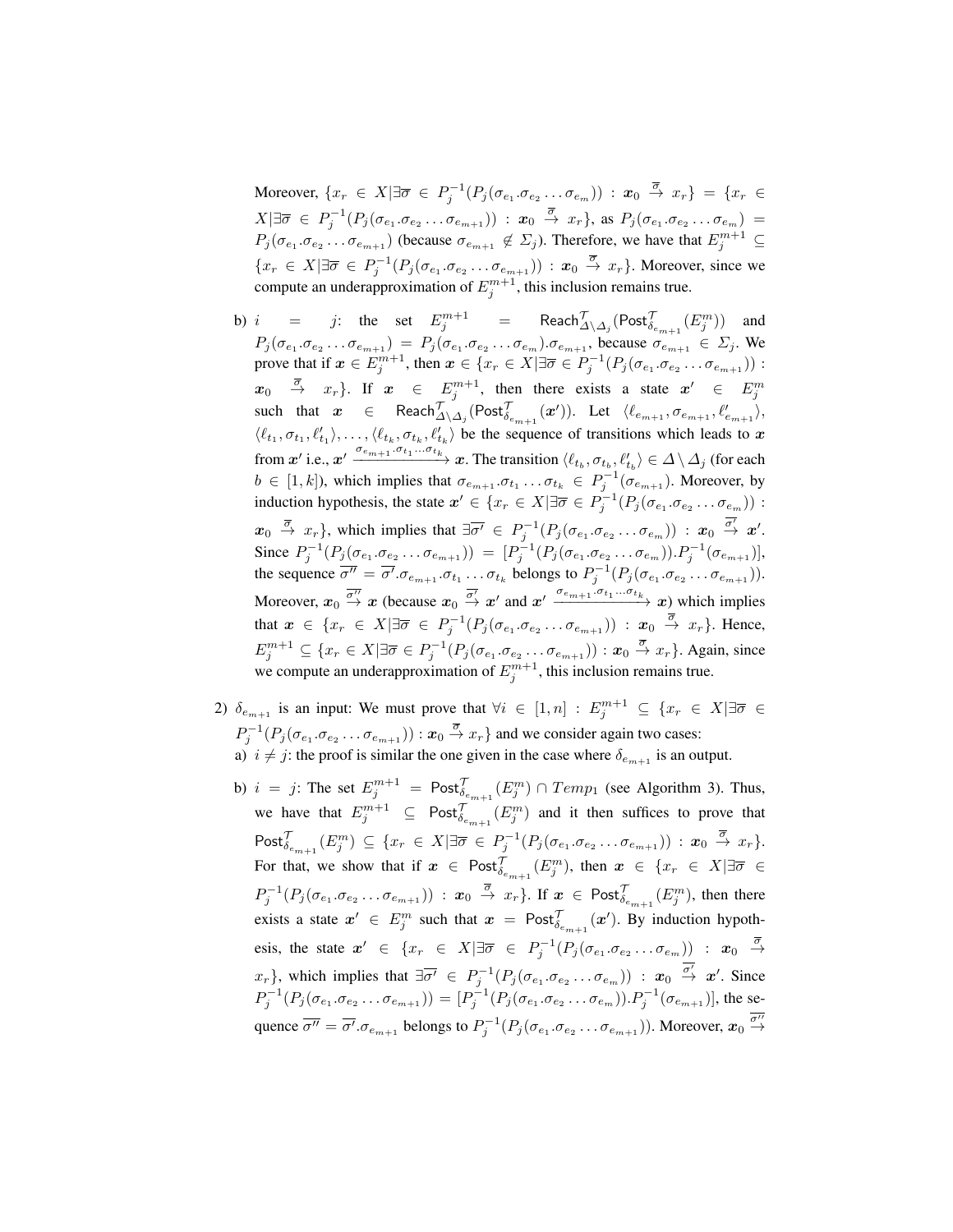x (because  $x_0 \stackrel{\overline{\sigma'}}{\rightarrow} x'$  and  $x = \text{Post}^{\mathcal{T}}_{\delta_{e_{m+1}}}(x')$ ) which implies that  $x \in \{x_r \in$  $X|\exists \overline{\sigma} \in P_j^{-1}(P_j(\sigma_{e_1} \ldots \sigma_{e_2} \ldots \sigma_{e_{m+1}}))$  :  $x_0 \stackrel{\overline{\sigma}}{\rightarrow} x_r$ . Therefore, we have that  $E_j^{m+1} \subseteq \{x_r \in X | \exists \overline{\sigma} \in P_j^{-1}(P_j(\sigma_{e_1} \ldots \sigma_{e_{2}} \ldots \sigma_{e_{m+1}})) : x_0 \stackrel{\overline{\sigma}}{\rightarrow} x_r\}.$  Again, since we compute an underapproximation of  $E_j^{m+1}$ , this inclusion remains true.  $\Box$ 

## B Experiments

This appendix presents some additional details about the current implementation of our algorithm. The source code is available: [18] version "0.02 Control". Note that this tool is still under development.

#### B.1 McScM tool - control version

McScM [18] is a model checker for distributed systems modeled by CFSMs. It has been developed by Alexander Heussner, Gregoire Sutre and Tristan Le Gall, and is distributed under the LGPL license. We added, to this tool, an implementation of the state estimate algorithm presented in this paper. McScM offers several model checking engines. The module we implemented is considered as a "new" engine. We call it by the command line:

mcscm.native -mc-engine control -simulation-only [other options] <input>

The input is the model of the distributed system. The engine is called "control" because we aim at the control of distributed systems. By default, it starts with an interactive simulation of the model. At each step, the current state and the possible transitions are displayed. The user chooses one of these transitions and the tool updates the state of the system and the state estimates according to our algorithm. By default, the state estimates are not displayed, but their size is displayed.

#### B.2 Experiment on the running example

Here are some of the state estimates computed while the system executes the sequence of actions of Example 2. The widening parameter is  $k = 1$ . Each estimate is a map from a global location to a queue content. We first give the initial estimate of each process. With the option *-display-estimate*, the tool displays, for each estimate and each location, the internal representation of the queue content - a QDD. We give here a more readable representation as regular expression. We also give here the queue names as they appear in the paper - the implementation uses numbers instead of names.

| Location                      |               |           | $Q_{2,3}$ $Q_{3,1}$ |                     | Location                        | $Q_{1,2}$     | $Q_{2,1}$            | $ Q_{2,3} $ | $Q_{3,1}$     |
|-------------------------------|---------------|-----------|---------------------|---------------------|---------------------------------|---------------|----------------------|-------------|---------------|
| $ A_0 \times B_0 \times C_0 $ | ε             | ε         | ε                   | ε                   | $A_0 \times B_0 \times C_0$     | ε             | ε                    | ε           | ε             |
|                               | ر .           |           |                     |                     | $A_1 \times B_0 \times C_0$     | $\mathfrak c$ | ε                    |             | $\epsilon$    |
| Location                      |               | $Q_{2,1}$ |                     | $ Q_{2,3} Q_{3,1} $ | $  A_1 \times B_1 \times C_0  $ | $\varepsilon$ |                      | ε           | ε             |
| $A_0 \times B_0 \times C_0$   | $\varepsilon$ | ε         | ε                   | ε                   | $ A_1 \times B_2 \times C_0 $   | $\varepsilon$ | $ b^*a+\varepsilon $ | ε           | ε             |
| $A_1 \times B_0 \times C_0$   | с             | ε         | ε                   | ε                   | $ A_1 \times B_3 \times C_0 $   | $\varepsilon$ | $ b^*a+\varepsilon $ |             | $\varepsilon$ |